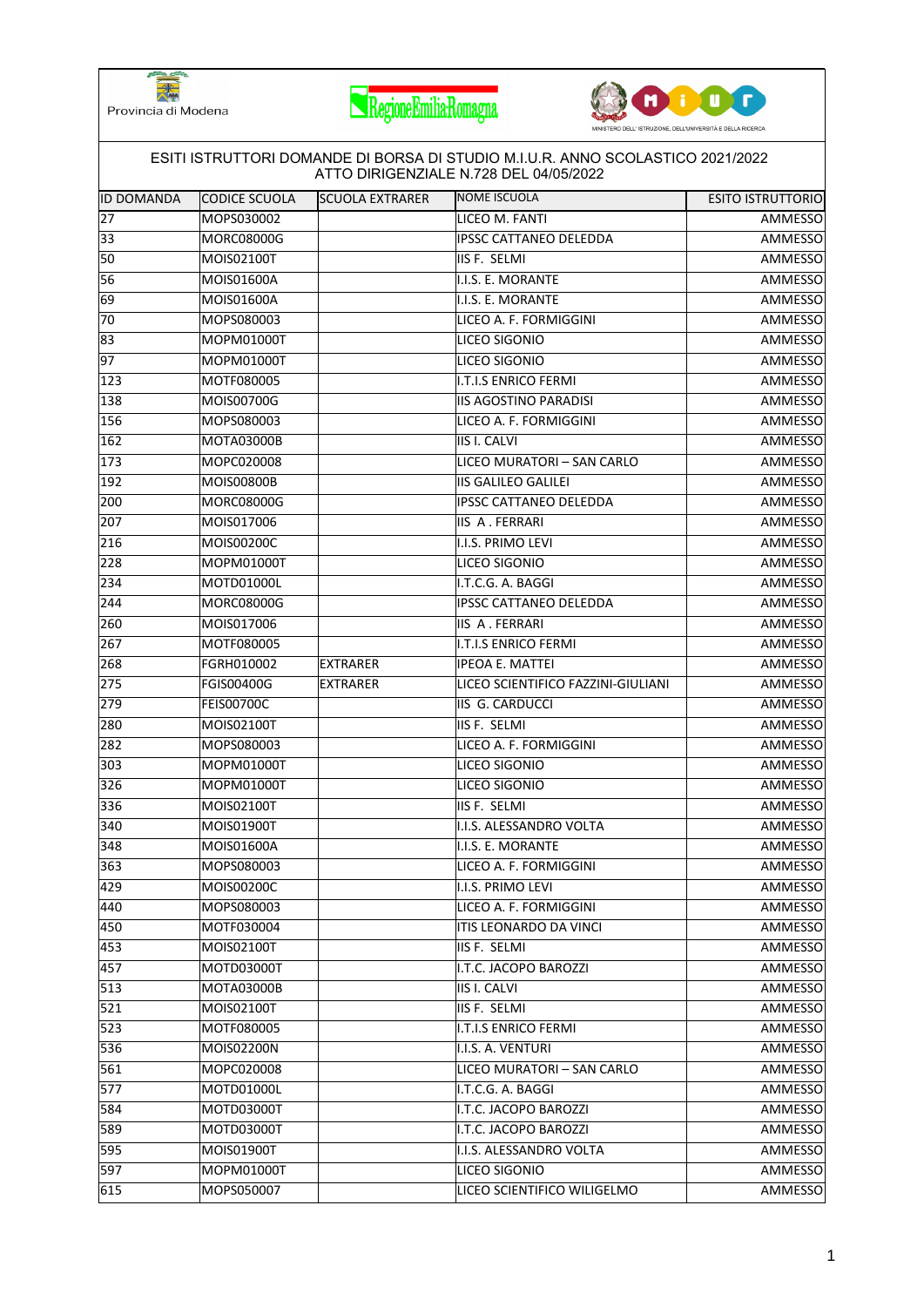





|                   | ESITI ISTRUTTORI DOMANDE DI BORSA DI STUDIO M.I.U.R. ANNO SCOLASTICO 2021/2022<br>ATTO DIRIGENZIALE N.728 DEL 04/05/2022 |                        |                               |                          |  |
|-------------------|--------------------------------------------------------------------------------------------------------------------------|------------------------|-------------------------------|--------------------------|--|
| <b>ID DOMANDA</b> | <b>CODICE SCUOLA</b>                                                                                                     | <b>SCUOLA EXTRARER</b> | <b>NOME ISCUOLA</b>           | <b>ESITO ISTRUTTORIO</b> |  |
| 622               | MOIS00200C                                                                                                               |                        | I.I.S. PRIMO LEVI             | AMMESSO                  |  |
| 625               | MOIS00700G                                                                                                               |                        | <b>IIS AGOSTINO PARADISI</b>  | AMMESSO                  |  |
| 662               | MOIS018002                                                                                                               |                        | <b>I.I.S F.CORNI</b>          | AMMESSO                  |  |
| 667               | MOPM01000T                                                                                                               |                        | LICEO SIGONIO                 | AMMESSO                  |  |
| 669               | MOPM01000T                                                                                                               |                        | LICEO SIGONIO                 | AMMESSO                  |  |
| 670               | MOIS02100T                                                                                                               |                        | IIS F. SELMI                  | AMMESSO                  |  |
| 723               | MOTF030004                                                                                                               |                        | ITIS LEONARDO DA VINCI        | AMMESSO                  |  |
| 740               | MOIS02100T                                                                                                               |                        | <b>IIS F. SELMI</b>           | AMMESSO                  |  |
| 742               | MOIS02100T                                                                                                               |                        | IIS F. SELMI                  | AMMESSO                  |  |
| 744               | MOIS017006                                                                                                               |                        | <b>IIS A. FERRARI</b>         | AMMESSO                  |  |
| 745               | MOIS02100T                                                                                                               |                        | IIS F. SELMI                  | AMMESSO                  |  |
| 750               | MOTD03000T                                                                                                               |                        | I.T.C. JACOPO BAROZZI         | AMMESSO                  |  |
| 752               | MOPS050007                                                                                                               |                        | LICEO SCIENTIFICO WILIGELMO   | AMMESSO                  |  |
| 757               | MOIS02200N                                                                                                               |                        | I.I.S. A. VENTURI             | AMMESSO                  |  |
| 769               | MOIS01900T                                                                                                               |                        | I.I.S. ALESSANDRO VOLTA       | AMMESSO                  |  |
| 774               | MOIS02100T                                                                                                               |                        | IIS F. SELMI                  | AMMESSO                  |  |
| 796               | MOPS02000B                                                                                                               |                        | LICEO SCIENTIFICO TASSONI     | AMMESSO                  |  |
| 804               | MOTF080005                                                                                                               |                        | I.T.I.S ENRICO FERMI          | AMMESSO                  |  |
| 806               | MOIS00700G                                                                                                               |                        | <b>IIS AGOSTINO PARADISI</b>  | AMMESSO                  |  |
| 807               | MOTD03000T                                                                                                               |                        | I.T.C. JACOPO BAROZZI         | AMMESSO                  |  |
| 817               | MOIS01900T                                                                                                               |                        | I.I.S. ALESSANDRO VOLTA       | AMMESSO                  |  |
| 822               | MOPS080003                                                                                                               |                        | LICEO A. F. FORMIGGINI        | AMMESSO                  |  |
| 835               | MOIS00700G                                                                                                               |                        | <b>IIS AGOSTINO PARADISI</b>  | AMMESSO                  |  |
| 847               | MOPC020008                                                                                                               |                        | LICEO MURATORI - SAN CARLO    | AMMESSO                  |  |
| 895               | <b>MORC08000G</b>                                                                                                        |                        | <b>IPSSC CATTANEO DELEDDA</b> | AMMESSO                  |  |
| 902               | MOIS02100T                                                                                                               |                        | IIS F. SELMI                  | AMMESSO                  |  |
| 925               | MOIS02300D                                                                                                               |                        | I.I.S. GUARINO GUARINI        | AMMESSO                  |  |
| 933               | MOTD03000T                                                                                                               |                        | I.T.C. JACOPO BAROZZI         | AMMESSO                  |  |
| 934               | MOIS00200C                                                                                                               |                        | I.I.S. PRIMO LEVI             | AMMESSO                  |  |
| 938               | MOIS00700G                                                                                                               |                        | <b>IIS AGOSTINO PARADISI</b>  | AMMESSO                  |  |
| 943               | MOIS011007                                                                                                               |                        | I.I.S.LAZZARO SPALLANZANI     | AMMESSO                  |  |
| 945               | MOIS02100T                                                                                                               |                        | IIS F. SELMI                  | AMMESSO                  |  |
| 948               | MOIS02200N                                                                                                               |                        | I.I.S. A. VENTURI             | AMMESSO                  |  |
| 951               | <b>MOTA03000B</b>                                                                                                        |                        | <b>IIS I. CALVI</b>           | AMMESSO                  |  |
| 959               | MOTD01000L                                                                                                               |                        | I.T.C.G. A. BAGGI             | AMMESSO                  |  |
| 982               | <b>MORC08000G</b>                                                                                                        |                        | <b>IPSSC CATTANEO DELEDDA</b> | AMMESSO                  |  |
| 997               | MOIS02100T                                                                                                               |                        | <b>IIS F. SELMI</b>           | AMMESSO                  |  |
| 1003              | MORI02000L                                                                                                               |                        | <b>IPSIA CORNI</b>            | AMMESSO                  |  |
| 1040              | MORC08000G                                                                                                               |                        | <b>IPSSC CATTANEO DELEDDA</b> | AMMESSO                  |  |
| 1048              | MOTD03000T                                                                                                               |                        | I.T.C. JACOPO BAROZZI         | AMMESSO                  |  |
| 1055              | <b>MORC08000G</b>                                                                                                        |                        | <b>IPSSC CATTANEO DELEDDA</b> | AMMESSO                  |  |
| 1063              | MOIS02300D                                                                                                               |                        | I.I.S. GUARINO GUARINI        | AMMESSO                  |  |
| 1084              | MOIS018002                                                                                                               |                        | I.I.S F.CORNI                 | AMMESSO                  |  |
| 1092              | MOPM01000T                                                                                                               |                        | LICEO SIGONIO                 | AMMESSO                  |  |
| 1124              | MOIS00700G                                                                                                               |                        | <b>IIS AGOSTINO PARADISI</b>  | AMMESSO                  |  |
| 1132              | MOIS00700G                                                                                                               |                        | <b>IIS AGOSTINO PARADISI</b>  | AMMESSO                  |  |
| 1144              | MOPS02000B                                                                                                               |                        | LICEO SCIENTIFICO TASSONI     | AMMESSO                  |  |
| 1164              | MOPS050007                                                                                                               |                        | LICEO SCIENTIFICO WILIGELMO   | AMMESSO                  |  |
| 1172              | MOPS02000B                                                                                                               |                        | LICEO SCIENTIFICO TASSONI     | AMMESSO                  |  |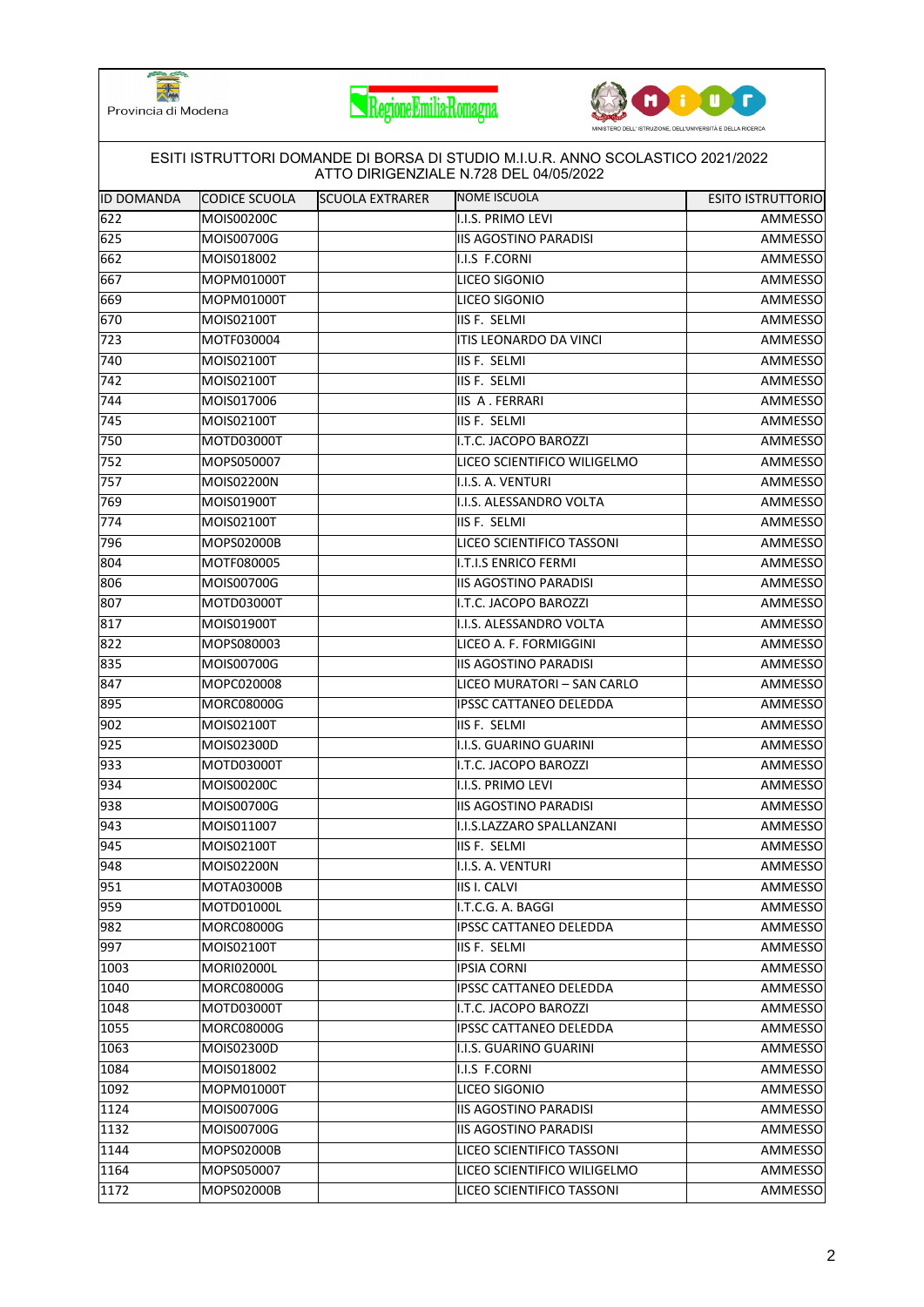





| <b>ID DOMANDA</b> | CODICE SCUOLA     | <b>SCUOLA EXTRARER</b> | NOME ISCUOLA                   | <b>ESITO ISTRUTTORIO</b> |
|-------------------|-------------------|------------------------|--------------------------------|--------------------------|
| 1173              | MOPS080003        |                        | LICEO A. F. FORMIGGINI         | AMMESSO                  |
| 1175              | MOTD03000T        |                        | I.T.C. JACOPO BAROZZI          | AMMESSO                  |
| 1178              | MORI02000L        |                        | <b>IPSIA CORNI</b>             | AMMESSO                  |
| 1179              | MOIS02100T        |                        | IIS F. SELMI                   | AMMESSO                  |
| 1189              | MOIS00700G        |                        | <b>IIS AGOSTINO PARADISI</b>   | AMMESSO                  |
| 1238              | MOTD01000L        |                        | I.T.C.G. A. BAGGI              | AMMESSO                  |
| 1253              | MOIS00700G        |                        | <b>IIS AGOSTINO PARADISI</b>   | AMMESSO                  |
| 1275              | <b>MORC08000G</b> |                        | IPSSC CATTANEO DELEDDA         | AMMESSO                  |
| 1289              | MOIS00200C        |                        | I.I.S. PRIMO LEVI              | AMMESSO                  |
| 1299              | MOTD01000L        |                        | I.T.C.G. A. BAGGI              | AMMESSO                  |
| 1335              | MOTF080005        |                        | <b>I.T.I.S ENRICO FERMI</b>    | AMMESSO                  |
| 1339              | MOTD01000L        |                        | I.T.C.G. A. BAGGI              | AMMESSO                  |
| 1365              | MOIS018002        |                        | I.I.S F.CORNI                  | AMMESSO                  |
| 1402              | MOIS003008        |                        | I.I.S. ANTONIO MEUCCI          | AMMESSO                  |
| 1405              | MOIS02300D        |                        | I.I.S. GUARINO GUARINI         | AMMESSO                  |
| 1406              | MOTD01000L        |                        | I.T.C.G. A. BAGGI              | AMMESSO                  |
| 1415              | MNIS006003        | <b>EXTRARER</b>        | <b>GIUSEPPE GREGGIATI</b>      | AMMESSO                  |
| 1430              | MOPS04000L        |                        | LICEO M. MORANDI               | AMMESSO                  |
| 1439              | <b>MOIS00800B</b> |                        | <b>IIS GALILEO GALILEI</b>     | AMMESSO                  |
| 1442              | MOPS04000L        |                        | LICEO M. MORANDI               | AMMESSO                  |
| 1444              | MOPM01000T        |                        | LICEO SIGONIO                  | AMMESSO                  |
| 1481              | MOPS030002        |                        | LICEO M. FANTI                 | AMMESSO                  |
| 1482              | MOIS01900T        |                        | I.I.S. ALESSANDRO VOLTA        | AMMESSO                  |
| 1490              | MOTF030004        |                        | ITIS LEONARDO DA VINCI         | AMMESSO                  |
| 1491              | <b>MOTA03000B</b> |                        | <b>IIS I. CALVI</b>            | AMMESSO                  |
| 1509              | MOIS003008        |                        | I.I.S. ANTONIO MEUCCI          | AMMESSO                  |
| 1515              | <b>BOIS02300G</b> |                        | <b>IIS BELLUZZI FIORAVANTI</b> | AMMESSO                  |
| 1529              | REVC01000A        |                        | CONVITTO NAZ.LE RINALDO CORSO  | AMMESSO                  |
| 1530              | MORC08000G        |                        | IPSSC CATTANEO DELEDDA         | AMMESSO                  |
| 1542              | MOTD03000T        |                        | I.T.C. JACOPO BAROZZI          | AMMESSO                  |
| 1545              | MOIS02100T        |                        | IIS F. SELMI                   | AMMESSO                  |
| 1560              | FEIS01400G        |                        | <b>IIS F.LLI TADDIA</b>        | <b>AMMESSO</b>           |
| 1561              | MOPS02000B        |                        | LICEO SCIENTIFICO TASSONI      | AMMESSO                  |
| 1574              | MOIS02300D        |                        | I.I.S. GUARINO GUARINI         | AMMESSO                  |
| 1578              | MOIS00200C        |                        | I.I.S. PRIMO LEVI              | AMMESSO                  |
| 1581              | MOIS00700G        |                        | <b>IIS AGOSTINO PARADISI</b>   | AMMESSO                  |
| 1592              | MOIS003008        |                        | I.I.S. ANTONIO MEUCCI          | AMMESSO                  |
| 1598              | MOTD01000L        |                        | I.T.C.G. A. BAGGI              | AMMESSO                  |
| 1603              | MOPS080003        |                        | LICEO A. F. FORMIGGINI         | AMMESSO                  |
| 1610              | MOPM01000T        |                        | LICEO SIGONIO                  | AMMESSO                  |
| 1620              | MOIS00600Q        |                        | I.I.S GIUSEPPE LUOSI           | AMMESSO                  |
| 1621              | <b>BOIS02400B</b> |                        | <b>IIS MALPIGHI</b>            | AMMESSO                  |
| 1637              | BORH050003        |                        | <b>IPSAR LUIGI VERONELLI</b>   | AMMESSO                  |
| 1655              | MOIS017006        |                        | <b>IIS A. FERRARI</b>          | AMMESSO                  |
| 1674              | MOTD03000T        |                        | I.T.C. JACOPO BAROZZI          | AMMESSO                  |
| 1675              | MOIS00200C        |                        | I.I.S. PRIMO LEVI              | AMMESSO                  |
| 1683              | MOTD03000T        |                        | I.T.C. JACOPO BAROZZI          | AMMESSO                  |
| 1753              | MOIS02100T        |                        | IIS F. SELMI                   | AMMESSO                  |
| 1756              | MOIS01900T        |                        | I.I.S. ALESSANDRO VOLTA        | AMMESSO                  |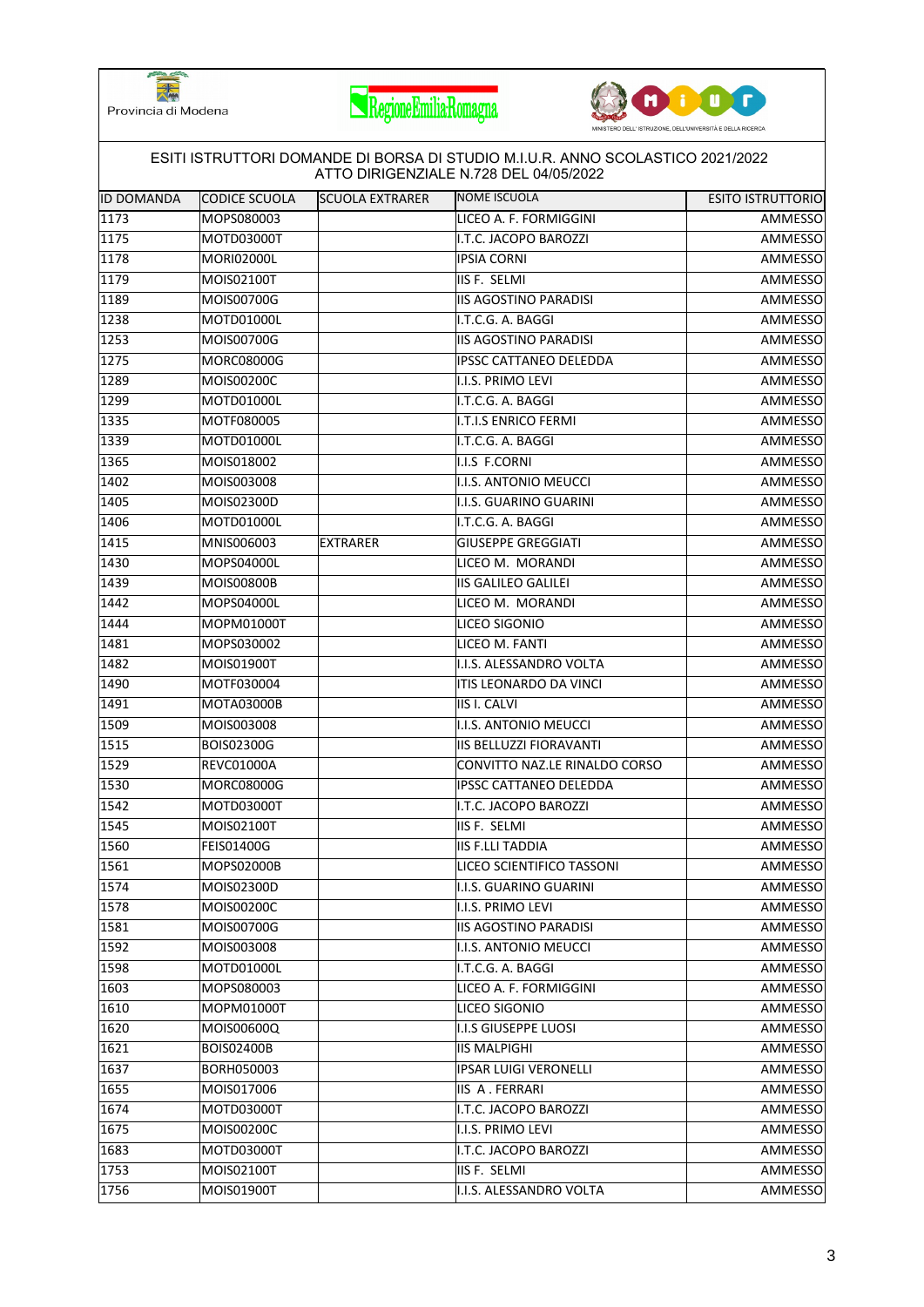





| IID DOMANDA | CODICE SCUOLA     | <b>SCUOLA EXTRARER</b> | NOME ISCUOLA                               | <b>ESITO ISTRUTTORIO</b> |
|-------------|-------------------|------------------------|--------------------------------------------|--------------------------|
| 1759        | MOIS017006        |                        | <b>IIS A. FERRARI</b>                      | AMMESSO                  |
| 1760        | MOTD03000T        |                        | I.T.C. JACOPO BAROZZI                      | AMMESSO                  |
| 1783        | MOTA03000B        |                        | <b>IIS I. CALVI</b>                        | AMMESSO                  |
| 1799        | <b>BOIS01900X</b> |                        | ISTITUTO PROFESSIONALE ALDINI<br>VALERIANI | AMMESSO                  |
| 1803        | <b>BOIS01900X</b> |                        | <b>IIS A. VALERIANI</b>                    | AMMESSO                  |
| 1828        | <b>MORC08000G</b> |                        | <b>IPSSC CATTANEO DELEDDA</b>              | AMMESSO                  |
| 1843        | MOIS00700G        |                        | <b>IIS AGOSTINO PARADISI</b>               | AMMESSO                  |
| 1865        | MOIS01900T        |                        | I.I.S. ALESSANDRO VOLTA                    | AMMESSO                  |
| 1873        | BOPS01000V        |                        | LICEO SCIENTIFICO AUGUSTO RIGHI            | AMMESSO                  |
| 1894        | MOTD01000L        |                        | I.T.C.G. A. BAGGI                          | AMMESSO                  |
| 1898        | MOTF080005        |                        | <b>I.T.I.S ENRICO FERMI</b>                | AMMESSO                  |
| 1906        | MOIS01900T        |                        | I.I.S. ALESSANDRO VOLTA                    | AMMESSO                  |
| 1911        | MOTD03000T        |                        | I.T.C. JACOPO BAROZZI                      | AMMESSO                  |
| 1923        | MOTD01000L        |                        | I.T.C.G. A. BAGGI                          | AMMESSO                  |
| 1947        | MOIS017006        |                        | <b>IIS A. FERRARI</b>                      | AMMESSO                  |
| 1951        | MOPS02000B        |                        | LICEO SCIENTIFICO TASSONI                  | AMMESSO                  |
| 1952        | MOIS018002        |                        | I.I.S F.CORNI                              | AMMESSO                  |
| 1960        | MOIS02100T        |                        | IIS F. SELMI                               | AMMESSO                  |
| 1961        | <b>MOIS00800B</b> |                        | <b>IIS GALILEO GALILEI</b>                 | <b>AMMESSO</b>           |
| 1965        | <b>MOIS00800B</b> |                        | <b>IIS GALILEO GALILEI</b>                 | AMMESSO                  |
| 1969        | MORI030007        |                        | <b>IIS G.VALLAURI</b>                      | AMMESSO                  |
| 1981        | MOPS02000B        |                        | LICEO SCIENTIFICO TASSONI                  | AMMESSO                  |
| 1985        | MOIS003008        |                        | I.I.S. ANTONIO MEUCCI                      | AMMESSO                  |
| 1994        | MOIS00700G        |                        | <b>IIS AGOSTINO PARADISI</b>               | AMMESSO                  |
| 2000        | MOTA03000B        |                        | <b>IIS I. CALVI</b>                        | AMMESSO                  |
| 2003        | MOPM01000T        |                        | LICEO SIGONIO                              | AMMESSO                  |
| 2005        | MOTD03000T        |                        | I.T.C. JACOPO BAROZZI                      | AMMESSO                  |
| 2018        | MOIS018002        |                        | I.I.S F.CORNI                              | AMMESSO                  |
| 2025        | <b>MORI02000L</b> |                        | <b>IPSIA CORNI</b>                         | AMMESSO                  |
| 2031        | MOTD03000T        |                        | I.T.C. JACOPO BAROZZI                      | AMMESSO                  |
| 2036        | MOPS02000B        |                        | LICEO SCIENTIFICO TASSONI                  | AMMESSO                  |
| 2037        | MOIS018002        |                        | I.I.S F.CORNI                              | AMMESSO                  |
| 2039        | MORI02000L        |                        | <b>IPSIA CORNI</b>                         | AMMESSO                  |
| 2046        | MORC08000G        |                        | <b>IPSSC CATTANEO DELEDDA</b>              | AMMESSO                  |
| 2051        | MOIS02300D        |                        | <b>I.I.S. GUARINO GUARINI</b>              | AMMESSO                  |
| 2062        | MOPS080003        |                        | LICEO A. F. FORMIGGINI                     | AMMESSO                  |
| 2069        | <b>MOTA03000B</b> |                        | <b>IIS I. CALVI</b>                        | AMMESSO                  |
| 2075        | MOIS017006        |                        | IIS A. FERRARI                             | AMMESSO                  |
| 2081        | MOIS02100T        |                        | IIS F. SELMI                               | AMMESSO                  |
| 2096        | <b>MORC08000G</b> |                        | <b>IPSSC CATTANEO DELEDDA</b>              | AMMESSO                  |
| 2122        | MOTD03000T        |                        | I.T.C. JACOPO BAROZZI                      | AMMESSO                  |
| 2132        | MOIS02200N        |                        | I.I.S. A. VENTURI                          | AMMESSO                  |
| 2148        | MOIS02200N        |                        | I.I.S. A. VENTURI                          | AMMESSO                  |
| 2172        | MOTD03000T        |                        | I.T.C. JACOPO BAROZZI                      | AMMESSO                  |
| 2198        | MOIS003008        |                        | I.I.S. ANTONIO MEUCCI                      | AMMESSO                  |
| 2200        | MOPS030002        |                        | LICEO M. FANTI                             | AMMESSO                  |
| 2204        | <b>MORC08000G</b> |                        | <b>IPSSC CATTANEO DELEDDA</b>              | AMMESSO                  |
| 2205        | MOIS003008        |                        | I.I.S. ANTONIO MEUCCI                      | <b>AMMESSO</b>           |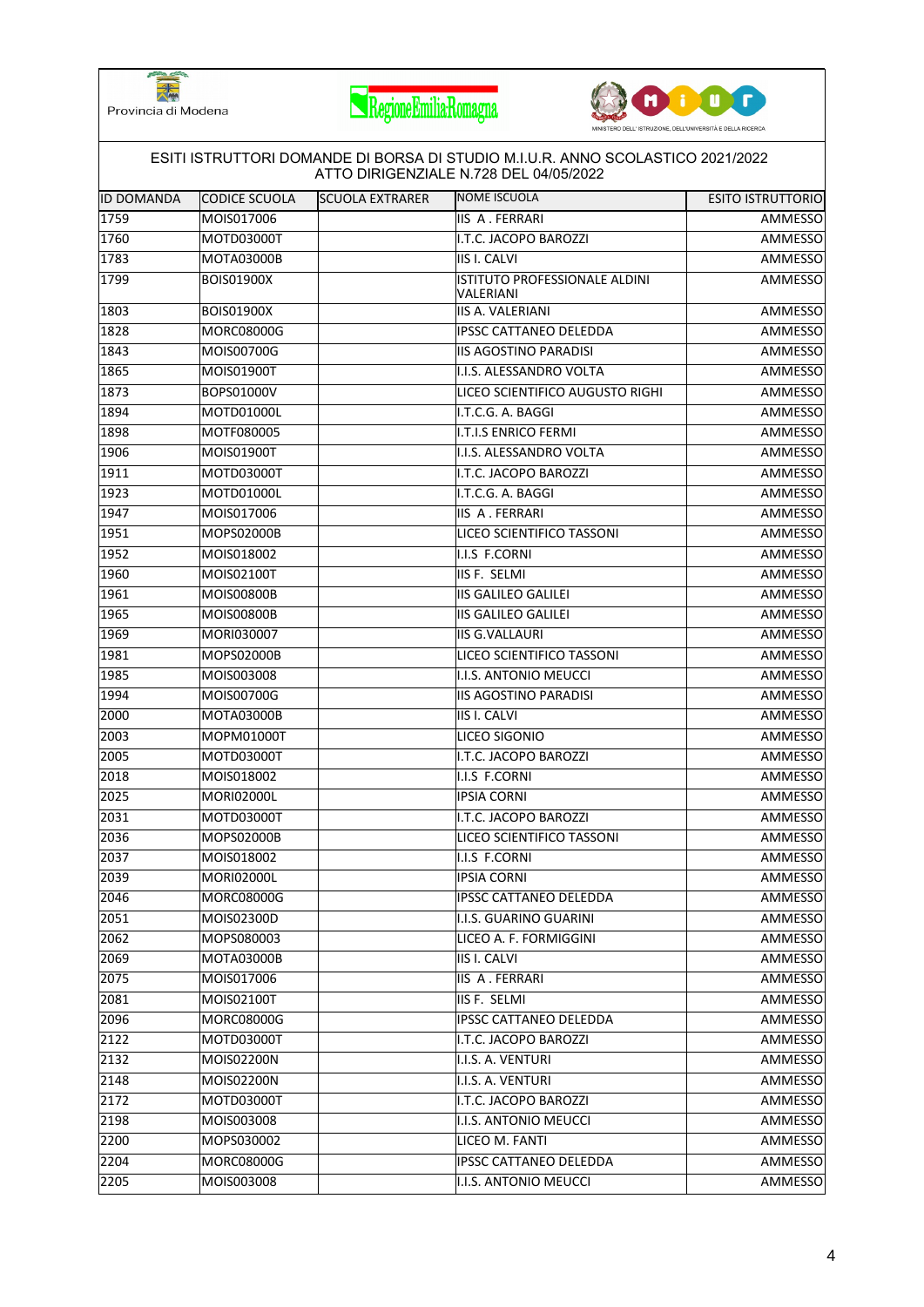





|            | ESITI ISTRUTTORI DOMANDE DI BORSA DI STUDIO M.I.U.R. ANNO SCOLASTICO 2021/2022<br>ATTO DIRIGENZIALE N.728 DEL 04/05/2022 |                        |                               |                          |  |
|------------|--------------------------------------------------------------------------------------------------------------------------|------------------------|-------------------------------|--------------------------|--|
| ID DOMANDA | CODICE SCUOLA                                                                                                            | <b>SCUOLA EXTRARER</b> | NOME ISCUOLA                  | <b>ESITO ISTRUTTORIO</b> |  |
| 2206       | MOTD03000T                                                                                                               |                        | I.T.C. JACOPO BAROZZI         | <b>AMMESSO</b>           |  |
| 2207       | MOIS004004                                                                                                               |                        | IIS CAVAZZI - SORBELLI        | AMMESSO                  |  |
| 2209       | MOPS02000B                                                                                                               |                        | LICEO SCIENTIFICO TASSONI     | AMMESSO                  |  |
| 2220       | MOIS011007                                                                                                               |                        | I.I.S.LAZZARO SPALLANZANI     | AMMESSO                  |  |
| 2222       | MOPS02000B                                                                                                               |                        | LICEO SCIENTIFICO TASSONI     | AMMESSO                  |  |
| 2225       | MOPS050007                                                                                                               |                        | LICEO SCIENTIFICO WILIGELMO   | AMMESSO                  |  |
| 2234       | MOIS00800B                                                                                                               |                        | <b>IIS GALILEO GALILEI</b>    | AMMESSO                  |  |
| 2242       | MORC08000G                                                                                                               |                        | <b>IPSSC CATTANEO DELEDDA</b> | AMMESSO                  |  |
| 2248       | MOIS00700G                                                                                                               |                        | <b>IIS AGOSTINO PARADISI</b>  | AMMESSO                  |  |
| 2259       | MOTD03000T                                                                                                               |                        | I.T.C. JACOPO BAROZZI         | AMMESSO                  |  |
| 2264       | MOPC020008                                                                                                               |                        | LICEO MURATORI - SAN CARLO    | AMMESSO                  |  |
| 2275       | MORC08000G                                                                                                               |                        | IPSSC CATTANEO DELEDDA        | <b>AMMESSO</b>           |  |
| 2287       | MOPC020008                                                                                                               |                        | LICEO MURATORI - SAN CARLO    | AMMESSO                  |  |
| 2301       | MOTF080005                                                                                                               |                        | <b>I.T.I.S ENRICO FERMI</b>   | AMMESSO                  |  |
| 2305       | MOIS018002                                                                                                               |                        | I.I.S F.CORNI                 | AMMESSO                  |  |
| 2338       | MOIS003008                                                                                                               |                        | I.I.S. ANTONIO MEUCCI         | AMMESSO                  |  |
| 2357       | MOTD03000T                                                                                                               |                        | I.T.C. JACOPO BAROZZI         | AMMESSO                  |  |
| 2361       | MOIS011007                                                                                                               |                        | I.I.S.LAZZARO SPALLANZANI     | <b>AMMESSO</b>           |  |
| 2374       | <b>MORI02000L</b>                                                                                                        |                        | <b>IPSIA CORNI</b>            | AMMESSO                  |  |
| 2376       | MORI02000L                                                                                                               |                        | <b>IPSIA CORNI</b>            | AMMESSO                  |  |
| 2392       | MOIS00200C                                                                                                               |                        | I.I.S. PRIMO LEVI             | AMMESSO                  |  |
| 2413       | MOIS004004                                                                                                               |                        | IIS CAVAZZI - SORBELLI        | <b>AMMESSO</b>           |  |
| 2424       | MOTD03000T                                                                                                               |                        | I.T.C. JACOPO BAROZZI         | AMMESSO                  |  |
| 2437       | MOIS018002                                                                                                               |                        | I.I.S F.CORNI                 | AMMESSO                  |  |
| 2441       | MORC08000G                                                                                                               |                        | <b>IPSSC CATTANEO DELEDDA</b> | AMMESSO                  |  |
| 2444       | MORC08000G                                                                                                               |                        | <b>IPSSC CATTANEO DELEDDA</b> | AMMESSO                  |  |
| 2446       | MOIS00700G                                                                                                               |                        | <b>IIS AGOSTINO PARADISI</b>  | AMMESSO                  |  |
| 2448       | MOIS01900T                                                                                                               |                        | I.I.S. ALESSANDRO VOLTA       | AMMESSO                  |  |
| 2450       | MOPS050007                                                                                                               |                        | LICEO SCIENTIFICO WILIGELMO   | AMMESSO                  |  |
| 2482       | MOPS02000B                                                                                                               |                        | LICEO SCIENTIFICO TASSONI     | AMMESSO                  |  |
| 2483       | MOIS018002                                                                                                               |                        | I.I.S F.CORNI                 | AMMESSO                  |  |
| 2488       | <b>MOPM01000T</b>                                                                                                        |                        | LICEO SIGONIO                 | <b>AMMESSO</b>           |  |
| 2493       | MOIS018002                                                                                                               |                        | I.I.S F.CORNI                 | AMMESSO                  |  |
| 2511       | MOPS030002                                                                                                               |                        | LICEO M. FANTI                | AMMESSO                  |  |
| 2520       | MORI02000L                                                                                                               |                        | <b>IPSIA CORNI</b>            | AMMESSO                  |  |
| 2561       | MOTD03000T                                                                                                               |                        | I.T.C. JACOPO BAROZZI         | <b>AMMESSO</b>           |  |
| 2564       | <b>BOIS00700N</b>                                                                                                        |                        | <b>IIS ARCHIMEDE</b>          | AMMESSO                  |  |
| 2566       | MOTF080005                                                                                                               |                        | <b>I.T.I.S ENRICO FERMI</b>   | AMMESSO                  |  |
| 2578       | MOIS01900T                                                                                                               |                        | I.I.S. ALESSANDRO VOLTA       | AMMESSO                  |  |
| 2585       | MOPS02000B                                                                                                               |                        | LICEO SCIENTIFICO TASSONI     | AMMESSO                  |  |
| 2590       | MOIS02100T                                                                                                               |                        | IIS F. SELMI                  | <b>AMMESSO</b>           |  |
| 2592       | MOTF080005                                                                                                               |                        | <b>I.T.I.S ENRICO FERMI</b>   | AMMESSO                  |  |
| 2594       | MOTD03000T                                                                                                               |                        | I.T.C. JACOPO BAROZZI         | AMMESSO                  |  |
| 2598       | <b>BOIS02400B</b>                                                                                                        |                        | <b>IIS MALPIGHI</b>           | AMMESSO                  |  |
| 2603       | MOPM01000T                                                                                                               |                        | LICEO SIGONIO                 | <b>AMMESSO</b>           |  |
| 2606       | MOIS018002                                                                                                               |                        | I.I.S F.CORNI                 | AMMESSO                  |  |
| 2617       | MOIS01900T                                                                                                               |                        | I.I.S. ALESSANDRO VOLTA       | AMMESSO                  |  |
| 2623       | MOTF080005                                                                                                               |                        | I.T.I.S ENRICO FERMI          | AMMESSO                  |  |
| 2629       | MORC08000G                                                                                                               |                        | IPSSC CATTANEO DELEDDA        | AMMESSO                  |  |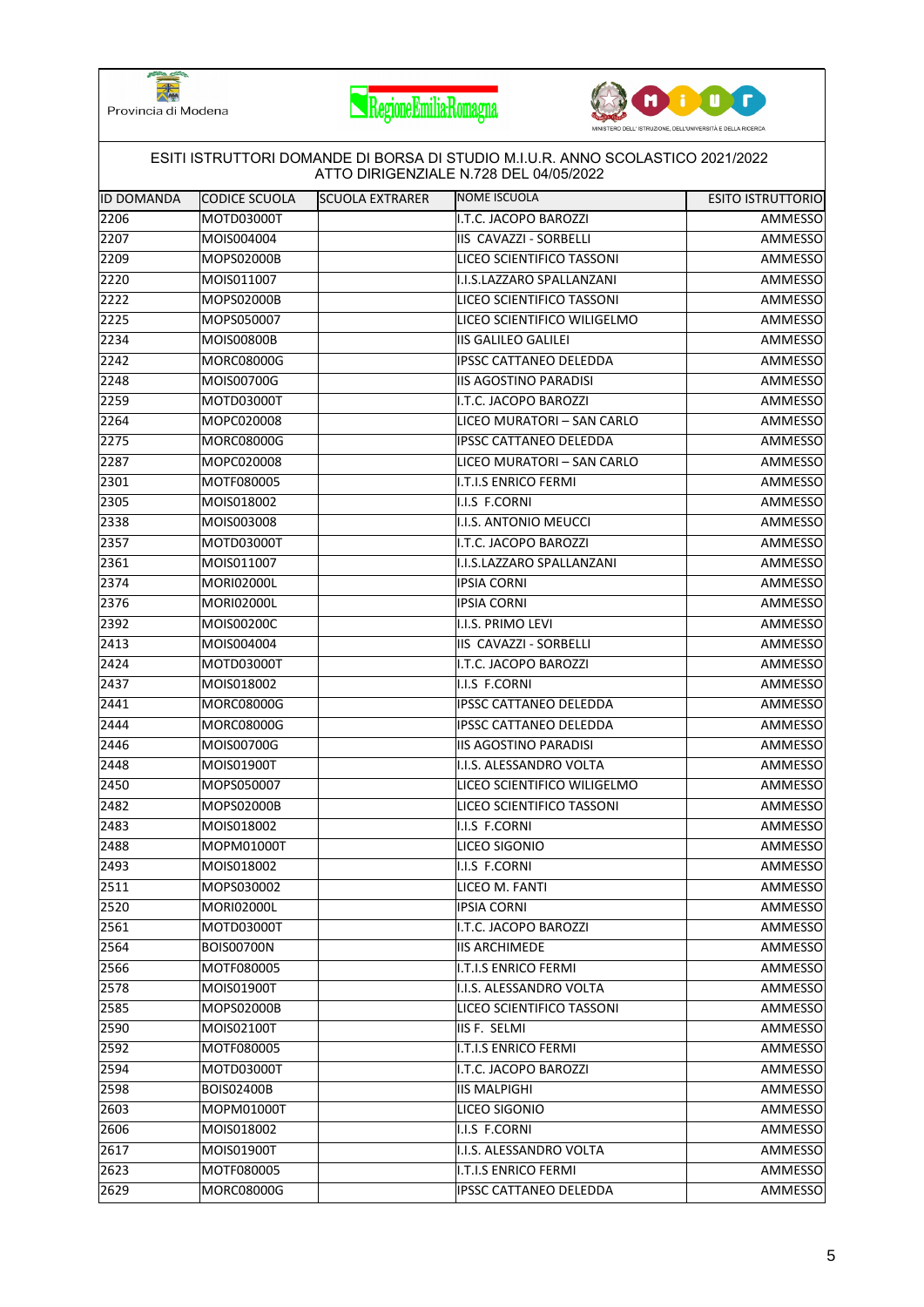





| <b>ID DOMANDA</b> | CODICE SCUOLA     | <b>SCUOLA EXTRARER</b> | NOME ISCUOLA                  | <b>ESITO ISTRUTTORIO</b> |
|-------------------|-------------------|------------------------|-------------------------------|--------------------------|
| 2633              | MOIS011007        |                        | I.I.S.LAZZARO SPALLANZANI     | AMMESSO                  |
| 2642              | MOPS02000B        |                        | LICEO SCIENTIFICO TASSONI     | AMMESSO                  |
| 2649              | MOIS004004        |                        | IIS CAVAZZI - SORBELLI        | AMMESSO                  |
| 2660              | MOIS01600A        |                        | I.I.S. E. MORANTE             | AMMESSO                  |
| 2661              | MOIS018002        |                        | I.I.S F.CORNI                 | AMMESSO                  |
| 2678              | MOPS02000B        |                        | LICEO SCIENTIFICO TASSONI     | AMMESSO                  |
| 2688              | MOIS017006        |                        | <b>IIS A. FERRARI</b>         | AMMESSO                  |
| 2699              | MOTF080005        |                        | <b>I.T.I.S ENRICO FERMI</b>   | <b>AMMESSO</b>           |
| 2701              | MOTD03000T        |                        | I.T.C. JACOPO BAROZZI         | AMMESSO                  |
| 2755              | MOIS02300D        |                        | I.I.S. GUARINO GUARINI        | AMMESSO                  |
| 2783              | MOIS01600A        |                        | I.I.S. E. MORANTE             | AMMESSO                  |
| 2814              | MOIS00200C        |                        | I.I.S. PRIMO LEVI             | AMMESSO                  |
| 2860              | MOIS018002        |                        | I.I.S F.CORNI                 | AMMESSO                  |
| 2876              | MOTD03000T        |                        | I.T.C. JACOPO BAROZZI         | AMMESSO                  |
| 2899              | MOIS00700G        |                        | <b>IIS AGOSTINO PARADISI</b>  | AMMESSO                  |
| 2904              | MOPM01000T        |                        | LICEO SIGONIO                 | AMMESSO                  |
| 2916              | MOIS00700G        |                        | <b>IIS AGOSTINO PARADISI</b>  | AMMESSO                  |
| 2917              | MORI02000L        |                        | <b>IPSIA CORNI</b>            | AMMESSO                  |
| 2924              | MOPM01000T        |                        | LICEO SIGONIO                 | AMMESSO                  |
| 2938              | MOIS011007        |                        | I.I.S.LAZZARO SPALLANZANI     | AMMESSO                  |
| 2977              | MORI02000L        |                        | <b>IPSIA CORNI</b>            | AMMESSO                  |
| 2998              | MORC08000G        |                        | IPSSC CATTANEO DELEDDA        | AMMESSO                  |
| 3000              | MOIS02100T        |                        | IIS F. SELMI                  | AMMESSO                  |
| 3002              | MOIS018002        |                        | I.I.S F.CORNI                 | AMMESSO                  |
| 3005              | MORC08000G        |                        | <b>IPSSC CATTANEO DELEDDA</b> | AMMESSO                  |
| 3032              | MOTA03000B        |                        | <b>IIS I. CALVI</b>           | AMMESSO                  |
| 3036              | MOTD01000L        |                        | I.T.C.G. A. BAGGI             | AMMESSO                  |
| 3043              | MOIS00800B        |                        | <b>IIS GALILEO GALILEI</b>    | AMMESSO                  |
| 3045              | MORI02000L        |                        | <b>IPSIA CORNI</b>            | AMMESSO                  |
| 3050              | MORC08000G        |                        | <b>IPSSC CATTANEO DELEDDA</b> | AMMESSO                  |
| 3053              | MOPM01000T        |                        | LICEO SIGONIO                 | AMMESSO                  |
| 3055              | MOPM01000T        |                        | LICEO SIGONIO                 | AMMESSO                  |
| 3057              | MOIS018002        |                        | I.I.S F.CORNI                 | AMMESSO                  |
| 3061              | MOIS00200C        |                        | I.I.S. PRIMO LEVI             | AMMESSO                  |
| 3069              | MORC08000G        |                        | IPSSC CATTANEO DELEDDA        | AMMESSO                  |
| 3073              | MOPS050007        |                        | LICEO SCIENTIFICO WILIGELMO   | AMMESSO                  |
| 3076              | MOTD03000T        |                        | I.T.C. JACOPO BAROZZI         | AMMESSO                  |
| 3087              | MOIS02200N        |                        | I.I.S. A. VENTURI             | AMMESSO                  |
| 3091              | MOIS02100T        |                        | IIS F. SELMI                  | AMMESSO                  |
| 3092              | MORC08000G        |                        | IPSSC CATTANEO DELEDDA        | AMMESSO                  |
| 3105              | MOIS018002        |                        | I.I.S F.CORNI                 | AMMESSO                  |
| 3122              | PARITARIA29       |                        | ISTITUTO SACRO CUORE          | AMMESSO                  |
| 3126              | MOIS018002        |                        | I.I.S F.CORNI                 | AMMESSO                  |
| 3142              | <b>MORI02000L</b> |                        | <b>IPSIA CORNI</b>            | AMMESSO                  |
| 3157              | <b>BOIS02400B</b> |                        | <b>IIS MALPIGHI</b>           | AMMESSO                  |
| 3158              | MORC08000G        |                        | <b>IPSSC CATTANEO DELEDDA</b> | AMMESSO                  |
| 3247              | MOTD03000T        |                        | I.T.C. JACOPO BAROZZI         | AMMESSO                  |
| 3289              | MOIS018002        |                        | I.I.S F.CORNI                 | AMMESSO                  |
| 3292              | MOIS018002        |                        | I.I.S F.CORNI                 | AMMESSO                  |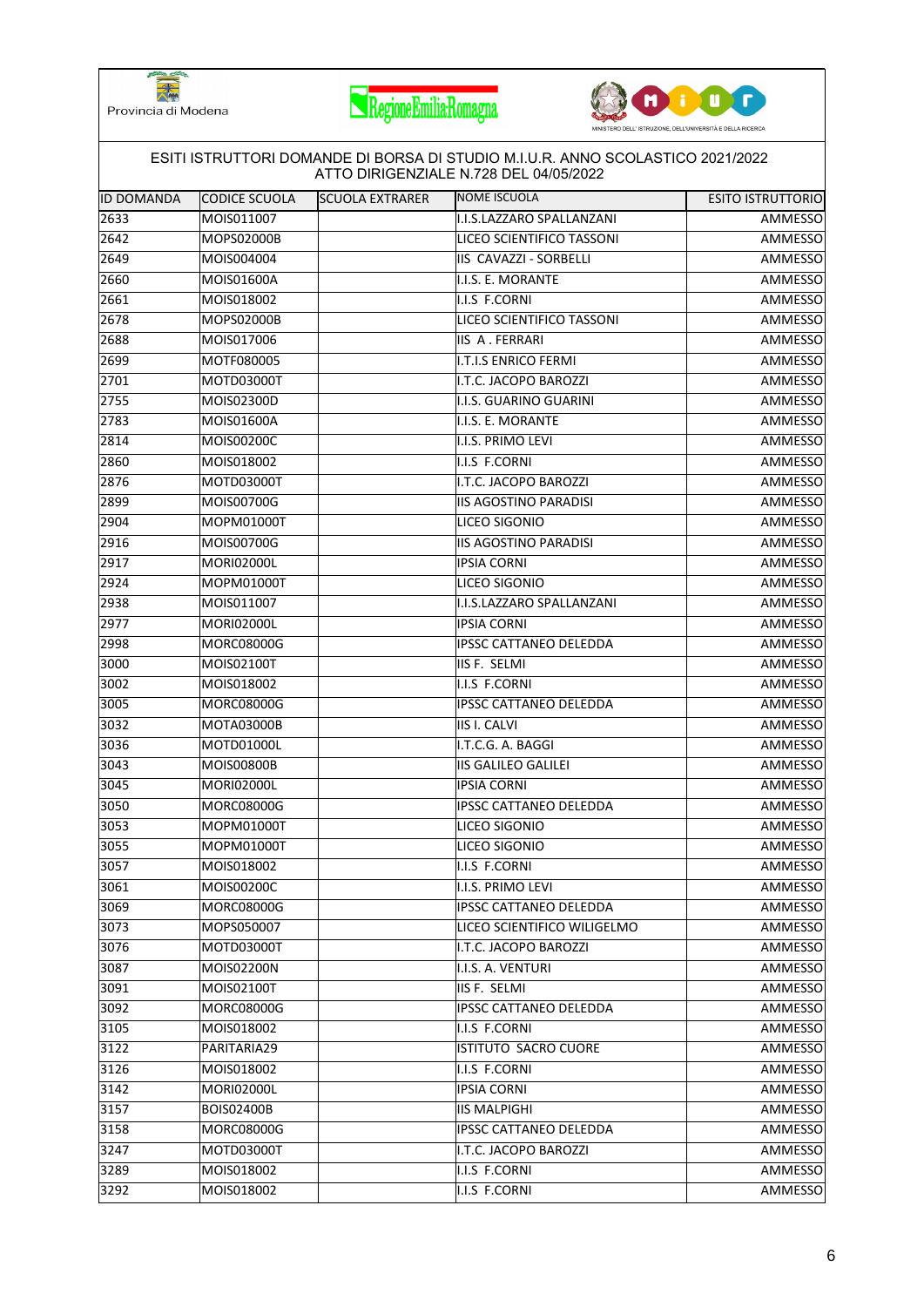





## ID DOMANDA CODICE SCUOLA SCUOLA EXTRARER NOME ISCUOLA ESITO ISTRUTTORIO ESITI ISTRUTTORI DOMANDE DI BORSA DI STUDIO M.I.U.R. ANNO SCOLASTICO 2021/2022 ATTO DIRIGENZIALE N.728 DEL 04/05/2022 MOIS017006 IIS A . FERRARI AMMESSO MOTD03000T I.T.C. JACOPO BAROZZI AMMESSO BORH050003 IPSAR LUIGI VERONELLI AMMESSO MOIS02100T IIS F. SELMI AMMESSO MOIS01900T I.I.S. ALESSANDRO VOLTA AMMESSO MOIS00600Q I.I.S GIUSEPPE LUOSI AMMESSO MOIS00700G IIS AGOSTINO PARADISI AMMESSO BOIS02400B IIS MALPIGHI AMMESSO MORC08000G IPSSC CATTANEO DELEDDA AMMESSO MOPS080003 LICEO A. F. FORMIGGINI AMMESSO MOTF080005 I.T.I.S ENRICO FERMI AMMESSO MOPM01000T LICEO SIGONIO AMMESSO MOPS030002 LICEO M. FANTI AMMESSO MOTD03000T I.T.C. JACOPO BAROZZI AMMESSO MOIS02200N I.I.S. A. VENTURI AMMESSO MOIS00600Q I.I.S GIUSEPPE LUOSI AMMESSO MOIS01600A I.I.S. E. MORANTE AMMESSO MOIS02100T IIS F. SELMI AMMESSO MOIS01900T I.I.S. ALESSANDRO VOLTA AMMESSO MORI02000L IPSIA CORNI AMMESSO MORI030007 IIS G.VALLAURI AMMESSO MOTD03000T I.T.C. JACOPO BAROZZI AMMESSO MOPS030002 LICEO M. FANTI AMMESSO MOIS02200N I.I.S. A. VENTURI AMMESSO MOIS01900T I.I.S. ALESSANDRO VOLTA AMMESSO MORC08000G IPSSC CATTANEO DELEDDA AMMESSO MOIS003008 I.I.S. ANTONIO MEUCCI AMMESSO MOIS00200C I.I.S. PRIMO LEVI AMMESSO MOTD03000T I.T.C. JACOPO BAROZZI AMMESSO MOIS00800B IIS GALILEO GALILEI AMMESSO 3593 |MOIS02100T | |IIS F. SELMI AMMESSO 3606 |MORI030007 | |IIS G.VALLAURI AMMESSO MOIS003008 I.I.S. ANTONIO MEUCCI AMMESSO MOIS004004 IIS CAVAZZI - SORBELLI AMMESSO MOIS004004 IIS CAVAZZI - SORBELLI AMMESSO MOIS01900T I.I.S. ALESSANDRO VOLTA AMMESSO MOIS02100T IIS F. SELMI AMMESSO MOIS02100T IIS F. SELMI AMMESSO MOPS080003 LICEO A. F. FORMIGGINI AMMESSO MOIS003008 I.I.S. ANTONIO MEUCCI AMMESSO BOIS00700N IIS ARCHIMEDE AMMESSO MOTA03000B IIS I. CALVI AMMESSO MOTF030004 ITIS LEONARDO DA VINCI AMMESSO MORC08000G IPSSC CATTANEO DELEDDA AMMESSO MOIS02200N I.I.S. A. VENTURI AMMESSO MOTD03000T I.T.C. JACOPO BAROZZI AMMESSO MOIS01600A I.I.S. E. MORANTE AMMESSO MOIS00200C I.I.S. PRIMO LEVI AMMESSO MOIS01600A I.I.S. E. MORANTE AMMESSO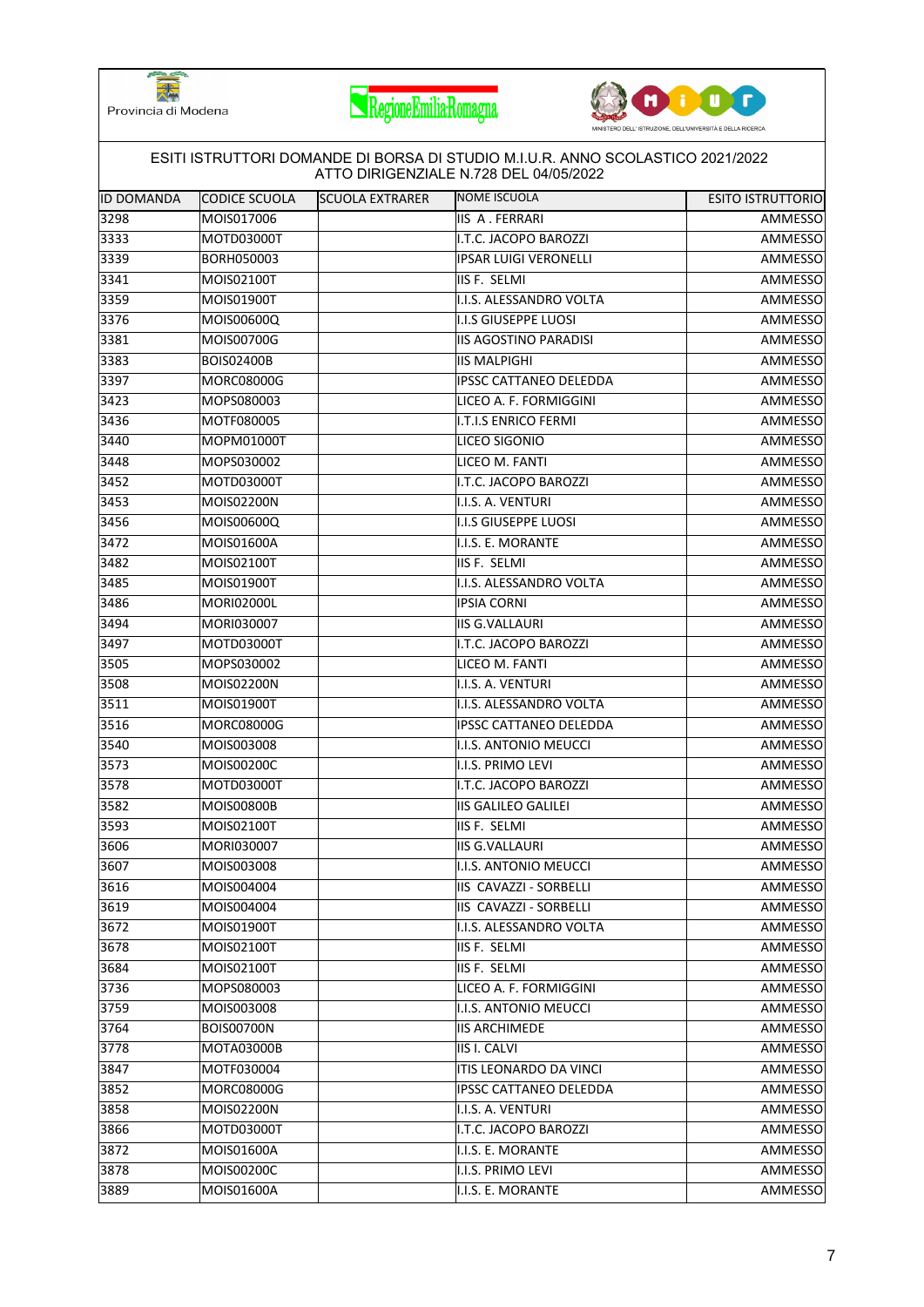





| <b>ID DOMANDA</b> | CODICE SCUOLA     | <b>SCUOLA EXTRARER</b> | NOME ISCUOLA                 | <b>ESITO ISTRUTTORIO</b> |
|-------------------|-------------------|------------------------|------------------------------|--------------------------|
| 3926              | MOIS00700G        |                        | <b>IIS AGOSTINO PARADISI</b> | AMMESSO                  |
| 3948              | MORI030007        |                        | <b>IIS G.VALLAURI</b>        | AMMESSO                  |
| 3953              | MORI030007        |                        | <b>IIS G.VALLAURI</b>        | AMMESSO                  |
| 3964              | MOPS030002        |                        | LICEO M. FANTI               | AMMESSO                  |
| 3965              | MOTD03000T        |                        | I.T.C. JACOPO BAROZZI        | AMMESSO                  |
| 3972              | MORC08000G        |                        | IPSSC CATTANEO DELEDDA       | AMMESSO                  |
| 3974              | MOPS030002        |                        | LICEO M. FANTI               | AMMESSO                  |
| 3996              | <b>MOTD01000L</b> |                        | I.T.C.G. A. BAGGI            | AMMESSO                  |
| 4014              | MOIS003008        |                        | I.I.S. ANTONIO MEUCCI        | AMMESSO                  |
| 4019              | MOIS003008        |                        | I.I.S. ANTONIO MEUCCI        | AMMESSO                  |
| 4026              | MOIS003008        |                        | I.I.S. ANTONIO MEUCCI        | AMMESSO                  |
| 4031              | MOPC020008        |                        | LICEO MURATORI - SAN CARLO   | <b>AMMESSO</b>           |
| 4050              | MOIS00700G        |                        | <b>IIS AGOSTINO PARADISI</b> | <b>AMMESSO</b>           |
| 4073              | MOIS02100T        |                        | IIS F. SELMI                 | AMMESSO                  |
| 4074              | BOIS02200Q        |                        | I.I.S. BARTOLOMEO SCAPPI     | AMMESSO                  |
| 4086              | MOIS00800B        |                        | <b>IIS GALILEO GALILEI</b>   | AMMESSO                  |
| 4094              | MOIS017006        |                        | <b>IIS A. FERRARI</b>        | AMMESSO                  |
| 4095              | MOIS00800B        |                        | <b>IIS GALILEO GALILEI</b>   | AMMESSO                  |
| 4102              | MOIS00800B        |                        | <b>IIS GALILEO GALILEI</b>   | AMMESSO                  |
| 4105              | MOIS01900T        |                        | I.I.S. ALESSANDRO VOLTA      | AMMESSO                  |
| 4106              | MOTF080005        |                        | I.T.I.S ENRICO FERMI         | AMMESSO                  |
| 4165              | MOIS00200C        |                        | I.I.S. PRIMO LEVI            | AMMESSO                  |
| 4187              | MOIS00200C        |                        | I.I.S. PRIMO LEVI            | AMMESSO                  |
| 4194              | MOPM01000T        |                        | LICEO SIGONIO                | AMMESSO                  |
| 4206              | MOIS003008        |                        | I.I.S. ANTONIO MEUCCI        | AMMESSO                  |
| 4211              | MOIS00200C        |                        | I.I.S. PRIMO LEVI            | AMMESSO                  |
| 4255              | MOTD03000T        |                        | I.T.C. JACOPO BAROZZI        | AMMESSO                  |
| 4256              | MOTD03000T        |                        | I.T.C. JACOPO BAROZZI        | AMMESSO                  |
| 4258              | <b>MOIS00200C</b> |                        | I.I.S. PRIMO LEVI            | AMMESSO                  |
| 4272              | MOIS01600A        |                        | I.I.S. E. MORANTE            | AMMESSO                  |
| 4290              | MOIS01900T        |                        | I.I.S. ALESSANDRO VOLTA      | AMMESSO                  |
| 4308              | MOIS01900T        |                        | I.I.S. ALESSANDRO VOLTA      | <b>AMMESSO</b>           |
| 4313              | MOIS003008        |                        | I.I.S. ANTONIO MEUCCI        | AMMESSO                  |
| 4370              | MOIS018002        |                        | I.I.S F.CORNI                | AMMESSO                  |
| 4446              | MOIS011007        |                        | I.I.S.LAZZARO SPALLANZANI    | AMMESSO                  |
| 4460              | MOIS00700G        |                        | <b>IIS AGOSTINO PARADISI</b> | AMMESSO                  |
| 4484              | MOIS02200N        |                        | I.I.S. A. VENTURI            | AMMESSO                  |
| 4486              | MOIS02300D        |                        | I.I.S. GUARINO GUARINI       | AMMESSO                  |
| 4492              | <b>REIS00300N</b> |                        | <b>ITCGS GOBETTI</b>         | AMMESSO                  |
| 4494              | MOIS00700G        |                        | <b>IIS AGOSTINO PARADISI</b> | AMMESSO                  |
| 4505              | MOIS011007        |                        | I.I.S.LAZZARO SPALLANZANI    | AMMESSO                  |
| 4506              | <b>MORI02000L</b> |                        | <b>IPSIA CORNI</b>           | AMMESSO                  |
| 4525              | MOIS018002        |                        | I.I.S F.CORNI                | AMMESSO                  |
| 4535              | MOIS00200C        |                        | I.I.S. PRIMO LEVI            | AMMESSO                  |
| 4539              | MOPS080003        |                        | LICEO A. F. FORMIGGINI       | AMMESSO                  |
| 4544              | MOIS00200C        |                        | I.I.S. PRIMO LEVI            | AMMESSO                  |
| 4552              | MOIS00200C        |                        | I.I.S. PRIMO LEVI            | AMMESSO                  |
| 4553              | MOPS080003        |                        | LICEO A. F. FORMIGGINI       | AMMESSO                  |
| 4555              | MOTD03000T        |                        | I.T.C. JACOPO BAROZZI        | AMMESSO                  |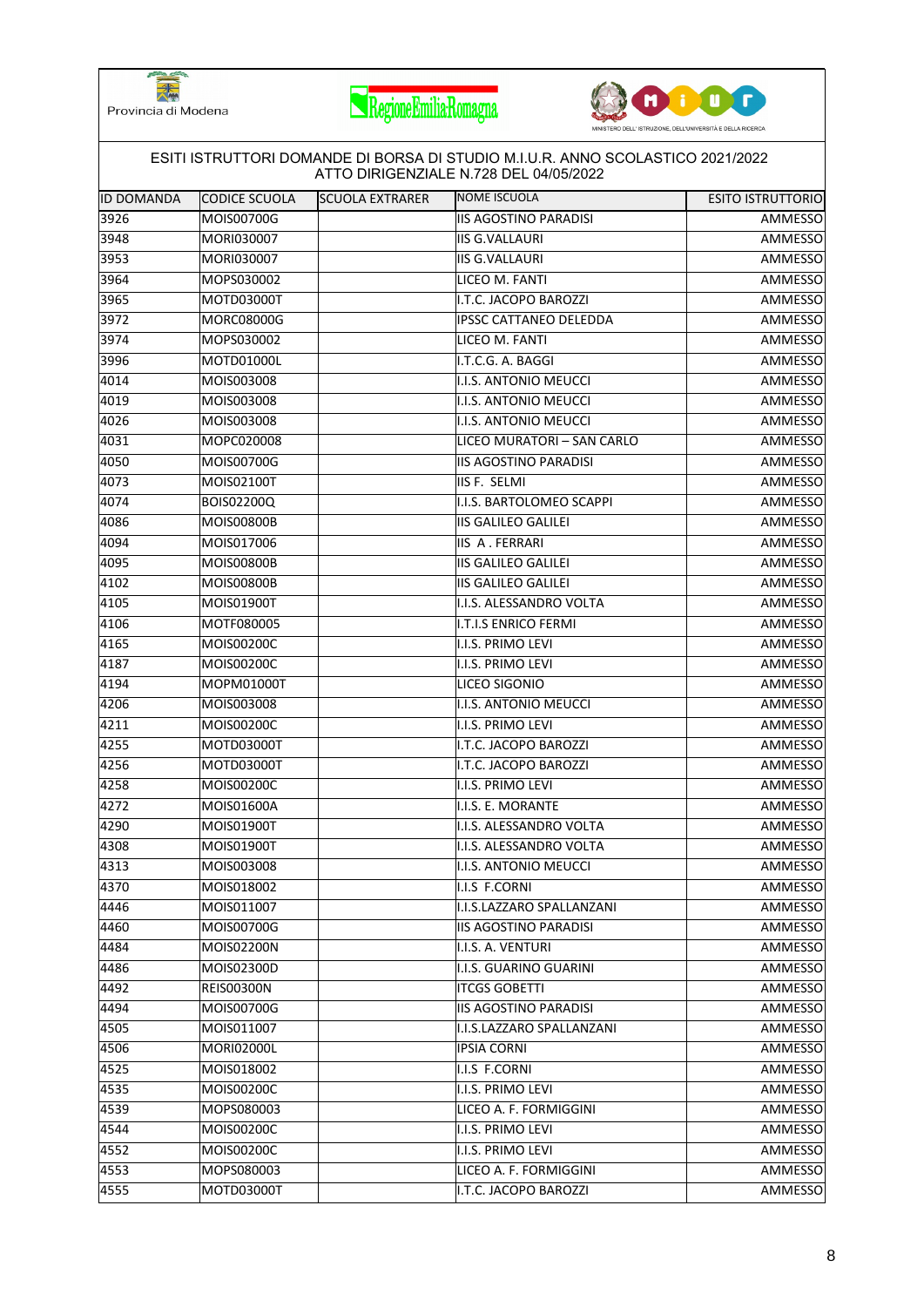





| <b>ID DOMANDA</b> | <b>CODICE SCUOLA</b> | <b>SCUOLA EXTRARER</b> | NOME ISCUOLA                  | <b>ESITO ISTRUTTORIO</b> |
|-------------------|----------------------|------------------------|-------------------------------|--------------------------|
| 4571              | MOIS00200C           |                        | I.I.S. PRIMO LEVI             | AMMESSO                  |
| 4589              | MOPM01000T           |                        | LICEO SIGONIO                 | AMMESSO                  |
| 4592              | MOTD03000T           |                        | I.T.C. JACOPO BAROZZI         | AMMESSO                  |
| 4596              | MOPS02000B           |                        | LICEO SCIENTIFICO TASSONI     | AMMESSO                  |
| 4603              | MOIS004004           |                        | IIS CAVAZZI - SORBELLI        | AMMESSO                  |
| 4604              | MOIS00700G           |                        | <b>IIS AGOSTINO PARADISI</b>  | AMMESSO                  |
| 4618              | MOIS02100T           |                        | IIS F. SELMI                  | AMMESSO                  |
| 4623              | MOIS00200C           |                        | I.I.S. PRIMO LEVI             | AMMESSO                  |
| 4630              | MOPS080003           |                        | LICEO A. F. FORMIGGINI        | AMMESSO                  |
| 4636              | MOIS011007           |                        | I.I.S.LAZZARO SPALLANZANI     | AMMESSO                  |
| 4651              | MOTD03000T           |                        | I.T.C. JACOPO BAROZZI         | AMMESSO                  |
| 4671              | MOIS02300D           |                        | I.I.S. GUARINO GUARINI        | AMMESSO                  |
| 4683              | <b>MOIS00800B</b>    |                        | IIS GALILEO GALILEI           | AMMESSO                  |
| 4698              | MOTD03000T           |                        | I.T.C. JACOPO BAROZZI         | AMMESSO                  |
| 4718              | <b>MORC08000G</b>    |                        | <b>IPSSC CATTANEO DELEDDA</b> | AMMESSO                  |
| 4727              | MOPS080003           |                        | LICEO A. F. FORMIGGINI        | AMMESSO                  |
| 4741              | MOIS00700G           |                        | <b>IIS AGOSTINO PARADISI</b>  | AMMESSO                  |
| 4754              | <b>MORI02000L</b>    |                        | <b>IPSIA CORNI</b>            | AMMESSO                  |
| 4757              | MOIS00200C           |                        | I.I.S. PRIMO LEVI             | AMMESSO                  |
| 4778              | MOIS02100T           |                        | IIS F. SELMI                  | AMMESSO                  |
| 4836              | MOTD03000T           |                        | I.T.C. JACOPO BAROZZI         | AMMESSO                  |
| 4841              | MOPS030002           |                        | LICEO M. FANTI                | AMMESSO                  |
| 4874              | MOIS018002           |                        | I.I.S F.CORNI                 | AMMESSO                  |
| 4935              | MORI02000L           |                        | <b>IPSIA CORNI</b>            | AMMESSO                  |
| 4942              | <b>FEIS01400G</b>    |                        | <b>IIS F.LLI TADDIA</b>       | AMMESSO                  |
| 4944              | <b>FEIS01400G</b>    |                        | <b>IIS F.LLI TADDIA</b>       | AMMESSO                  |
| 4947              | MOTF080005           |                        | I.T.I.S ENRICO FERMI          | AMMESSO                  |
| 4966              | MOIS018002           |                        | I.I.S F.CORNI                 | AMMESSO                  |
| 4976              | MOPS04000L           |                        | LICEO M. MORANDI              | AMMESSO                  |
| 4994              | MOTF080005           |                        | I.T.I.S ENRICO FERMI          | AMMESSO                  |
| 5003              | MOTD03000T           |                        | I.T.C. JACOPO BAROZZI         | AMMESSO                  |
| 5017              | MOTD03000T           |                        | I.T.C. JACOPO BAROZZI         | <b>AMMESSO</b>           |
| 5018              | MOTF030004           |                        | <b>ITIS LEONARDO DA VINCI</b> | AMMESSO                  |
| 5020              | MOTF080005           |                        | I.T.I.S ENRICO FERMI          | AMMESSO                  |
| 5023              | MOIS01600A           |                        | II.I.S. E. MORANTE            | AMMESSO                  |
| 5030              | MOPS02000B           |                        | LICEO SCIENTIFICO TASSONI     | AMMESSO                  |
| 5040              | MOTF080005           |                        | I.T.I.S ENRICO FERMI          | AMMESSO                  |
| 5047              | MOPS080003           |                        | LICEO A. F. FORMIGGINI        | AMMESSO                  |
| 5051              | MOPS080003           |                        | LICEO A. F. FORMIGGINI        | AMMESSO                  |
| 5055              | MOIS017006           |                        | IIS A. FERRARI                | AMMESSO                  |
| 5058              | MOIS018002           |                        | I.I.S F.CORNI                 | AMMESSO                  |
| 5074              | MOIS004004           |                        | IIS CAVAZZI - SORBELLI        | AMMESSO                  |
| 5081              | MOIS017006           |                        | IIS A. FERRARI                | AMMESSO                  |
| 5097              | MOIS02300D           |                        | I.I.S. GUARINO GUARINI        | AMMESSO                  |
| 5125              | MOIS02300D           |                        | I.I.S. GUARINO GUARINI        | AMMESSO                  |
| 5126              | MOIS02200N           |                        | I.I.S. A. VENTURI             | AMMESSO                  |
| 5129              | MOPS02000B           |                        | LICEO SCIENTIFICO TASSONI     | AMMESSO                  |
| 5134              | MOIS01900T           |                        | I.I.S. ALESSANDRO VOLTA       | AMMESSO                  |
|                   |                      |                        |                               |                          |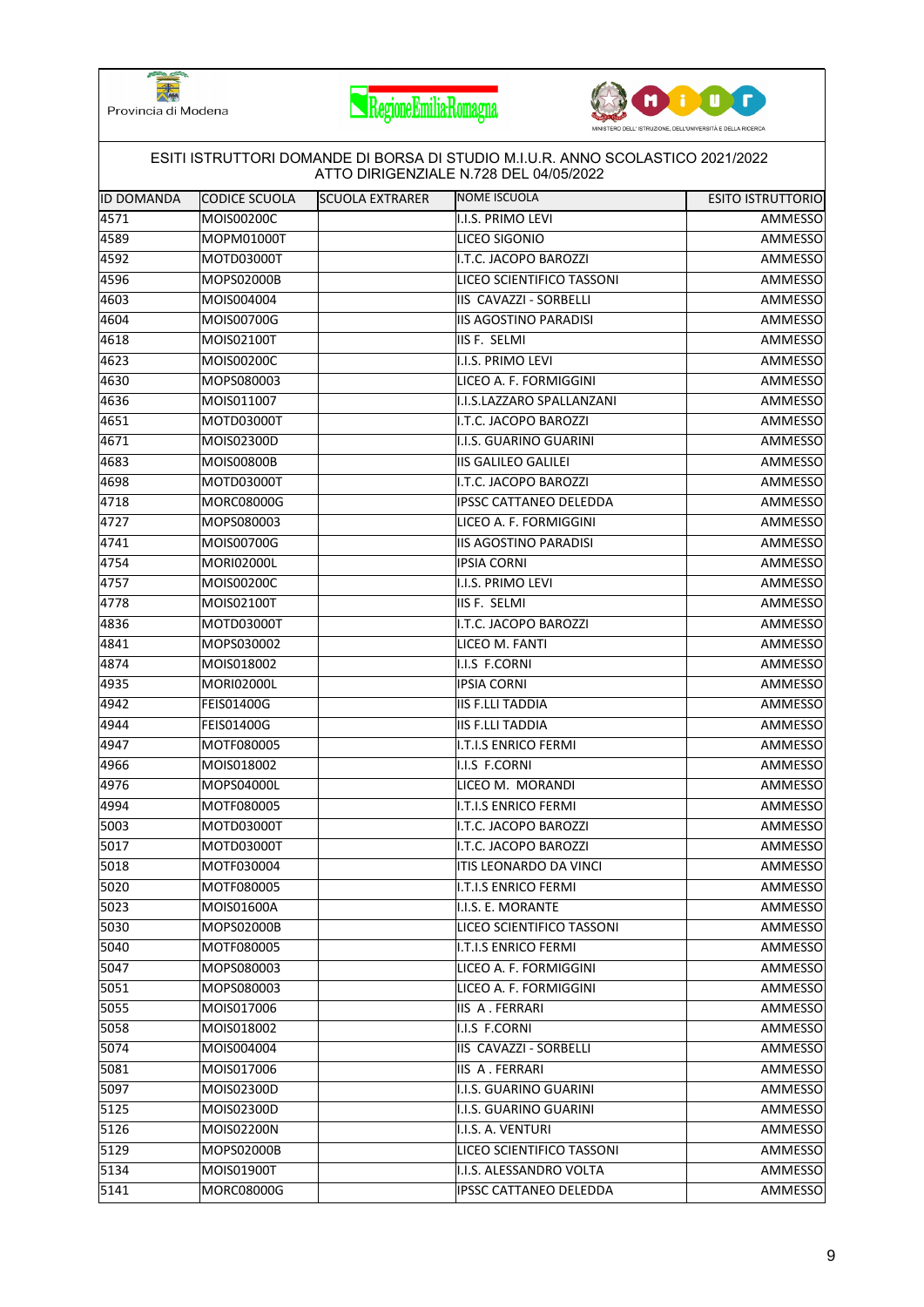





|                   |                      |                 | ESITI ISTRUTTORI DOMANDE DI BORSA DI STUDIO M.I.U.R. ANNO SCOLASTICO 2021/2022<br>ATTO DIRIGENZIALE N.728 DEL 04/05/2022 |                          |
|-------------------|----------------------|-----------------|--------------------------------------------------------------------------------------------------------------------------|--------------------------|
| <b>ID DOMANDA</b> | <b>CODICE SCUOLA</b> | SCUOLA EXTRARER | NOME ISCUOLA                                                                                                             | <b>ESITO ISTRUTTORIO</b> |
| 5149              | MOIS01900T           |                 | I.I.S. ALESSANDRO VOLTA                                                                                                  | AMMESSO                  |
| 5161              | <b>MORI02000L</b>    |                 | <b>IPSIA CORNI</b>                                                                                                       | AMMESSO                  |
| 5163              | MOIS00700G           |                 | <b>IIS AGOSTINO PARADISI</b>                                                                                             | AMMESSO                  |
| 5181              | MOPS030002           |                 | LICEO M. FANTI                                                                                                           | AMMESSO                  |
| 5208              | MORC08000G           |                 | <b>IPSSC CATTANEO DELEDDA</b>                                                                                            | AMMESSO                  |
| 5259              | MOIS01600A           |                 | I.I.S. E. MORANTE                                                                                                        | AMMESSO                  |
| 5298              | MOIS00600Q           |                 | II.S GIUSEPPE LUOSI                                                                                                      | AMMESSO                  |
| 5301              | MOIS00800B           |                 | <b>IIS GALILEO GALILEI</b>                                                                                               | AMMESSO                  |
| 5309              | MOTD03000T           |                 | I.T.C. JACOPO BAROZZI                                                                                                    | AMMESSO                  |
| 5313              | MOPS080003           |                 | LICEO A. F. FORMIGGINI                                                                                                   | AMMESSO                  |
| 5326              | MOPC020008           |                 | LICEO MURATORI - SAN CARLO                                                                                               | AMMESSO                  |
| 5345              | MOTF030004           |                 | ITIS LEONARDO DA VINCI                                                                                                   | AMMESSO                  |
| 5350              | MOIS00700G           |                 | <b>IIS AGOSTINO PARADISI</b>                                                                                             | <b>AMMESSO</b>           |
| 5356              | MOIS018002           |                 | I.I.S F.CORNI                                                                                                            | AMMESSO                  |
| 5357              | MOPM01000T           |                 | LICEO SIGONIO                                                                                                            | AMMESSO                  |
| 5358              | MORI030007           |                 | <b>IIS G.VALLAURI</b>                                                                                                    | AMMESSO                  |
| 5367              | MOTD01000L           |                 | I.T.C.G. A. BAGGI                                                                                                        | AMMESSO                  |
| 5384              | MOIS02200N           |                 | I.I.S. A. VENTURI                                                                                                        | AMMESSO                  |
| 5388              | MOIS00700G           |                 | <b>IIS AGOSTINO PARADISI</b>                                                                                             | AMMESSO                  |
| 5394              | MOIS00200C           |                 | I.I.S. PRIMO LEVI                                                                                                        | AMMESSO                  |
| 5403              | MOIS011007           |                 | I.I.S.LAZZARO SPALLANZANI                                                                                                | AMMESSO                  |
| 5406              | MOIS00800B           |                 | <b>IIS GALILEO GALILEI</b>                                                                                               | AMMESSO                  |
| 5412              | MOTD01000L           |                 | I.T.C.G. A. BAGGI                                                                                                        | AMMESSO                  |
| 5432              | MOIS00200C           |                 | I.I.S. PRIMO LEVI                                                                                                        | AMMESSO                  |
| 5437              | BORH050003           |                 | <b>IPSAR LUIGI VERONELLI</b>                                                                                             | AMMESSO                  |
| 5452              | <b>MORI02000L</b>    |                 | <b>IPSIA CORNI</b>                                                                                                       | AMMESSO                  |
| 5472              | MOTD03000T           |                 | I.T.C. JACOPO BAROZZI                                                                                                    | AMMESSO                  |
| 5479              | MORC08000G           |                 | <b>IPSSC CATTANEO DELEDDA</b>                                                                                            | AMMESSO                  |
| 5485              | MORI02000L           |                 | <b>IPSIA CORNI</b>                                                                                                       | AMMESSO                  |
| 5495              | MOIS02300D           |                 | I.I.S. GUARINO GUARINI                                                                                                   | AMMESSO                  |
| 5498              | MOPS030002           |                 | LICEO M. FANTI                                                                                                           | AMMESSO                  |
| 5499              | MOIS02200N           |                 | I.I.S. A. VENTURI                                                                                                        | <b>AMMESSO</b>           |
| 5507              | MOTD03000T           |                 | I.T.C. JACOPO BAROZZI                                                                                                    | AMMESSO                  |
| 5512              | MOPM01000T           |                 | LICEO SIGONIO                                                                                                            | AMMESSO                  |
| $55\overline{16}$ | MOIS00700G           |                 | <b>IIS AGOSTINO PARADISI</b>                                                                                             | AMMESSO                  |
| 5537              | MOIS00800B           |                 | <b>IIS GALILEO GALILEI</b>                                                                                               | AMMESSO                  |
| 5542              | <b>BOIS00700N</b>    |                 | <b>IIS ARCHIMEDE</b>                                                                                                     | AMMESSO                  |
| 5561              | MOIS02200N           |                 | I.I.S. A. VENTURI                                                                                                        | AMMESSO                  |
| 5573              | MORI02000L           |                 | <b>IPSIA CORNI</b>                                                                                                       | AMMESSO                  |
| 5585              | MOIS018002           |                 | I.I.S F.CORNI                                                                                                            | AMMESSO                  |
| 5591              | MOIS00700G           |                 | <b>IIS AGOSTINO PARADISI</b>                                                                                             | AMMESSO                  |
| 5602              | <b>MORC08000G</b>    |                 | <b>IPSSC CATTANEO DELEDDA</b>                                                                                            | AMMESSO                  |
| 5612              | MOIS02300D           |                 | I.I.S. GUARINO GUARINI                                                                                                   | AMMESSO                  |
| 5619              | MOIS017006           |                 | IIS A. FERRARI                                                                                                           | AMMESSO                  |
| 5632              | MOIS00600Q           |                 | <b>II.I.S GIUSEPPE LUOSI</b>                                                                                             | AMMESSO                  |
| 5639              | MOTD03000T           |                 | I.T.C. JACOPO BAROZZI                                                                                                    | AMMESSO                  |
| 5641              | MOTD03000T           |                 | I.T.C. JACOPO BAROZZI                                                                                                    | AMMESSO                  |
| 5679              | MOIS02200N           |                 | I.I.S. A. VENTURI                                                                                                        | AMMESSO                  |
| 5713              | MOTD03000T           |                 | I.T.C. JACOPO BAROZZI                                                                                                    | AMMESSO                  |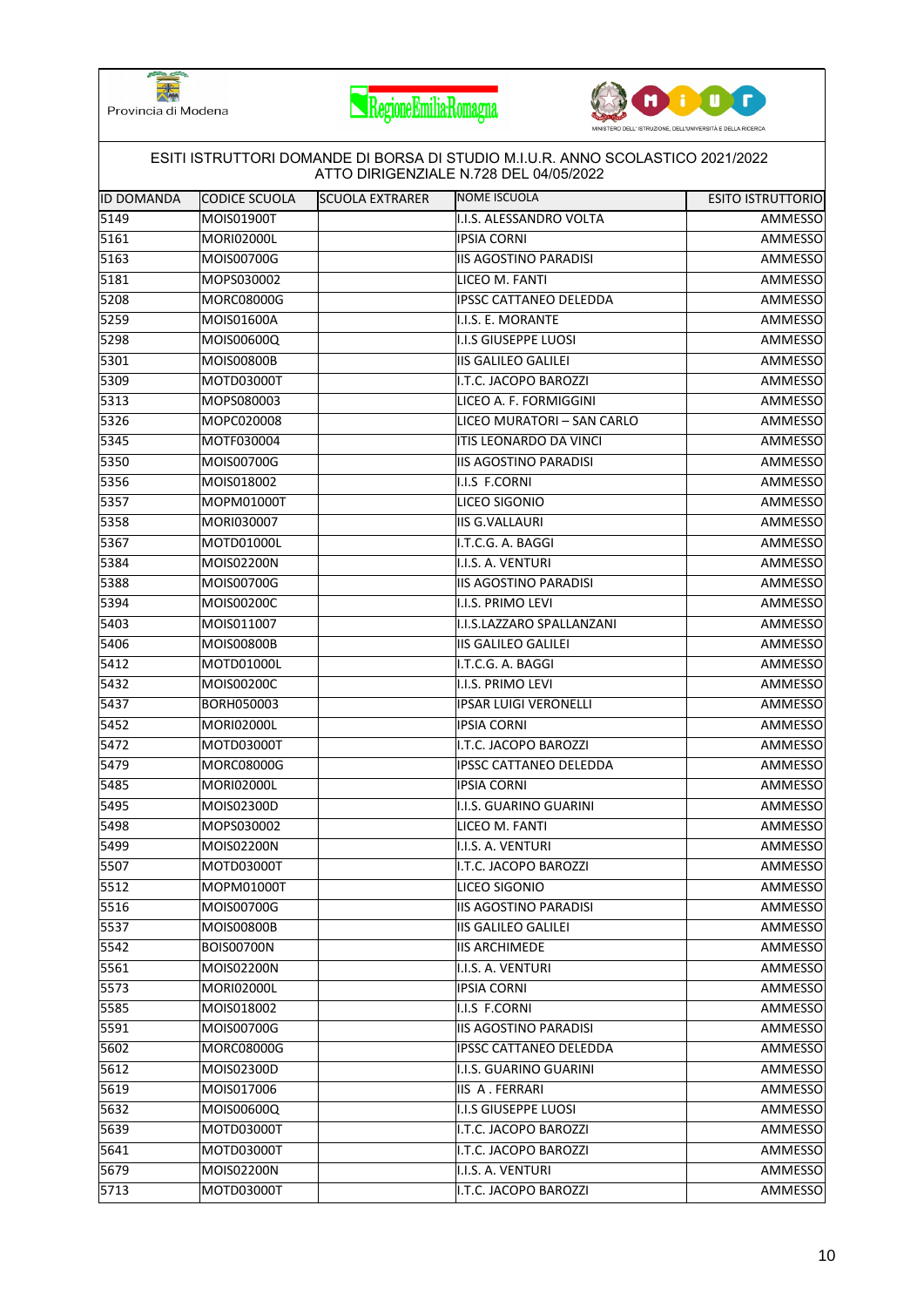





|                   | ESITI ISTRUTTORI DOMANDE DI BORSA DI STUDIO M.I.U.R. ANNO SCOLASTICO 2021/2022<br>ATTO DIRIGENZIALE N.728 DEL 04/05/2022 |                        |                                 |                          |  |
|-------------------|--------------------------------------------------------------------------------------------------------------------------|------------------------|---------------------------------|--------------------------|--|
| <b>ID DOMANDA</b> | CODICE SCUOLA                                                                                                            | <b>SCUOLA EXTRARER</b> | <b>NOME ISCUOLA</b>             | <b>ESITO ISTRUTTORIO</b> |  |
| 5720              | MOIS017006                                                                                                               |                        | <b>IIS A. FERRARI</b>           | AMMESSO                  |  |
| 5726              | MOIS009007                                                                                                               |                        | I.I.S. GUGLIELMO MARCONI        | AMMESSO                  |  |
| 5733              | MOIS004004                                                                                                               |                        | IIS CAVAZZI - SORBELLI          | AMMESSO                  |  |
| 5750              | MOPS080003                                                                                                               |                        | LICEO A. F. FORMIGGINI          | AMMESSO                  |  |
| 5773              | <b>MORI02000L</b>                                                                                                        |                        | <b>IPSIA CORNI</b>              | AMMESSO                  |  |
| 5776              | MOTD03000T                                                                                                               |                        | I.T.C. JACOPO BAROZZI           | AMMESSO                  |  |
| 5786              | MOIS00700G                                                                                                               |                        | <b>IIS AGOSTINO PARADISI</b>    | AMMESSO                  |  |
| 5826              | MOIS018002                                                                                                               |                        | I.I.S F.CORNI                   | AMMESSO                  |  |
| 5835              | MOIS003008                                                                                                               |                        | I.I.S. ANTONIO MEUCCI           | AMMESSO                  |  |
| 5837              | MOIS003008                                                                                                               |                        | I.I.S. ANTONIO MEUCCI           | AMMESSO                  |  |
| 5841              | MOIS003008                                                                                                               |                        | I.I.S. ANTONIO MEUCCI           | AMMESSO                  |  |
| 5847              | MOIS003008                                                                                                               |                        | I.I.S. ANTONIO MEUCCI           | AMMESSO                  |  |
| 5850              | MOIS02300D                                                                                                               |                        | I.I.S. GUARINO GUARINI          | AMMESSO                  |  |
| 5859              | MOIS02200N                                                                                                               |                        | I.I.S. A. VENTURI               | AMMESSO                  |  |
| 5884              | MORC08000G                                                                                                               |                        | <b>IPSSC CATTANEO DELEDDA</b>   | AMMESSO                  |  |
| 5896              | <b>MORC08000G</b>                                                                                                        |                        | <b>IPSSC CATTANEO DELEDDA</b>   | AMMESSO                  |  |
| 5898              | <b>MORI02000L</b>                                                                                                        |                        | <b>IPSIA CORNI</b>              | AMMESSO                  |  |
| 5900              | MOIS01600A                                                                                                               |                        | I.I.S. E. MORANTE               | AMMESSO                  |  |
| 5914              | MOIS004004                                                                                                               |                        | IIS CAVAZZI - SORBELLI          | AMMESSO                  |  |
| 5926              | MORI030007                                                                                                               |                        | <b>IIS G.VALLAURI</b>           | AMMESSO                  |  |
| 5943              | <b>BOIS00700N</b>                                                                                                        |                        | <b>IIS ARCHIMEDE</b>            | AMMESSO                  |  |
| 5944              | MOIS02100T                                                                                                               |                        | IIS F. SELMI                    | AMMESSO                  |  |
| 5949              | MOIS011007                                                                                                               |                        | I.I.S.LAZZARO SPALLANZANI       | AMMESSO                  |  |
| 5979              | <b>MORC08000G</b>                                                                                                        |                        | <b>IPSSC CATTANEO DELEDDA</b>   | AMMESSO                  |  |
| 5990              | MOIS02200N                                                                                                               |                        | I.I.S. A. VENTURI               | AMMESSO                  |  |
| 6003              | MOIS00200C                                                                                                               |                        | I.I.S. PRIMO LEVI               | AMMESSO                  |  |
| 6009              | <b>MORI02000L</b>                                                                                                        |                        | <b>IPSIA CORNI</b>              | AMMESSO                  |  |
| 6026              | PARITARIA28                                                                                                              |                        | <b>ISTITUTO DANTE ALIGHIERI</b> | AMMESSO                  |  |
| 6032              | MOIS00700G                                                                                                               |                        | <b>IIS AGOSTINO PARADISI</b>    | AMMESSO                  |  |
| 6047              | MOIS00700G                                                                                                               |                        | <b>IIS AGOSTINO PARADISI</b>    | AMMESSO                  |  |
| 6049              | MOPC020008                                                                                                               |                        | LICEO MURATORI - SAN CARLO      | AMMESSO                  |  |
| 6063              | MOTD01000L                                                                                                               |                        | I.T.C.G. A. BAGGI               | AMMESSO                  |  |
| 6076              | MOPS04000L                                                                                                               |                        | LICEO M. MORANDI                | AMMESSO                  |  |
| 6102              | MOIS004004                                                                                                               |                        | IIS CAVAZZI - SORBELLI          | AMMESSO                  |  |
| 6106              | MOTF030004                                                                                                               |                        | ITIS LEONARDO DA VINCI          | AMMESSO                  |  |
| 6108              | MOIS02300D                                                                                                               |                        | I.I.S. GUARINO GUARINI          | AMMESSO                  |  |
| 6109              | MOPS080003                                                                                                               |                        | LICEO A. F. FORMIGGINI          | AMMESSO                  |  |
| 6116              | MOTD03000T                                                                                                               |                        | I.T.C. JACOPO BAROZZI           | AMMESSO                  |  |
| 6132              | MOPC020008                                                                                                               |                        | LICEO MURATORI - SAN CARLO      | AMMESSO                  |  |
| 6134              | MORC08000G                                                                                                               |                        | <b>IPSSC CATTANEO DELEDDA</b>   | AMMESSO                  |  |
| 6149              | MORC08000G                                                                                                               |                        | <b>IPSSC CATTANEO DELEDDA</b>   | AMMESSO                  |  |
| 6152              | MOTD03000T                                                                                                               |                        | I.T.C. JACOPO BAROZZI           | AMMESSO                  |  |
| 6156              | MOPC020008                                                                                                               |                        | LICEO MURATORI - SAN CARLO      | AMMESSO                  |  |
| 6187              | MOTF080005                                                                                                               |                        | I.T.I.S ENRICO FERMI            | AMMESSO                  |  |
| 6190              | MOIS00200C                                                                                                               |                        | I.I.S. PRIMO LEVI               | AMMESSO                  |  |
| 6194              | MOPS030002                                                                                                               |                        | LICEO M. FANTI                  | AMMESSO                  |  |
| 6209              | <b>MORI02000L</b>                                                                                                        |                        | <b>IPSIA CORNI</b>              | AMMESSO                  |  |
| 6248              | MOIS02300D                                                                                                               |                        | I.I.S. GUARINO GUARINI          | AMMESSO                  |  |
| 6278              | MORI02000L                                                                                                               |                        | <b>IPSIA CORNI</b>              | AMMESSO                  |  |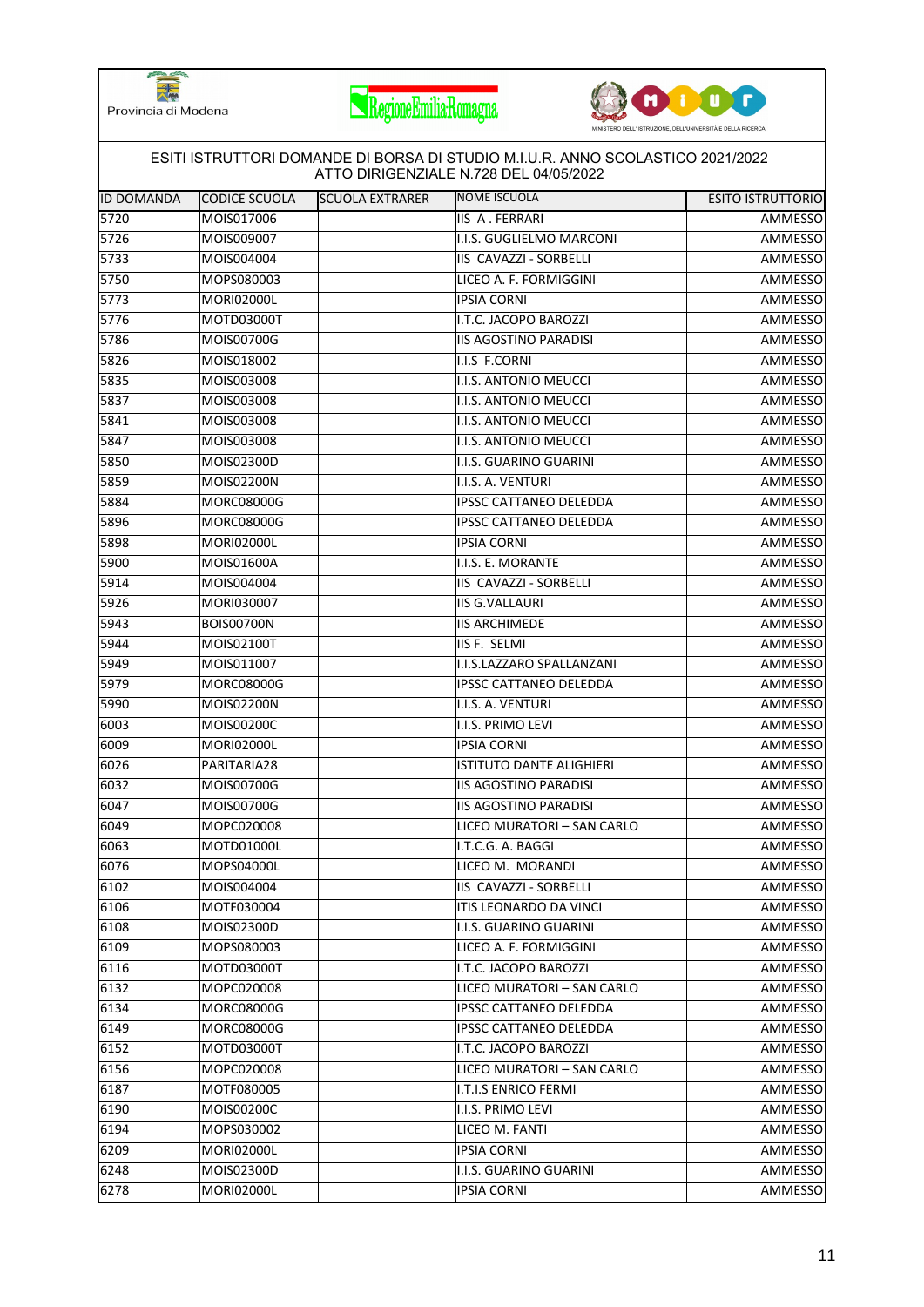





| <b>ID DOMANDA</b> | CODICE SCUOLA     | <b>SCUOLA EXTRARER</b> | ATTO DIRIGENZIALE N.728 DEL 04/05/2022<br><b>NOME ISCUOLA</b> | <b>ESITO ISTRUTTORIO</b> |
|-------------------|-------------------|------------------------|---------------------------------------------------------------|--------------------------|
| 6282              | MOTD01000L        |                        | I.T.C.G. A. BAGGI                                             |                          |
| 6287              | MOIS00700G        |                        | <b>IIS AGOSTINO PARADISI</b>                                  | AMMESSO<br>AMMESSO       |
|                   |                   |                        |                                                               |                          |
| 6320              | MOPC020008        |                        | LICEO MURATORI - SAN CARLO                                    | AMMESSO                  |
| 6339              | MOIS01900T        |                        | I.I.S. ALESSANDRO VOLTA                                       | AMMESSO                  |
| 6371              | <b>MORI02000L</b> |                        | <b>IPSIA CORNI</b>                                            | AMMESSO                  |
| 6377              | MOIS017006        |                        | <b>IIS A. FERRARI</b>                                         | AMMESSO                  |
| 6396              | <b>MORC08000G</b> |                        | <b>IPSSC CATTANEO DELEDDA</b>                                 | AMMESSO                  |
| 6423              | MOIS017006        |                        | IIS A. FERRARI                                                | AMMESSO                  |
| 6434              | MOIS02200N        |                        | I.I.S. A. VENTURI                                             | AMMESSO                  |
| 6437              | MOTF030004        |                        | ITIS LEONARDO DA VINCI                                        | AMMESSO                  |
| 6440              | MOPS080003        |                        | LICEO A. F. FORMIGGINI                                        | AMMESSO                  |
| 6441              | MOIS01900T        |                        | I.I.S. ALESSANDRO VOLTA                                       | AMMESSO                  |
| 6442              | MOPS080003        |                        | LICEO A. F. FORMIGGINI                                        | AMMESSO                  |
| 6447              | <b>MORC08000G</b> |                        | IPSSC CATTANEO DELEDDA                                        | AMMESSO                  |
| 6448              | <b>MOIS00800B</b> |                        | <b>IIS GALILEO GALILEI</b>                                    | AMMESSO                  |
| 6471              | MOTD03000T        |                        | I.T.C. JACOPO BAROZZI                                         | AMMESSO                  |
| 6493              | <b>BOIS00700N</b> |                        | <b>IIS ARCHIMEDE</b>                                          | AMMESSO                  |
| 6494              | MOIS011007        |                        | I.I.S.LAZZARO SPALLANZANI                                     | AMMESSO                  |
| 6498              | MOIS011007        |                        | I.I.S.LAZZARO SPALLANZANI                                     | AMMESSO                  |
| 6514              | MOIS004004        |                        | IIS CAVAZZI - SORBELLI                                        | AMMESSO                  |
| 6517              | MOIS004004        |                        | IIS CAVAZZI - SORBELLI                                        | AMMESSO                  |
| 6523              | MOIS018002        |                        | I.I.S F.CORNI                                                 | AMMESSO                  |
| 6524              | MOTD03000T        |                        | I.T.C. JACOPO BAROZZI                                         | AMMESSO                  |
| 6526              | MOPC020008        |                        | LICEO MURATORI - SAN CARLO                                    | AMMESSO                  |
| 6530              | MOIS018002        |                        | I.I.S F.CORNI                                                 | AMMESSO                  |
| 6551              | MOIS00200C        |                        | I.I.S. PRIMO LEVI                                             | AMMESSO                  |
| 6563              | MOPS030002        |                        | LICEO M. FANTI                                                | AMMESSO                  |
| 6566              | MOTF080005        |                        | <b>I.T.I.S ENRICO FERMI</b>                                   | AMMESSO                  |
| 6567              | MOPS030002        |                        | LICEO M. FANTI                                                | AMMESSO                  |
| 6580              | MOIS017006        |                        | IIS A. FERRARI                                                | AMMESSO                  |
| 6582              | MOIS003008        |                        | I.I.S. ANTONIO MEUCCI                                         | AMMESSO                  |
| 6590              | MOTF080005        |                        | I.T.I.S ENRICO FERMI                                          | AMMESSO                  |
| 6610              | MORI030007        |                        | <b>IIS G.VALLAURI</b>                                         | AMMESSO                  |
| 6643              | MOTD01000L        |                        | I.T.C.G. A. BAGGI                                             | AMMESSO                  |
| 6649              | MOIS02300D        |                        | I.I.S. GUARINO GUARINI                                        | AMMESSO                  |
| 6676              | MOIS02100T        |                        | IIS F. SELMI                                                  | AMMESSO                  |
| 6677              | <b>BOIS00100P</b> |                        | IIS MARIA MONTESSORI L. DA VINCI                              | AMMESSO                  |
| 6679              | MOIS02200N        |                        | I.I.S. A. VENTURI                                             | AMMESSO                  |
| 6683              | MOTD03000T        |                        | I.T.C. JACOPO BAROZZI                                         | AMMESSO                  |
| 6703              | MOPS02000B        |                        | LICEO SCIENTIFICO TASSONI                                     | AMMESSO                  |
| 6712              | MOIS00700G        |                        | <b>IIS AGOSTINO PARADISI</b>                                  | AMMESSO                  |
| 6736              | MOIS018002        |                        | I.I.S F.CORNI                                                 | AMMESSO                  |
| 6740              | MOPS02000B        |                        | LICEO SCIENTIFICO TASSONI                                     | AMMESSO                  |
| 6745              | <b>MORC08000G</b> |                        | <b>IPSSC CATTANEO DELEDDA</b>                                 | AMMESSO                  |
| 6757              | <b>MORC08000G</b> |                        | <b>IPSSC CATTANEO DELEDDA</b>                                 | AMMESSO                  |
| 6766              | MOIS02200N        |                        | I.I.S. A. VENTURI                                             | AMMESSO                  |
| 6786              | MOIS00600Q        |                        | <b>I.I.S GIUSEPPE LUOSI</b>                                   | AMMESSO                  |
| 6792              | MOIS01900T        |                        | I.I.S. ALESSANDRO VOLTA                                       | AMMESSO                  |
| 6812              | MOTD03000T        |                        | I.T.C. JACOPO BAROZZI                                         | AMMESSO                  |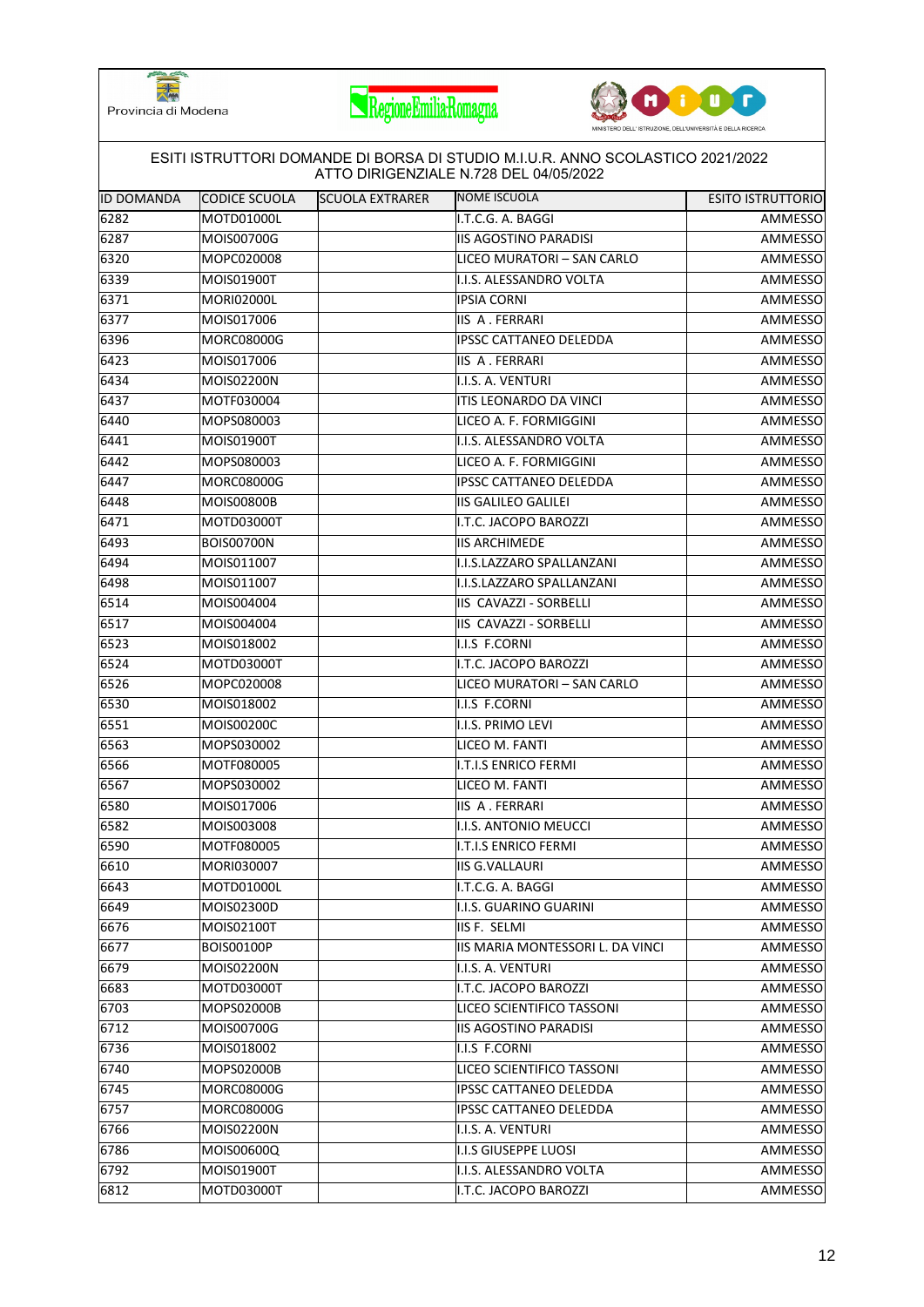





|                   |                      |                        | ESITI ISTRUTTORI DOMANDE DI BORSA DI STUDIO M.I.U.R. ANNO SCOLASTICO 2021/2022<br>ATTO DIRIGENZIALE N.728 DEL 04/05/2022 |                          |
|-------------------|----------------------|------------------------|--------------------------------------------------------------------------------------------------------------------------|--------------------------|
| <b>ID DOMANDA</b> | <b>CODICE SCUOLA</b> | <b>SCUOLA EXTRARER</b> | NOME ISCUOLA                                                                                                             | <b>ESITO ISTRUTTORIO</b> |
| 6815              | MOTD01000L           |                        | I.T.C.G. A. BAGGI                                                                                                        | AMMESSO                  |
| 6821              | MOIS00600Q           |                        | <b>I.I.S GIUSEPPE LUOSI</b>                                                                                              | AMMESSO                  |
| 6822              | MOPS02000B           |                        | LICEO SCIENTIFICO TASSONI                                                                                                | AMMESSO                  |
| 6825              | MOIS01900T           |                        | I.I.S. ALESSANDRO VOLTA                                                                                                  | AMMESSO                  |
| 6832              | MOPS080003           |                        | LICEO A. F. FORMIGGINI                                                                                                   | AMMESSO                  |
| 6845              | <b>MORC08000G</b>    |                        | IPSSC CATTANEO DELEDDA                                                                                                   | AMMESSO                  |
| 6847              | MOIS01600A           |                        | I.I.S. E. MORANTE                                                                                                        | AMMESSO                  |
| 6851              | MOTD03000T           |                        | I.T.C. JACOPO BAROZZI                                                                                                    | AMMESSO                  |
| 6852              | MOIS02300D           |                        | I.I.S. GUARINO GUARINI                                                                                                   | AMMESSO                  |
| 6864              | MOIS01600A           |                        | I.I.S. E. MORANTE                                                                                                        | AMMESSO                  |
| 6871              | MNRC006023           | <b>EXTRARER</b>        | <b>IIS GREGGIATI</b>                                                                                                     | AMMESSO                  |
| 6878              | MOIS018002           |                        | I.I.S F.CORNI                                                                                                            | AMMESSO                  |
| 6892              | MOTF030004           |                        | ITIS LEONARDO DA VINCI                                                                                                   | <b>AMMESSO</b>           |
| 6893              | MOPM01000T           |                        | LICEO SIGONIO                                                                                                            | AMMESSO                  |
| 6924              | MOIS018002           |                        | I.I.S F.CORNI                                                                                                            | AMMESSO                  |
| 6927              | MOIS02200N           |                        | I.I.S. A. VENTURI                                                                                                        | AMMESSO                  |
| 6928              | MOTF080005           |                        | <b>I.T.I.S ENRICO FERMI</b>                                                                                              | AMMESSO                  |
| 6958              | <b>BOIS00100P</b>    |                        | IIS MARIA MONTESSORI L. DA VINCI                                                                                         | AMMESSO                  |
| 6961              | MNIS006003           | <b>EXTRARER</b>        | <b>IIS G.GREGGIATI</b>                                                                                                   | AMMESSO                  |
| 6973              | MOTF030004           |                        | ITIS LEONARDO DA VINCI                                                                                                   | AMMESSO                  |
| 6976              | MOTD03000T           |                        | I.T.C. JACOPO BAROZZI                                                                                                    | AMMESSO                  |
| 6985              | MOPS080003           |                        | LICEO A. F. FORMIGGINI                                                                                                   | AMMESSO                  |
| 6992              | <b>MORI02000L</b>    |                        | <b>IPSIA CORNI</b>                                                                                                       | AMMESSO                  |
| 6995              | MOIS00700G           |                        | <b>IIS AGOSTINO PARADISI</b>                                                                                             | AMMESSO                  |
| 6998              | MOIS02300D           |                        | I.I.S. GUARINO GUARINI                                                                                                   | AMMESSO                  |
| 7004              | MOTD01000L           |                        | I.T.C.G. A. BAGGI                                                                                                        | AMMESSO                  |
| 7007              | <b>MORC08000G</b>    |                        | <b>IPSSC CATTANEO DELEDDA</b>                                                                                            | AMMESSO                  |
| 7008              | MOPS04000L           |                        | LICEO M. MORANDI                                                                                                         | AMMESSO                  |
| 7011              | MOTD01000L           |                        | I.T.C.G. A. BAGGI                                                                                                        | AMMESSO                  |
| 7014              | MOTD03000T           |                        | I.T.C. JACOPO BAROZZI                                                                                                    | <b>AMMESSO</b>           |
| 7024              | MOIS00700G           |                        | <b>IIS AGOSTINO PARADISI</b>                                                                                             | AMMESSO                  |
| 7032              | <b>MORC08000G</b>    |                        | <b>IPSSC CATTANEO DELEDDA</b>                                                                                            | AMMESSO                  |
| 7037              | MOIS02100T           |                        | IIS F. SELMI                                                                                                             | AMMESSO                  |
| 7039              | <b>MORI02000L</b>    |                        | <b>IPSIA CORNI</b>                                                                                                       | AMMESSO                  |
| 7056              | MOIS004004           |                        | IIS CAVAZZI - SORBELLI                                                                                                   | AMMESSO                  |
| 7066              | MOIS02100T           |                        | <b>IIS F. SELMI</b>                                                                                                      | AMMESSO                  |
| 7077              | MOPS080003           |                        | LICEO A. F. FORMIGGINI                                                                                                   | AMMESSO                  |
| 7138              | <b>MORC08000G</b>    |                        | <b>IPSSC CATTANEO DELEDDA</b>                                                                                            | AMMESSO                  |
| 7161              | MORC08000G           |                        | <b>IPSSC CATTANEO DELEDDA</b>                                                                                            | AMMESSO                  |
| 7212              | MOTD03000T           |                        | I.T.C. JACOPO BAROZZI                                                                                                    | AMMESSO                  |
| 7224              | <b>BOIS00700N</b>    |                        | <b>IIS ARCHIMEDE</b>                                                                                                     | AMMESSO                  |
| 7230              | <b>MORI02000L</b>    |                        | <b>IPSIA CORNI</b>                                                                                                       | AMMESSO                  |
| 7233              | MOTD01000L           |                        | I.T.C.G. A. BAGGI                                                                                                        | AMMESSO                  |
| 7275              | MOIS017006           |                        | IIS A. FERRARI                                                                                                           | AMMESSO                  |
| 7298              | MOIS009007           |                        | I.I.S. GUGLIELMO MARCONI                                                                                                 | AMMESSO                  |
| 7309              | MOTD03000T           |                        | I.T.C. JACOPO BAROZZI                                                                                                    | AMMESSO                  |
| 7336              | <b>MORC08000G</b>    |                        | <b>IPSSC CATTANEO DELEDDA</b>                                                                                            | AMMESSO                  |
| 7340              | MOPS080003           |                        | LICEO A. F. FORMIGGINI                                                                                                   | AMMESSO                  |
| 7353              | MOIS00200C           |                        | I.I.S. PRIMO LEVI                                                                                                        | AMMESSO                  |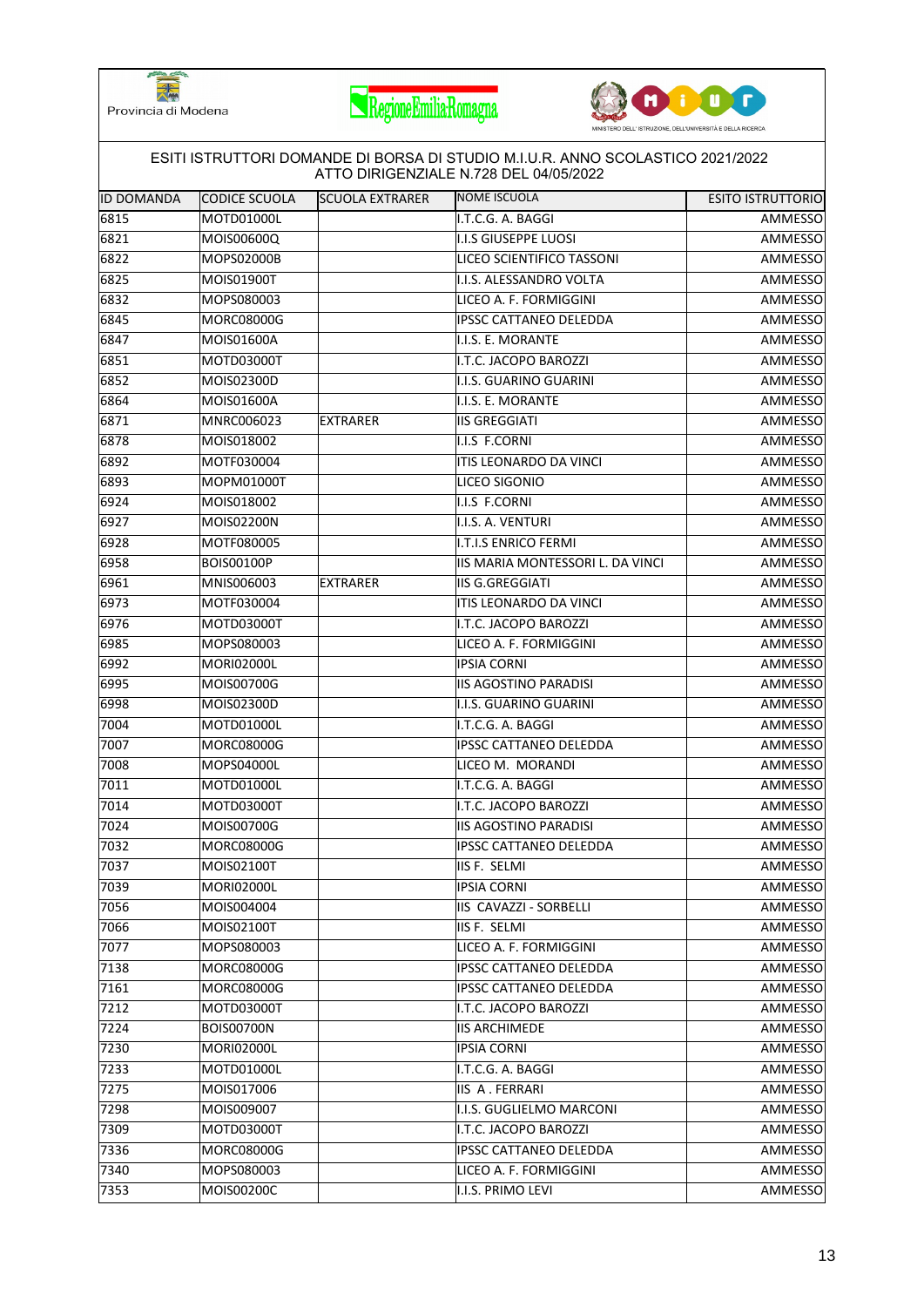





| 7360<br>MOIS02300D<br>I.I.S. GUARINO GUARINI<br>7378<br>MOTD01000L<br>I.T.C.G. A. BAGGI<br>7387<br>MOPS030002<br>LICEO M. FANTI<br>7392<br>MOIS00200C<br>I.I.S. PRIMO LEVI<br>7393<br>MOIS018002<br>I.I.S F.CORNI<br>7401<br>MOIS02300D<br>I.I.S. GUARINO GUARINI<br>7407<br>LICEO M. MORANDI<br>MOPS04000L<br>7408<br>I.T.C. JACOPO BAROZZI<br>MOTD03000T<br>7409<br>MOPC020008<br>LICEO MURATORI - SAN CARLO<br>7417<br><b>BOPS04000P</b><br>LICEO SCIENTIFICO A.B.SABIN<br>7440<br>MOIS00200C<br>I.I.S. PRIMO LEVI<br>7454<br>MOIS02300D<br>I.I.S. GUARINO GUARINI<br>7467<br>MOIS011007<br>I.I.S.LAZZARO SPALLANZANI<br>7498<br>MOIS00200C<br>I.I.S. PRIMO LEVI<br>7548<br><b>MOIS00800B</b><br><b>IIS GALILEO GALILEI</b><br>7569<br>MOIS00700G<br><b>IIS AGOSTINO PARADISI</b><br>AMMESSO<br>7590<br>MOIS00200C<br>I.I.S. PRIMO LEVI<br>7607<br>I.I.S GIUSEPPE LUOSI<br>MOIS00600Q<br>AMMESSO<br>MOIS02100T<br>IIS F. SELMI<br>AMMESSO<br>7615<br><b>REPC02000N</b><br>LICEO STATALE RINALDO CORSO<br>7639<br>MOTF080005<br><b>I.T.I.S ENRICO FERMI</b><br>AMMESSO<br>7643<br>MOPS04000L<br>LICEO M. MORANDI<br>AMMESSO<br>7662<br>MOPS080003<br>LICEO A. F. FORMIGGINI<br>7663<br>MOPS080003<br>LICEO A. F. FORMIGGINI<br>AMMESSO<br>7666<br>AMMESSO<br><b>BOIS00700N</b><br><b>IIS ARCHIMEDE</b><br>7672<br>MOIS02100T<br>IIS F. SELMI<br>AMMESSO<br>7683<br>MOIS01900T<br>I.I.S. ALESSANDRO VOLTA<br>AMMESSO<br>7696<br>MOTF080005<br>I.T.I.S ENRICO FERMI<br>AMMESSO<br>7697<br><b>I.I.S GIUSEPPE LUOSI</b><br>MOIS00600Q<br>7710<br>AMMESSO<br><b>MORC08000G</b><br><b>IPSSC CATTANEO DELEDDA</b><br>MOIS01600A<br>I.I.S. E. MORANTE<br>AMMESSO<br>MOTD03000T<br>I.T.C. JACOPO BAROZZI<br>7719<br>MOTD03000T<br>I.T.C. JACOPO BAROZZI<br>LICEO A. F. FORMIGGINI<br>AMMESSO<br>MOPS080003<br>7737<br>MOPM01000T<br>LICEO SIGONIO<br>AMMESSO<br>7751<br>MOIS01900T<br>I.I.S. ALESSANDRO VOLTA<br>7760<br>I.I.S. ANTONIO MEUCCI<br>MOIS003008<br>AMMESSO<br>7763<br>MOPS02000B<br>LICEO SCIENTIFICO TASSONI<br>AMMESSO<br>7768<br>MOTF080005<br><b>I.T.I.S ENRICO FERMI</b><br>7772<br>MOIS02200N<br>I.I.S. A. VENTURI<br>7776<br>MOTD03000T<br>I.T.C. JACOPO BAROZZI<br>AMMESSO<br>7788<br>MOIS011007<br>I.I.S.LAZZARO SPALLANZANI<br>AMMESSO<br>7791<br>MOPS04000L<br>LICEO M. MORANDI<br>7795<br><b>IIS GALILEO GALILEI</b><br><b>MOIS00800B</b><br>7800<br>MOIS009007<br>I.I.S. GUGLIELMO MARCONI<br>7823<br><b>MORC08000G</b><br><b>IPSSC CATTANEO DELEDDA</b><br>AMMESSO<br>7826<br>MOIS00200C<br>I.I.S. PRIMO LEVI<br>AMMESSO<br>7839<br>MOIS01900T<br>I.I.S. ALESSANDRO VOLTA<br>AMMESSO | <b>ID DOMANDA</b> | <b>CODICE SCUOLA</b> | <b>SCUOLA EXTRARER</b> | NOME ISCUOLA | <b>ESITO ISTRUTTORIO</b> |
|----------------------------------------------------------------------------------------------------------------------------------------------------------------------------------------------------------------------------------------------------------------------------------------------------------------------------------------------------------------------------------------------------------------------------------------------------------------------------------------------------------------------------------------------------------------------------------------------------------------------------------------------------------------------------------------------------------------------------------------------------------------------------------------------------------------------------------------------------------------------------------------------------------------------------------------------------------------------------------------------------------------------------------------------------------------------------------------------------------------------------------------------------------------------------------------------------------------------------------------------------------------------------------------------------------------------------------------------------------------------------------------------------------------------------------------------------------------------------------------------------------------------------------------------------------------------------------------------------------------------------------------------------------------------------------------------------------------------------------------------------------------------------------------------------------------------------------------------------------------------------------------------------------------------------------------------------------------------------------------------------------------------------------------------------------------------------------------------------------------------------------------------------------------------------------------------------------------------------------------------------------------------------------------------------------------------------------------------------------------------------------------------------------------------------------------------------------------------------------------------------------------------------------------------------------------------------------------------------------|-------------------|----------------------|------------------------|--------------|--------------------------|
|                                                                                                                                                                                                                                                                                                                                                                                                                                                                                                                                                                                                                                                                                                                                                                                                                                                                                                                                                                                                                                                                                                                                                                                                                                                                                                                                                                                                                                                                                                                                                                                                                                                                                                                                                                                                                                                                                                                                                                                                                                                                                                                                                                                                                                                                                                                                                                                                                                                                                                                                                                                                          |                   |                      |                        |              | AMMESSO                  |
|                                                                                                                                                                                                                                                                                                                                                                                                                                                                                                                                                                                                                                                                                                                                                                                                                                                                                                                                                                                                                                                                                                                                                                                                                                                                                                                                                                                                                                                                                                                                                                                                                                                                                                                                                                                                                                                                                                                                                                                                                                                                                                                                                                                                                                                                                                                                                                                                                                                                                                                                                                                                          |                   |                      |                        |              | AMMESSO                  |
|                                                                                                                                                                                                                                                                                                                                                                                                                                                                                                                                                                                                                                                                                                                                                                                                                                                                                                                                                                                                                                                                                                                                                                                                                                                                                                                                                                                                                                                                                                                                                                                                                                                                                                                                                                                                                                                                                                                                                                                                                                                                                                                                                                                                                                                                                                                                                                                                                                                                                                                                                                                                          |                   |                      |                        |              | AMMESSO                  |
|                                                                                                                                                                                                                                                                                                                                                                                                                                                                                                                                                                                                                                                                                                                                                                                                                                                                                                                                                                                                                                                                                                                                                                                                                                                                                                                                                                                                                                                                                                                                                                                                                                                                                                                                                                                                                                                                                                                                                                                                                                                                                                                                                                                                                                                                                                                                                                                                                                                                                                                                                                                                          |                   |                      |                        |              | AMMESSO                  |
|                                                                                                                                                                                                                                                                                                                                                                                                                                                                                                                                                                                                                                                                                                                                                                                                                                                                                                                                                                                                                                                                                                                                                                                                                                                                                                                                                                                                                                                                                                                                                                                                                                                                                                                                                                                                                                                                                                                                                                                                                                                                                                                                                                                                                                                                                                                                                                                                                                                                                                                                                                                                          |                   |                      |                        |              | AMMESSO                  |
|                                                                                                                                                                                                                                                                                                                                                                                                                                                                                                                                                                                                                                                                                                                                                                                                                                                                                                                                                                                                                                                                                                                                                                                                                                                                                                                                                                                                                                                                                                                                                                                                                                                                                                                                                                                                                                                                                                                                                                                                                                                                                                                                                                                                                                                                                                                                                                                                                                                                                                                                                                                                          |                   |                      |                        |              | AMMESSO                  |
|                                                                                                                                                                                                                                                                                                                                                                                                                                                                                                                                                                                                                                                                                                                                                                                                                                                                                                                                                                                                                                                                                                                                                                                                                                                                                                                                                                                                                                                                                                                                                                                                                                                                                                                                                                                                                                                                                                                                                                                                                                                                                                                                                                                                                                                                                                                                                                                                                                                                                                                                                                                                          |                   |                      |                        |              | AMMESSO                  |
|                                                                                                                                                                                                                                                                                                                                                                                                                                                                                                                                                                                                                                                                                                                                                                                                                                                                                                                                                                                                                                                                                                                                                                                                                                                                                                                                                                                                                                                                                                                                                                                                                                                                                                                                                                                                                                                                                                                                                                                                                                                                                                                                                                                                                                                                                                                                                                                                                                                                                                                                                                                                          |                   |                      |                        |              | <b>AMMESSO</b>           |
|                                                                                                                                                                                                                                                                                                                                                                                                                                                                                                                                                                                                                                                                                                                                                                                                                                                                                                                                                                                                                                                                                                                                                                                                                                                                                                                                                                                                                                                                                                                                                                                                                                                                                                                                                                                                                                                                                                                                                                                                                                                                                                                                                                                                                                                                                                                                                                                                                                                                                                                                                                                                          |                   |                      |                        |              | AMMESSO                  |
|                                                                                                                                                                                                                                                                                                                                                                                                                                                                                                                                                                                                                                                                                                                                                                                                                                                                                                                                                                                                                                                                                                                                                                                                                                                                                                                                                                                                                                                                                                                                                                                                                                                                                                                                                                                                                                                                                                                                                                                                                                                                                                                                                                                                                                                                                                                                                                                                                                                                                                                                                                                                          |                   |                      |                        |              | AMMESSO                  |
|                                                                                                                                                                                                                                                                                                                                                                                                                                                                                                                                                                                                                                                                                                                                                                                                                                                                                                                                                                                                                                                                                                                                                                                                                                                                                                                                                                                                                                                                                                                                                                                                                                                                                                                                                                                                                                                                                                                                                                                                                                                                                                                                                                                                                                                                                                                                                                                                                                                                                                                                                                                                          |                   |                      |                        |              | AMMESSO                  |
|                                                                                                                                                                                                                                                                                                                                                                                                                                                                                                                                                                                                                                                                                                                                                                                                                                                                                                                                                                                                                                                                                                                                                                                                                                                                                                                                                                                                                                                                                                                                                                                                                                                                                                                                                                                                                                                                                                                                                                                                                                                                                                                                                                                                                                                                                                                                                                                                                                                                                                                                                                                                          |                   |                      |                        |              | AMMESSO                  |
|                                                                                                                                                                                                                                                                                                                                                                                                                                                                                                                                                                                                                                                                                                                                                                                                                                                                                                                                                                                                                                                                                                                                                                                                                                                                                                                                                                                                                                                                                                                                                                                                                                                                                                                                                                                                                                                                                                                                                                                                                                                                                                                                                                                                                                                                                                                                                                                                                                                                                                                                                                                                          |                   |                      |                        |              | AMMESSO                  |
|                                                                                                                                                                                                                                                                                                                                                                                                                                                                                                                                                                                                                                                                                                                                                                                                                                                                                                                                                                                                                                                                                                                                                                                                                                                                                                                                                                                                                                                                                                                                                                                                                                                                                                                                                                                                                                                                                                                                                                                                                                                                                                                                                                                                                                                                                                                                                                                                                                                                                                                                                                                                          |                   |                      |                        |              | AMMESSO                  |
|                                                                                                                                                                                                                                                                                                                                                                                                                                                                                                                                                                                                                                                                                                                                                                                                                                                                                                                                                                                                                                                                                                                                                                                                                                                                                                                                                                                                                                                                                                                                                                                                                                                                                                                                                                                                                                                                                                                                                                                                                                                                                                                                                                                                                                                                                                                                                                                                                                                                                                                                                                                                          |                   |                      |                        |              | AMMESSO                  |
|                                                                                                                                                                                                                                                                                                                                                                                                                                                                                                                                                                                                                                                                                                                                                                                                                                                                                                                                                                                                                                                                                                                                                                                                                                                                                                                                                                                                                                                                                                                                                                                                                                                                                                                                                                                                                                                                                                                                                                                                                                                                                                                                                                                                                                                                                                                                                                                                                                                                                                                                                                                                          |                   |                      |                        |              |                          |
| 7613<br>7717<br>7718<br>7736                                                                                                                                                                                                                                                                                                                                                                                                                                                                                                                                                                                                                                                                                                                                                                                                                                                                                                                                                                                                                                                                                                                                                                                                                                                                                                                                                                                                                                                                                                                                                                                                                                                                                                                                                                                                                                                                                                                                                                                                                                                                                                                                                                                                                                                                                                                                                                                                                                                                                                                                                                             |                   |                      |                        |              | AMMESSO                  |
|                                                                                                                                                                                                                                                                                                                                                                                                                                                                                                                                                                                                                                                                                                                                                                                                                                                                                                                                                                                                                                                                                                                                                                                                                                                                                                                                                                                                                                                                                                                                                                                                                                                                                                                                                                                                                                                                                                                                                                                                                                                                                                                                                                                                                                                                                                                                                                                                                                                                                                                                                                                                          |                   |                      |                        |              |                          |
|                                                                                                                                                                                                                                                                                                                                                                                                                                                                                                                                                                                                                                                                                                                                                                                                                                                                                                                                                                                                                                                                                                                                                                                                                                                                                                                                                                                                                                                                                                                                                                                                                                                                                                                                                                                                                                                                                                                                                                                                                                                                                                                                                                                                                                                                                                                                                                                                                                                                                                                                                                                                          |                   |                      |                        |              |                          |
|                                                                                                                                                                                                                                                                                                                                                                                                                                                                                                                                                                                                                                                                                                                                                                                                                                                                                                                                                                                                                                                                                                                                                                                                                                                                                                                                                                                                                                                                                                                                                                                                                                                                                                                                                                                                                                                                                                                                                                                                                                                                                                                                                                                                                                                                                                                                                                                                                                                                                                                                                                                                          |                   |                      |                        |              | AMMESSO                  |
|                                                                                                                                                                                                                                                                                                                                                                                                                                                                                                                                                                                                                                                                                                                                                                                                                                                                                                                                                                                                                                                                                                                                                                                                                                                                                                                                                                                                                                                                                                                                                                                                                                                                                                                                                                                                                                                                                                                                                                                                                                                                                                                                                                                                                                                                                                                                                                                                                                                                                                                                                                                                          |                   |                      |                        |              |                          |
|                                                                                                                                                                                                                                                                                                                                                                                                                                                                                                                                                                                                                                                                                                                                                                                                                                                                                                                                                                                                                                                                                                                                                                                                                                                                                                                                                                                                                                                                                                                                                                                                                                                                                                                                                                                                                                                                                                                                                                                                                                                                                                                                                                                                                                                                                                                                                                                                                                                                                                                                                                                                          |                   |                      |                        |              |                          |
|                                                                                                                                                                                                                                                                                                                                                                                                                                                                                                                                                                                                                                                                                                                                                                                                                                                                                                                                                                                                                                                                                                                                                                                                                                                                                                                                                                                                                                                                                                                                                                                                                                                                                                                                                                                                                                                                                                                                                                                                                                                                                                                                                                                                                                                                                                                                                                                                                                                                                                                                                                                                          |                   |                      |                        |              | AMMESSO                  |
|                                                                                                                                                                                                                                                                                                                                                                                                                                                                                                                                                                                                                                                                                                                                                                                                                                                                                                                                                                                                                                                                                                                                                                                                                                                                                                                                                                                                                                                                                                                                                                                                                                                                                                                                                                                                                                                                                                                                                                                                                                                                                                                                                                                                                                                                                                                                                                                                                                                                                                                                                                                                          |                   |                      |                        |              |                          |
|                                                                                                                                                                                                                                                                                                                                                                                                                                                                                                                                                                                                                                                                                                                                                                                                                                                                                                                                                                                                                                                                                                                                                                                                                                                                                                                                                                                                                                                                                                                                                                                                                                                                                                                                                                                                                                                                                                                                                                                                                                                                                                                                                                                                                                                                                                                                                                                                                                                                                                                                                                                                          |                   |                      |                        |              |                          |
|                                                                                                                                                                                                                                                                                                                                                                                                                                                                                                                                                                                                                                                                                                                                                                                                                                                                                                                                                                                                                                                                                                                                                                                                                                                                                                                                                                                                                                                                                                                                                                                                                                                                                                                                                                                                                                                                                                                                                                                                                                                                                                                                                                                                                                                                                                                                                                                                                                                                                                                                                                                                          |                   |                      |                        |              |                          |
|                                                                                                                                                                                                                                                                                                                                                                                                                                                                                                                                                                                                                                                                                                                                                                                                                                                                                                                                                                                                                                                                                                                                                                                                                                                                                                                                                                                                                                                                                                                                                                                                                                                                                                                                                                                                                                                                                                                                                                                                                                                                                                                                                                                                                                                                                                                                                                                                                                                                                                                                                                                                          |                   |                      |                        |              |                          |
|                                                                                                                                                                                                                                                                                                                                                                                                                                                                                                                                                                                                                                                                                                                                                                                                                                                                                                                                                                                                                                                                                                                                                                                                                                                                                                                                                                                                                                                                                                                                                                                                                                                                                                                                                                                                                                                                                                                                                                                                                                                                                                                                                                                                                                                                                                                                                                                                                                                                                                                                                                                                          |                   |                      |                        |              |                          |
|                                                                                                                                                                                                                                                                                                                                                                                                                                                                                                                                                                                                                                                                                                                                                                                                                                                                                                                                                                                                                                                                                                                                                                                                                                                                                                                                                                                                                                                                                                                                                                                                                                                                                                                                                                                                                                                                                                                                                                                                                                                                                                                                                                                                                                                                                                                                                                                                                                                                                                                                                                                                          |                   |                      |                        |              | AMMESSO                  |
|                                                                                                                                                                                                                                                                                                                                                                                                                                                                                                                                                                                                                                                                                                                                                                                                                                                                                                                                                                                                                                                                                                                                                                                                                                                                                                                                                                                                                                                                                                                                                                                                                                                                                                                                                                                                                                                                                                                                                                                                                                                                                                                                                                                                                                                                                                                                                                                                                                                                                                                                                                                                          |                   |                      |                        |              |                          |
|                                                                                                                                                                                                                                                                                                                                                                                                                                                                                                                                                                                                                                                                                                                                                                                                                                                                                                                                                                                                                                                                                                                                                                                                                                                                                                                                                                                                                                                                                                                                                                                                                                                                                                                                                                                                                                                                                                                                                                                                                                                                                                                                                                                                                                                                                                                                                                                                                                                                                                                                                                                                          |                   |                      |                        |              |                          |
|                                                                                                                                                                                                                                                                                                                                                                                                                                                                                                                                                                                                                                                                                                                                                                                                                                                                                                                                                                                                                                                                                                                                                                                                                                                                                                                                                                                                                                                                                                                                                                                                                                                                                                                                                                                                                                                                                                                                                                                                                                                                                                                                                                                                                                                                                                                                                                                                                                                                                                                                                                                                          |                   |                      |                        |              | <b>AMMESSO</b>           |
|                                                                                                                                                                                                                                                                                                                                                                                                                                                                                                                                                                                                                                                                                                                                                                                                                                                                                                                                                                                                                                                                                                                                                                                                                                                                                                                                                                                                                                                                                                                                                                                                                                                                                                                                                                                                                                                                                                                                                                                                                                                                                                                                                                                                                                                                                                                                                                                                                                                                                                                                                                                                          |                   |                      |                        |              | AMMESSO                  |
|                                                                                                                                                                                                                                                                                                                                                                                                                                                                                                                                                                                                                                                                                                                                                                                                                                                                                                                                                                                                                                                                                                                                                                                                                                                                                                                                                                                                                                                                                                                                                                                                                                                                                                                                                                                                                                                                                                                                                                                                                                                                                                                                                                                                                                                                                                                                                                                                                                                                                                                                                                                                          |                   |                      |                        |              |                          |
|                                                                                                                                                                                                                                                                                                                                                                                                                                                                                                                                                                                                                                                                                                                                                                                                                                                                                                                                                                                                                                                                                                                                                                                                                                                                                                                                                                                                                                                                                                                                                                                                                                                                                                                                                                                                                                                                                                                                                                                                                                                                                                                                                                                                                                                                                                                                                                                                                                                                                                                                                                                                          |                   |                      |                        |              |                          |
|                                                                                                                                                                                                                                                                                                                                                                                                                                                                                                                                                                                                                                                                                                                                                                                                                                                                                                                                                                                                                                                                                                                                                                                                                                                                                                                                                                                                                                                                                                                                                                                                                                                                                                                                                                                                                                                                                                                                                                                                                                                                                                                                                                                                                                                                                                                                                                                                                                                                                                                                                                                                          |                   |                      |                        |              | AMMESSO                  |
|                                                                                                                                                                                                                                                                                                                                                                                                                                                                                                                                                                                                                                                                                                                                                                                                                                                                                                                                                                                                                                                                                                                                                                                                                                                                                                                                                                                                                                                                                                                                                                                                                                                                                                                                                                                                                                                                                                                                                                                                                                                                                                                                                                                                                                                                                                                                                                                                                                                                                                                                                                                                          |                   |                      |                        |              |                          |
|                                                                                                                                                                                                                                                                                                                                                                                                                                                                                                                                                                                                                                                                                                                                                                                                                                                                                                                                                                                                                                                                                                                                                                                                                                                                                                                                                                                                                                                                                                                                                                                                                                                                                                                                                                                                                                                                                                                                                                                                                                                                                                                                                                                                                                                                                                                                                                                                                                                                                                                                                                                                          |                   |                      |                        |              |                          |
|                                                                                                                                                                                                                                                                                                                                                                                                                                                                                                                                                                                                                                                                                                                                                                                                                                                                                                                                                                                                                                                                                                                                                                                                                                                                                                                                                                                                                                                                                                                                                                                                                                                                                                                                                                                                                                                                                                                                                                                                                                                                                                                                                                                                                                                                                                                                                                                                                                                                                                                                                                                                          |                   |                      |                        |              | AMMESSO                  |
|                                                                                                                                                                                                                                                                                                                                                                                                                                                                                                                                                                                                                                                                                                                                                                                                                                                                                                                                                                                                                                                                                                                                                                                                                                                                                                                                                                                                                                                                                                                                                                                                                                                                                                                                                                                                                                                                                                                                                                                                                                                                                                                                                                                                                                                                                                                                                                                                                                                                                                                                                                                                          |                   |                      |                        |              | AMMESSO                  |
|                                                                                                                                                                                                                                                                                                                                                                                                                                                                                                                                                                                                                                                                                                                                                                                                                                                                                                                                                                                                                                                                                                                                                                                                                                                                                                                                                                                                                                                                                                                                                                                                                                                                                                                                                                                                                                                                                                                                                                                                                                                                                                                                                                                                                                                                                                                                                                                                                                                                                                                                                                                                          |                   |                      |                        |              |                          |
|                                                                                                                                                                                                                                                                                                                                                                                                                                                                                                                                                                                                                                                                                                                                                                                                                                                                                                                                                                                                                                                                                                                                                                                                                                                                                                                                                                                                                                                                                                                                                                                                                                                                                                                                                                                                                                                                                                                                                                                                                                                                                                                                                                                                                                                                                                                                                                                                                                                                                                                                                                                                          |                   |                      |                        |              |                          |
|                                                                                                                                                                                                                                                                                                                                                                                                                                                                                                                                                                                                                                                                                                                                                                                                                                                                                                                                                                                                                                                                                                                                                                                                                                                                                                                                                                                                                                                                                                                                                                                                                                                                                                                                                                                                                                                                                                                                                                                                                                                                                                                                                                                                                                                                                                                                                                                                                                                                                                                                                                                                          |                   |                      |                        |              | AMMESSO                  |
|                                                                                                                                                                                                                                                                                                                                                                                                                                                                                                                                                                                                                                                                                                                                                                                                                                                                                                                                                                                                                                                                                                                                                                                                                                                                                                                                                                                                                                                                                                                                                                                                                                                                                                                                                                                                                                                                                                                                                                                                                                                                                                                                                                                                                                                                                                                                                                                                                                                                                                                                                                                                          |                   |                      |                        |              | AMMESSO                  |
|                                                                                                                                                                                                                                                                                                                                                                                                                                                                                                                                                                                                                                                                                                                                                                                                                                                                                                                                                                                                                                                                                                                                                                                                                                                                                                                                                                                                                                                                                                                                                                                                                                                                                                                                                                                                                                                                                                                                                                                                                                                                                                                                                                                                                                                                                                                                                                                                                                                                                                                                                                                                          |                   |                      |                        |              | AMMESSO                  |
|                                                                                                                                                                                                                                                                                                                                                                                                                                                                                                                                                                                                                                                                                                                                                                                                                                                                                                                                                                                                                                                                                                                                                                                                                                                                                                                                                                                                                                                                                                                                                                                                                                                                                                                                                                                                                                                                                                                                                                                                                                                                                                                                                                                                                                                                                                                                                                                                                                                                                                                                                                                                          |                   |                      |                        |              |                          |
|                                                                                                                                                                                                                                                                                                                                                                                                                                                                                                                                                                                                                                                                                                                                                                                                                                                                                                                                                                                                                                                                                                                                                                                                                                                                                                                                                                                                                                                                                                                                                                                                                                                                                                                                                                                                                                                                                                                                                                                                                                                                                                                                                                                                                                                                                                                                                                                                                                                                                                                                                                                                          |                   |                      |                        |              |                          |
|                                                                                                                                                                                                                                                                                                                                                                                                                                                                                                                                                                                                                                                                                                                                                                                                                                                                                                                                                                                                                                                                                                                                                                                                                                                                                                                                                                                                                                                                                                                                                                                                                                                                                                                                                                                                                                                                                                                                                                                                                                                                                                                                                                                                                                                                                                                                                                                                                                                                                                                                                                                                          |                   |                      |                        |              |                          |
| 7840<br>MOPS02000B<br>LICEO SCIENTIFICO TASSONI                                                                                                                                                                                                                                                                                                                                                                                                                                                                                                                                                                                                                                                                                                                                                                                                                                                                                                                                                                                                                                                                                                                                                                                                                                                                                                                                                                                                                                                                                                                                                                                                                                                                                                                                                                                                                                                                                                                                                                                                                                                                                                                                                                                                                                                                                                                                                                                                                                                                                                                                                          |                   |                      |                        |              | AMMESSO                  |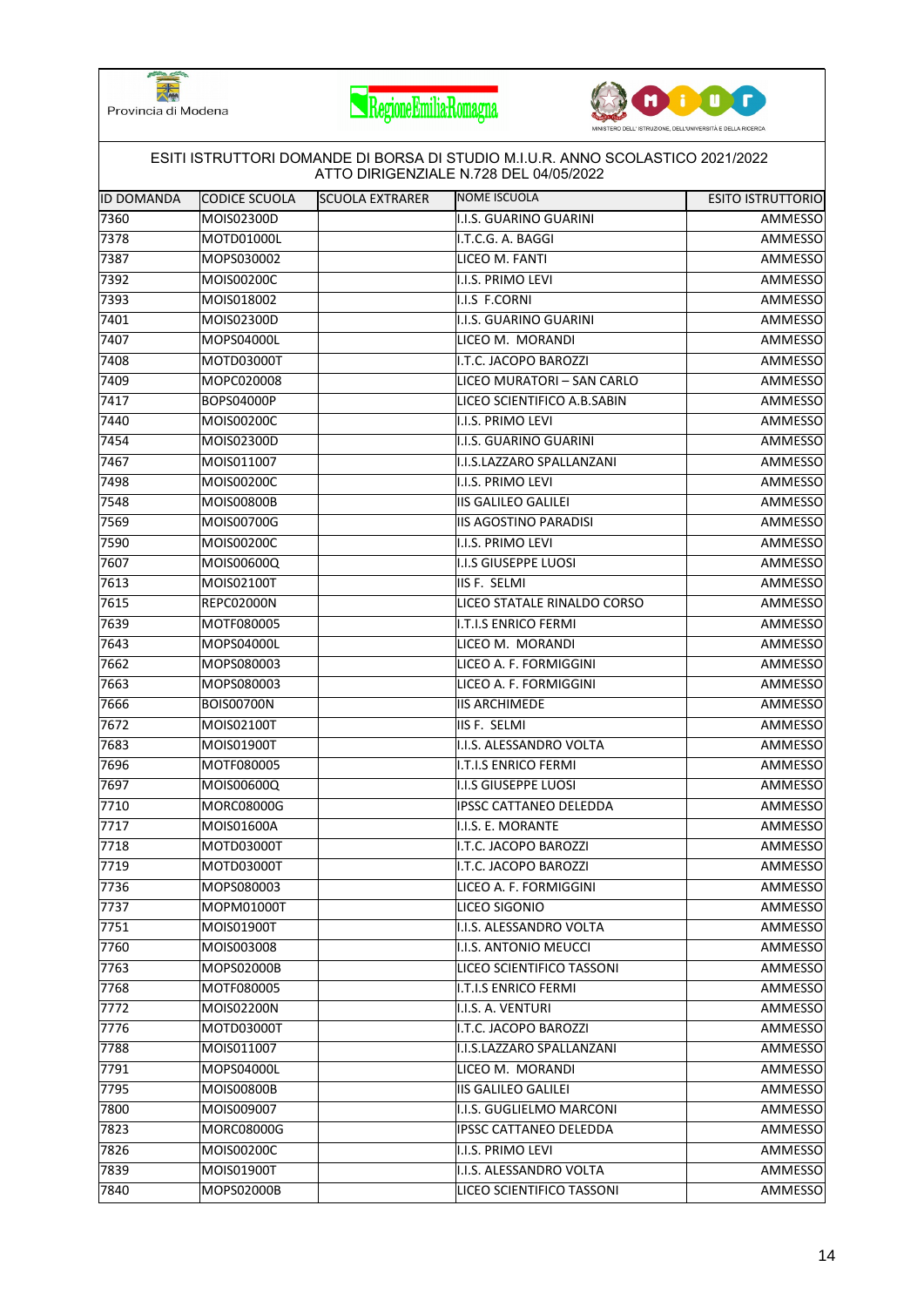





| <b>ID DOMANDA</b> | CODICE SCUOLA     | <b>SCUOLA EXTRARER</b> | NOME ISCUOLA                 | <b>ESITO ISTRUTTORIO</b> |
|-------------------|-------------------|------------------------|------------------------------|--------------------------|
| 7841              | MORI030007        |                        | <b>IIS G.VALLAURI</b>        | AMMESSO                  |
| 7850              | MOIS009007        |                        | I.I.S. GUGLIELMO MARCONI     | AMMESSO                  |
| 7855              | <b>MOIS00800B</b> |                        | <b>IIS GALILEO GALILEI</b>   | AMMESSO                  |
| 7860              | MOIS02100T        |                        | IIS F. SELMI                 | AMMESSO                  |
| 7867              | MOIS003008        |                        | I.I.S. ANTONIO MEUCCI        | AMMESSO                  |
| 7869              | MOIS01900T        |                        | I.I.S. ALESSANDRO VOLTA      | AMMESSO                  |
| 7871              | <b>MORC08000G</b> |                        | IPSSC CATTANEO DELEDDA       | AMMESSO                  |
| 7877              | MOTD03000T        |                        | I.T.C. JACOPO BAROZZI        | <b>AMMESSO</b>           |
| 7882              | MOTD01000L        |                        | I.T.C.G. A. BAGGI            | AMMESSO                  |
| 7895              | MOIS00600Q        |                        | <b>I.I.S GIUSEPPE LUOSI</b>  | AMMESSO                  |
| 7897              | MOTD03000T        |                        | I.T.C. JACOPO BAROZZI        | AMMESSO                  |
| 7898              | MOIS004004        |                        | IIS CAVAZZI - SORBELLI       | AMMESSO                  |
| 7900              | MOPC020008        |                        | LICEO MURATORI - SAN CARLO   | AMMESSO                  |
| 7904              | MOIS00800B        |                        | <b>IIS GALILEO GALILEI</b>   | AMMESSO                  |
| 7916              | MOPS02000B        |                        | LICEO SCIENTIFICO TASSONI    | AMMESSO                  |
| 7919              | MOIS02100T        |                        | IIS F. SELMI                 | AMMESSO                  |
| 7920              | MOIS02100T        |                        | IIS F. SELMI                 | AMMESSO                  |
| 7984              | MOIS02100T        |                        | IIS F. SELMI                 | AMMESSO                  |
| 7997              | MOIS00600Q        |                        | <b>I.I.S GIUSEPPE LUOSI</b>  | AMMESSO                  |
| 8006              | MOIS009007        |                        | I.I.S. GUGLIELMO MARCONI     | AMMESSO                  |
| 8017              | MOTF080005        |                        | <b>I.T.I.S ENRICO FERMI</b>  | AMMESSO                  |
| 8073              | MOPS02000B        |                        | LICEO SCIENTIFICO TASSONI    | AMMESSO                  |
| 8086              | MORI02000L        |                        | <b>IPSIA CORNI</b>           | AMMESSO                  |
| 8106              | MORI030007        |                        | <b>IIS G.VALLAURI</b>        | AMMESSO                  |
| 8113              | MOIS00600Q        |                        | <b>I.I.S GIUSEPPE LUOSI</b>  | AMMESSO                  |
| 8123              | MOIS02100T        |                        | IIS F. SELMI                 | AMMESSO                  |
| 8127              | MOIS00200C        |                        | I.I.S. PRIMO LEVI            | AMMESSO                  |
| 8149              | MOIS003008        |                        | I.I.S. ANTONIO MEUCCI        | AMMESSO                  |
| 8151              | MOIS003008        |                        | I.I.S. ANTONIO MEUCCI        | AMMESSO                  |
| 8161              | MOIS009007        |                        | I.I.S. GUGLIELMO MARCONI     | AMMESSO                  |
| 8163              | MOIS02200N        |                        | I.I.S. A. VENTURI            | AMMESSO                  |
| 8192              | MOIS00700G        |                        | <b>IIS AGOSTINO PARADISI</b> | <b>AMMESSO</b>           |
| 8218              | <b>MOIS00800B</b> |                        | <b>IIS GALILEO GALILEI</b>   | AMMESSO                  |
| 8223              | MOIS00800B        |                        | <b>IIS GALILEO GALILEI</b>   | AMMESSO                  |
| 8228              | MOIS00600Q        |                        | <b>I.I.S GIUSEPPE LUOSI</b>  | AMMESSO                  |
| 8235              | MOIS00200C        |                        | I.I.S. PRIMO LEVI            | AMMESSO                  |
| 8262              | MOIS011007        |                        | I.I.S.LAZZARO SPALLANZANI    | AMMESSO                  |
| 8263              | MOPS02000B        |                        | LICEO SCIENTIFICO TASSONI    | AMMESSO                  |
| 8269              | MOIS02200N        |                        | I.I.S. A. VENTURI            | AMMESSO                  |
| 8280              | MORI02000L        |                        | <b>IPSIA CORNI</b>           | AMMESSO                  |
| 8294              | MOIS018002        |                        | I.I.S F.CORNI                | AMMESSO                  |
| 8309              | MOPM01000T        |                        | LICEO SIGONIO                | AMMESSO                  |
| 8312              | MOTF030004        |                        | ITIS LEONARDO DA VINCI       | AMMESSO                  |
| 8314              | MOIS00200C        |                        | I.I.S. PRIMO LEVI            | AMMESSO                  |
| 8319              | MOPC020008        |                        | LICEO MURATORI - SAN CARLO   | AMMESSO                  |
| 8332              | MOIS01900T        |                        | I.I.S. ALESSANDRO VOLTA      | AMMESSO                  |
| 8335              | MOIS00200C        |                        | I.I.S. PRIMO LEVI            | AMMESSO                  |
| 8338              | MOIS00200C        |                        | I.I.S. PRIMO LEVI            | AMMESSO                  |
| 8341              | MOPS030002        |                        | LICEO M. FANTI               | AMMESSO                  |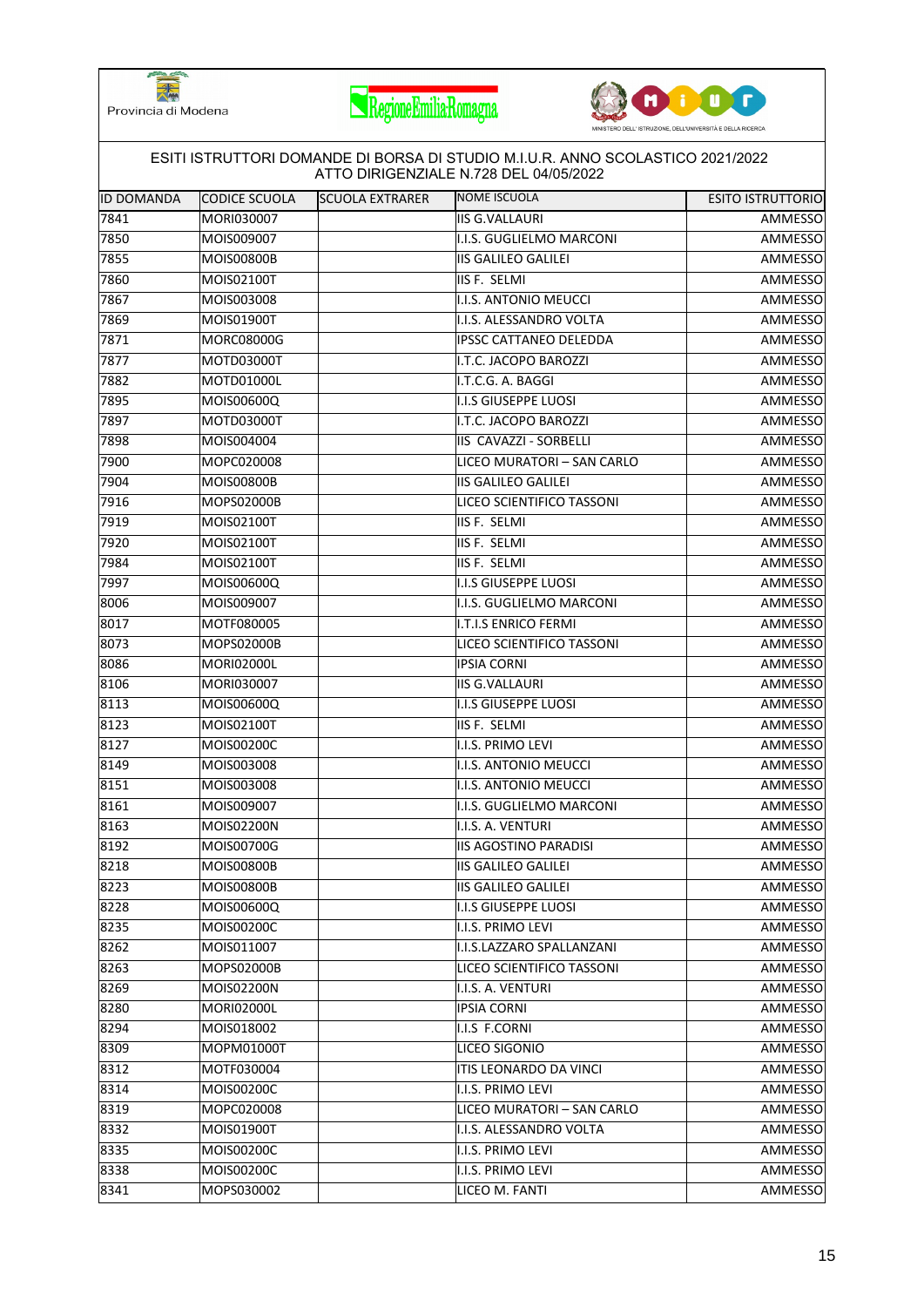





| <b>ID DOMANDA</b> | <b>CODICE SCUOLA</b> | <b>SCUOLA EXTRARER</b> | NOME ISCUOLA                  | <b>ESITO ISTRUTTORIO</b> |
|-------------------|----------------------|------------------------|-------------------------------|--------------------------|
| 8348              | MORC08000G           |                        | <b>IPSSC CATTANEO DELEDDA</b> | AMMESSO                  |
| 8349              | MOIS02100T           |                        | IIS F. SELMI                  | AMMESSO                  |
| 8351              | MORC08000G           |                        | <b>IPSSC CATTANEO DELEDDA</b> | AMMESSO                  |
| 8356              | MORC08000G           |                        | <b>IPSSC CATTANEO DELEDDA</b> | AMMESSO                  |
| 8357              | MOIS00700G           |                        | <b>IIS AGOSTINO PARADISI</b>  | AMMESSO                  |
| 8365              | MOIS02300D           |                        | I.I.S. GUARINO GUARINI        | AMMESSO                  |
| 8373              | MOTF080005           |                        | I.T.I.S ENRICO FERMI          | AMMESSO                  |
| 8374              | MOIS00200C           |                        | I.I.S. PRIMO LEVI             | AMMESSO                  |
| 8376              | MOTD03000T           |                        | I.T.C. JACOPO BAROZZI         | AMMESSO                  |
| 8379              | MOIS011007           |                        | I.I.S.LAZZARO SPALLANZANI     | AMMESSO                  |
| 8386              | MOPS080003           |                        | LICEO A. F. FORMIGGINI        | AMMESSO                  |
| 8395              | MOPC020008           |                        | LICEO MURATORI - SAN CARLO    | <b>AMMESSO</b>           |
| 8396              | MOIS003008           |                        | I.I.S. ANTONIO MEUCCI         | AMMESSO                  |
| 8397              | <b>MORI02000L</b>    |                        | <b>IPSIA CORNI</b>            | AMMESSO                  |
| 8403              | MOIS02100T           |                        | IIS F. SELMI                  | AMMESSO                  |
| 8448              | MOTD03000T           |                        | I.T.C. JACOPO BAROZZI         | AMMESSO                  |
| 8478              | MOIS011007           |                        | I.I.S.LAZZARO SPALLANZANI     | AMMESSO                  |
| 8480              | MOIS018002           |                        | I.I.S F.CORNI                 | AMMESSO                  |
| 8504              | MOIS009007           |                        | I.I.S. GUGLIELMO MARCONI      | AMMESSO                  |
| 8511              | MOIS004004           |                        | IIS CAVAZZI - SORBELLI        | AMMESSO                  |
| 8581              | MOIS017006           |                        | IIS A. FERRARI                | AMMESSO                  |
| 8625              | MOIS02100T           |                        | IIS F. SELMI                  | AMMESSO                  |
| 8627              | MOIS01600A           |                        | I.I.S. E. MORANTE             | AMMESSO                  |
| 8649              | MOPS030002           |                        | LICEO M. FANTI                | AMMESSO                  |
| 8652              | MOPS080003           |                        | LICEO A. F. FORMIGGINI        | AMMESSO                  |
| 8654              | MORI030007           |                        | <b>IIS G.VALLAURI</b>         | AMMESSO                  |
| 8657              | MOIS003008           |                        | I.I.S. ANTONIO MEUCCI         | AMMESSO                  |
| 8667              | MOIS02100T           |                        | IIS F. SELMI                  | AMMESSO                  |
| 8682              | MOIS003008           |                        | I.I.S. ANTONIO MEUCCI         | AMMESSO                  |
| 8685              | MOPS04000L           |                        | LICEO M. MORANDI              | AMMESSO                  |
| 8689              | <b>BOIS00700N</b>    |                        | <b>IIS ARCHIMEDE</b>          | AMMESSO                  |
| 8696              | <b>MORI02000L</b>    |                        | <b>IPSIA CORNI</b>            | <b>AMMESSO</b>           |
| 8698              | MOIS00800B           |                        | <b>IIS GALILEO GALILEI</b>    | AMMESSO                  |
| 8700              | <b>MOIS01900T</b>    |                        | II.I.S. ALESSANDRO VOLTA      | AMMESSO                  |
| 8716              | MOIS003008           |                        | I.I.S. ANTONIO MEUCCI         | AMMESSO                  |
| 8723              | MOPS050007           |                        | LICEO SCIENTIFICO WILIGELMO   | <b>AMMESSO</b>           |
| 8729              | MOTF030004           |                        | ITIS LEONARDO DA VINCI        | AMMESSO                  |
| 8745              | MOTF030004           |                        | ITIS LEONARDO DA VINCI        | AMMESSO                  |
| 8754              | MOIS01900T           |                        | I.I.S. ALESSANDRO VOLTA       | AMMESSO                  |
| 8764              | MOIS011007           |                        | I.I.S.LAZZARO SPALLANZANI     | AMMESSO                  |
| 8782              | MOIS01600A           |                        | I.I.S. E. MORANTE             | AMMESSO                  |
| 8783              | MOIS00200C           |                        | I.I.S. PRIMO LEVI             | AMMESSO                  |
| 8786              | MOIS01900T           |                        | II.I.S. ALESSANDRO VOLTA      | AMMESSO                  |
| 8798              | MOIS02100T           |                        | IIS F. SELMI                  | AMMESSO                  |
| 8808              | MOPS080003           |                        | LICEO A. F. FORMIGGINI        | AMMESSO                  |
| 8817              | MOIS02300D           |                        | I.I.S. GUARINO GUARINI        | AMMESSO                  |
| 8824              | MOPM01000T           |                        | LICEO SIGONIO                 | AMMESSO                  |
| 8851              | MOPM01000T           |                        | LICEO SIGONIO                 | AMMESSO                  |
| 8855              | MOIS02100T           |                        | IIS F. SELMI                  | AMMESSO                  |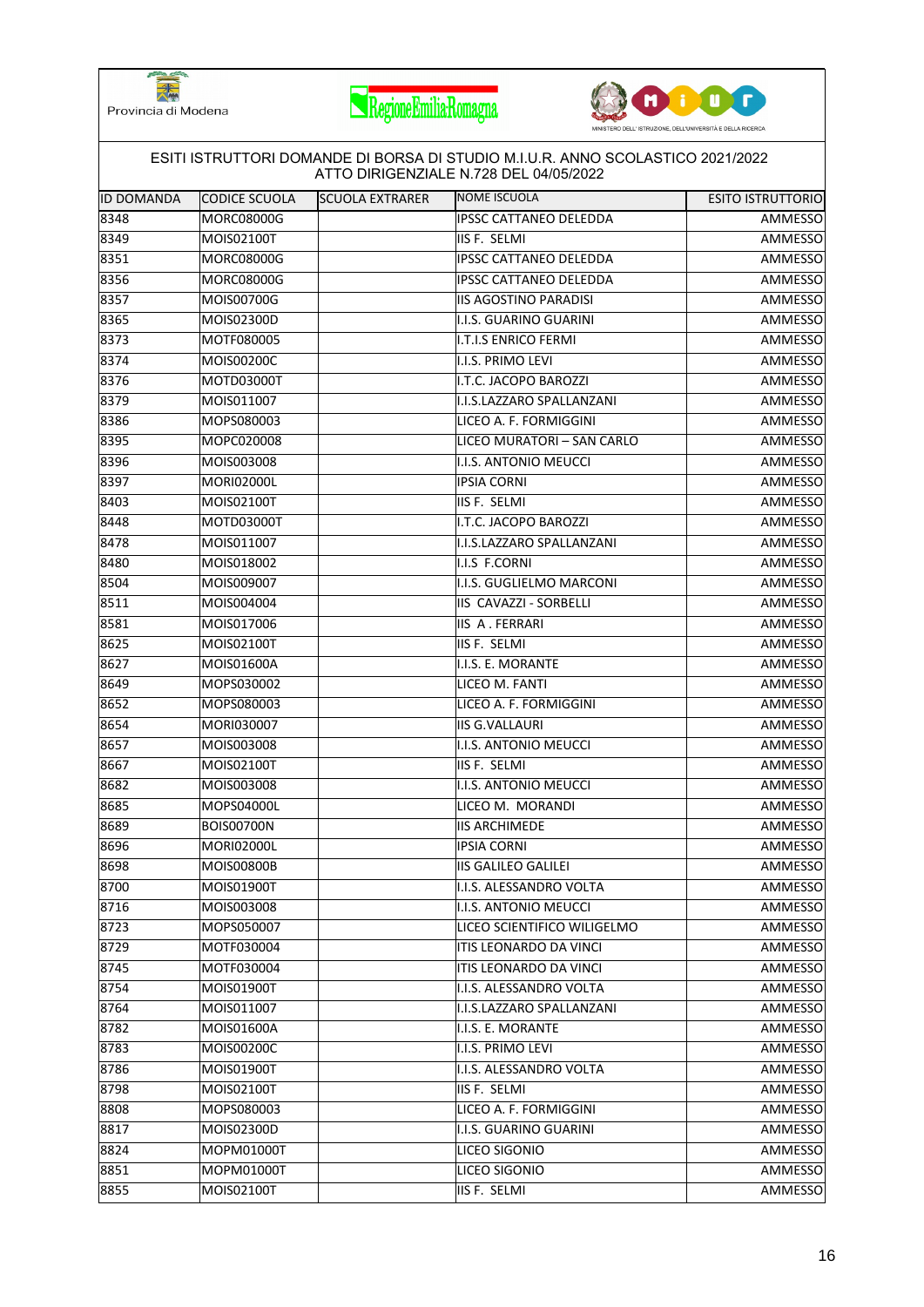





|                           | CODICE SCUOLA            |                        | ATTO DIRIGENZIALE N.728 DEL 04/05/2022<br>NOME ISCUOLA |                          |
|---------------------------|--------------------------|------------------------|--------------------------------------------------------|--------------------------|
| <b>ID DOMANDA</b><br>8857 |                          | <b>SCUOLA EXTRARER</b> |                                                        | <b>ESITO ISTRUTTORIO</b> |
| 8862                      | MOTD01000L               |                        | I.T.C.G. A. BAGGI                                      | AMMESSO                  |
|                           | MOIS017006<br>MOIS00700G |                        | IIS A. FERRARI<br><b>IIS AGOSTINO PARADISI</b>         | AMMESSO                  |
| 8872                      |                          |                        |                                                        | AMMESSO                  |
| 8881                      | MORC08000G               |                        | <b>IPSSC CATTANEO DELEDDA</b>                          | AMMESSO                  |
| 8889                      | MOTD03000T               |                        | I.T.C. JACOPO BAROZZI                                  | AMMESSO                  |
| 8910<br>8954              | MOIS011007<br>MOIS003008 |                        | I.I.S.LAZZARO SPALLANZANI                              | AMMESSO                  |
|                           |                          |                        | I.I.S. ANTONIO MEUCCI                                  | AMMESSO                  |
| 8962                      | MOIS004004               |                        | IIS CAVAZZI - SORBELLI                                 | AMMESSO                  |
| 8975                      | MOPC020008               |                        | LICEO MURATORI - SAN CARLO                             | AMMESSO                  |
| 8985                      | MOTD03000T               |                        | I.T.C. JACOPO BAROZZI                                  | AMMESSO                  |
| 8986                      | MOIS00600Q               |                        | I.I.S GIUSEPPE LUOSI                                   | AMMESSO                  |
| 8999                      | MORC08000G               |                        | <b>IPSSC CATTANEO DELEDDA</b>                          | AMMESSO                  |
| 9005                      | <b>MOIS00800B</b>        |                        | <b>IIS GALILEO GALILEI</b>                             | <b>AMMESSO</b>           |
| 9025                      | <b>MORI02000L</b>        |                        | <b>IPSIA CORNI</b>                                     | AMMESSO                  |
| 9029                      | MORC08000G               |                        | <b>IPSSC CATTANEO DELEDDA</b>                          | AMMESSO                  |
| 9036                      | MOIS00600Q               |                        | II.I.S GIUSEPPE LUOSI                                  | AMMESSO                  |
| 9055                      | BORH050003               |                        | <b>IPSAR LUIGI VERONELLI</b>                           | AMMESSO                  |
| 9059                      | MOTD03000T               |                        | I.T.C. JACOPO BAROZZI                                  | AMMESSO                  |
| 9061                      | MOIS00600Q               |                        | II.S GIUSEPPE LUOSI                                    | AMMESSO                  |
| 9069                      | MOIS02200N               |                        | I.I.S. A. VENTURI                                      | AMMESSO                  |
| 9073                      | MOTD03000T               |                        | I.T.C. JACOPO BAROZZI                                  | AMMESSO                  |
| 9075                      | MOPM01000T               |                        | LICEO SIGONIO                                          | AMMESSO                  |
| 9078                      | MOIS018002               |                        | I.I.S F.CORNI                                          | AMMESSO                  |
| 9092                      | MOIS00700G               |                        | <b>IIS AGOSTINO PARADISI</b>                           | AMMESSO                  |
| 9102                      | <b>MOIS00800B</b>        |                        | <b>IIS GALILEO GALILEI</b>                             | AMMESSO                  |
| 9107                      | MNIS006003               | <b>EXTRARER</b>        | <b>IIS GIUSEPPE GREGGIATI</b>                          | AMMESSO                  |
| 9108                      | <b>MOIS00800B</b>        |                        | <b>IIS GALILEO GALILEI</b>                             | AMMESSO                  |
| 9116                      | MOPS02000B               |                        | LICEO SCIENTIFICO TASSONI                              | AMMESSO                  |
| 9131                      | MOIS00200C               |                        | II.I.S. PRIMO LEVI                                     | AMMESSO                  |
| 9137                      | MOIS00700G               |                        | <b>IIS AGOSTINO PARADISI</b>                           | AMMESSO                  |
| 9148                      | <b>MOIS00800B</b>        |                        | <b>IIS GALILEO GALILEI</b>                             | AMMESSO                  |
| 9153                      | MOIS01900T               |                        | I.I.S. ALESSANDRO VOLTA                                | <b>AMMESSO</b>           |
| 9155                      | MOIS00600Q               |                        | <b>II.I.S GIUSEPPE LUOSI</b>                           | AMMESSO                  |
| 9156                      | MOIS004004               |                        | IIS CAVAZZI - SORBELLI                                 | AMMESSO                  |
| 9159                      | <b>MOIS00800B</b>        |                        | <b>IIS GALILEO GALILEI</b>                             | AMMESSO                  |
| 9188                      | MOIS00600Q               |                        | <b>II.I.S GIUSEPPE LUOSI</b>                           | AMMESSO                  |
| 9204                      | BORH050003               |                        | <b>IPSAR LUIGI VERONELLI</b>                           | AMMESSO                  |
| 9219                      | MOTD03000T               |                        | I.T.C. JACOPO BAROZZI                                  | AMMESSO                  |
| 9265                      | MOIS00600Q               |                        | <b>II.I.S GIUSEPPE LUOSI</b>                           | AMMESSO                  |
| 9300                      | MOIS00700G               |                        | <b>IIS AGOSTINO PARADISI</b>                           | AMMESSO                  |
| 9307                      | MOIS02100T               |                        | IIS F. SELMI                                           | AMMESSO                  |
| 9314                      | MOTD01000L               |                        | I.T.C.G. A. BAGGI                                      | AMMESSO                  |
| 9318                      | MOIS011007               |                        | I.I.S.LAZZARO SPALLANZANI                              | AMMESSO                  |
| 9341                      | MOIS017006               |                        | IIS A. FERRARI                                         | AMMESSO                  |
| 9342                      | <b>REVC01000A</b>        |                        | CONVITTO NAZ.LE RINALDO CORSO                          | AMMESSO                  |
| 9375                      | MOIS02300D               |                        | I.I.S. GUARINO GUARINI                                 | AMMESSO                  |
| 9378                      | MOIS01600A               |                        | I.I.S. E. MORANTE                                      | AMMESSO                  |
| 9396                      | MOIS003008               |                        | I.I.S. ANTONIO MEUCCI                                  | AMMESSO                  |
| 9417                      | MOTF030004               |                        | ITIS LEONARDO DA VINCI                                 | AMMESSO                  |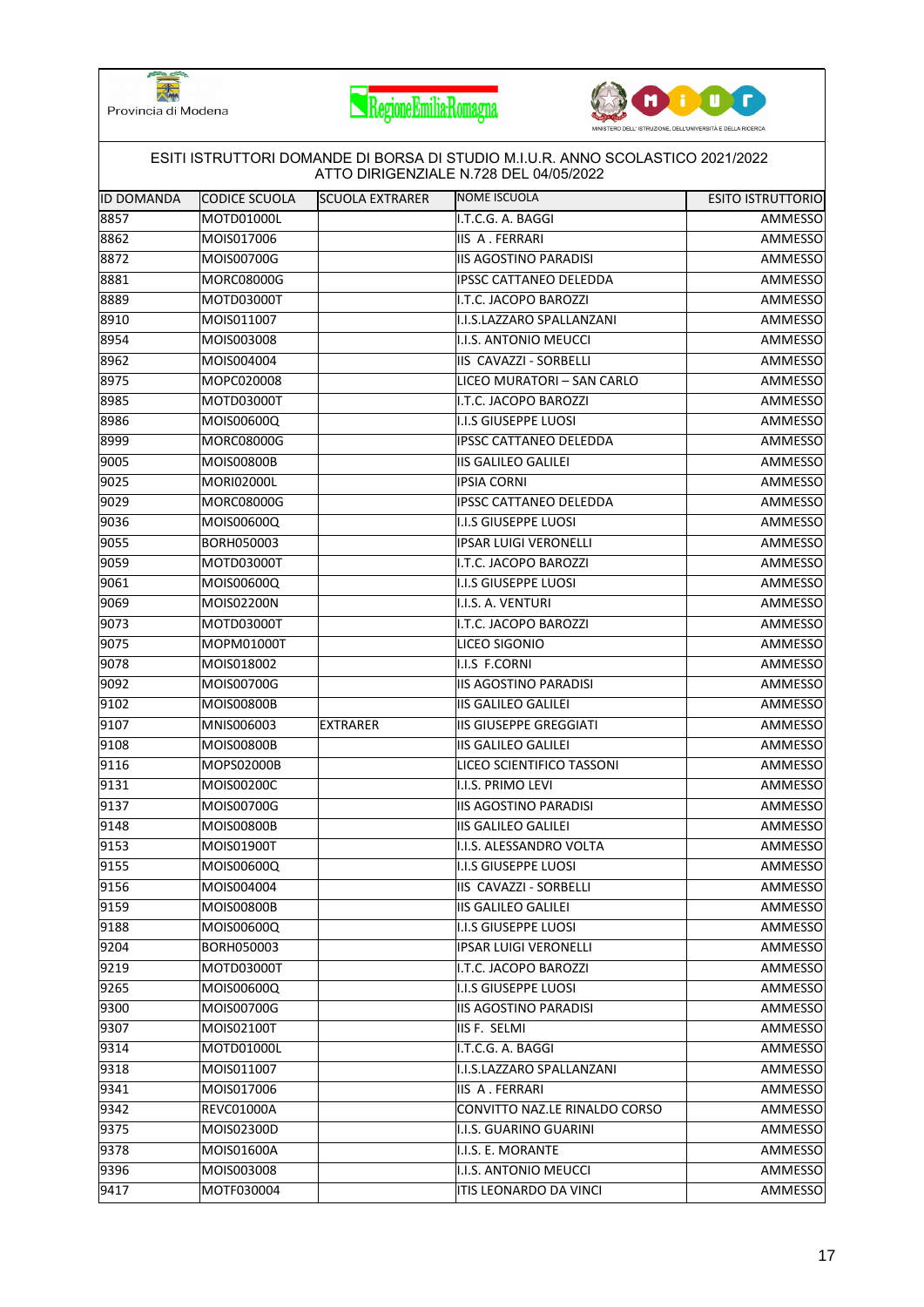





| <b>ID DOMANDA</b> | CODICE SCUOLA     | <b>SCUOLA EXTRARER</b> | NOME ISCUOLA                 | <b>ESITO ISTRUTTORIO</b> |
|-------------------|-------------------|------------------------|------------------------------|--------------------------|
| 9423              | MOIS017006        |                        | <b>IIS A. FERRARI</b>        | AMMESSO                  |
| 9436              | MOPS030002        |                        | LICEO M. FANTI               | AMMESSO                  |
| 9439              | MOIS00200C        |                        | I.I.S. PRIMO LEVI            | AMMESSO                  |
| 9443              | MOIS00200C        |                        | I.I.S. PRIMO LEVI            | AMMESSO                  |
| 9484              | MOIS00700G        |                        | <b>IIS AGOSTINO PARADISI</b> | AMMESSO                  |
| 9486              | MOIS00600Q        |                        | <b>I.I.S GIUSEPPE LUOSI</b>  | AMMESSO                  |
| 9532              | <b>BOIS00700N</b> |                        | <b>IIS ARCHIMEDE</b>         | AMMESSO                  |
| 9535              | RERI090008        |                        | ISTITUTO GALVANI IODI        | <b>AMMESSO</b>           |
| 9550              | MOIS00200C        |                        | I.I.S. PRIMO LEVI            | AMMESSO                  |
| 9573              | MOIS00200C        |                        | I.I.S. PRIMO LEVI            | AMMESSO                  |
| 9579              | MOIS00700G        |                        | <b>IIS AGOSTINO PARADISI</b> | AMMESSO                  |
| 9585              | MOIS00200C        |                        | I.I.S. PRIMO LEVI            | AMMESSO                  |
| 9595              | MOIS004004        |                        | IIS CAVAZZI - SORBELLI       | AMMESSO                  |
| 9607              | MOPS030002        |                        | LICEO M. FANTI               | AMMESSO                  |
| 9612              | MOIS004004        |                        | IIS CAVAZZI - SORBELLI       | AMMESSO                  |
| 9629              | MOIS018002        |                        | <b>I.I.S F.CORNI</b>         | AMMESSO                  |
| 9635              | MOIS02100T        |                        | IIS F. SELMI                 | AMMESSO                  |
| 9636              | <b>MORI02000L</b> |                        | <b>IPSIA CORNI</b>           | AMMESSO                  |
| 9650              | MOPS02000B        |                        | LICEO SCIENTIFICO TASSONI    | AMMESSO                  |
| 9658              | <b>MORC08000G</b> |                        | IPSSC CATTANEO DELEDDA       | AMMESSO                  |
| 9671              | MOTD03000T        |                        | I.T.C. JACOPO BAROZZI        | AMMESSO                  |
| 9681              | MORC08000G        |                        | IPSSC CATTANEO DELEDDA       | AMMESSO                  |
| 9686              | MOIS01600A        |                        | I.I.S. E. MORANTE            | AMMESSO                  |
| 9690              | MORI02000L        |                        | <b>IPSIA CORNI</b>           | AMMESSO                  |
| 9693              | MOIS018002        |                        | I.I.S F.CORNI                | AMMESSO                  |
| 9695              | <b>MOIS00800B</b> |                        | <b>IIS GALILEO GALILEI</b>   | AMMESSO                  |
| 9700              | MOTD03000T        |                        | I.T.C. JACOPO BAROZZI        | AMMESSO                  |
| 9709              | MOIS02100T        |                        | IIS F. SELMI                 | AMMESSO                  |
| 9713              | MOIS003008        |                        | I.I.S. ANTONIO MEUCCI        | AMMESSO                  |
| 9725              | MOTA03000B        |                        | <b>IIS I. CALVI</b>          | AMMESSO                  |
| 9738              | MOIS02100T        |                        | IIS F. SELMI                 | AMMESSO                  |
| 9742              | MOIS02100T        |                        | IIS F. SELMI                 | <b>AMMESSO</b>           |
| 9792              | MOIS009007        |                        | I.I.S. GUGLIELMO MARCONI     | AMMESSO                  |
| 9798              | MOIS009007        |                        | I.I.S. GUGLIELMO MARCONI     | AMMESSO                  |
| 9815              | MOIS02300D        |                        | I.I.S. GUARINO GUARINI       | AMMESSO                  |
| 9829              | MOIS00800B        |                        | <b>IIS GALILEO GALILEI</b>   | AMMESSO                  |
| 9840              | MOIS00200C        |                        | I.I.S. PRIMO LEVI            | AMMESSO                  |
| 9843              | MOIS00600Q        |                        | I.I.S GIUSEPPE LUOSI         | AMMESSO                  |
| 9850              | MOIS00600Q        |                        | <b>I.I.S GIUSEPPE LUOSI</b>  | AMMESSO                  |
| 9866              | MOIS003008        |                        | I.I.S. ANTONIO MEUCCI        | AMMESSO                  |
| 9911              | MOIS00200C        |                        | I.I.S. PRIMO LEVI            | AMMESSO                  |
| 9937              | MOIS00200C        |                        | I.I.S. PRIMO LEVI            | AMMESSO                  |
| 9944              | MOIS011007        |                        | I.I.S.LAZZARO SPALLANZANI    | AMMESSO                  |
| 9953              | MOPS04000L        |                        | LICEO M. MORANDI             | AMMESSO                  |
| 9958              | MOIS004004        |                        | IIS CAVAZZI - SORBELLI       | AMMESSO                  |
| 9974              | MOTD01000L        |                        | I.T.C.G. A. BAGGI            | AMMESSO                  |
| 10013             | MOIS00800B        |                        | <b>IIS GALILEO GALILEI</b>   | AMMESSO                  |
| 10031             | MOPS02000B        |                        | LICEO SCIENTIFICO TASSONI    | AMMESSO                  |
| 10051             | MOPS030002        |                        | LICEO M. FANTI               | AMMESSO                  |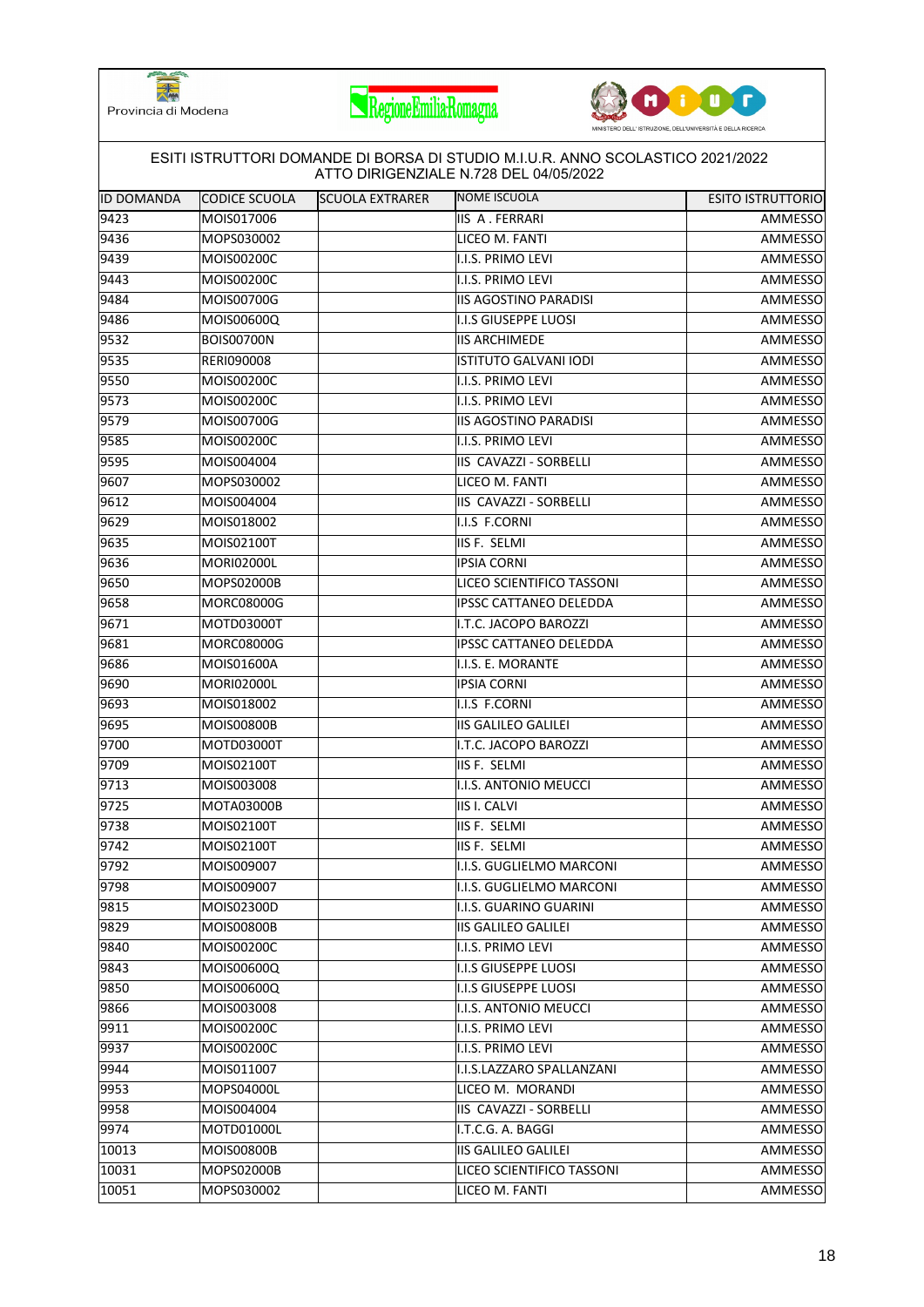





| <b>ID DOMANDA</b> | CODICE SCUOLA     | <b>SCUOLA EXTRARER</b> | NOME ISCUOLA                  | <b>ESITO ISTRUTTORIO</b> |
|-------------------|-------------------|------------------------|-------------------------------|--------------------------|
| 10084             | MOIS003008        |                        | I.I.S. ANTONIO MEUCCI         | AMMESSO                  |
| 10115             | <b>MORC08000G</b> |                        | <b>IPSSC CATTANEO DELEDDA</b> | AMMESSO                  |
| 10120             | MNRC006023        | <b>EXTRARER</b>        | IIS G. GREGGIATI              | AMMESSO                  |
| 10142             | MOIS00700G        |                        | <b>IIS AGOSTINO PARADISI</b>  | AMMESSO                  |
| 10150             | MOIS01600A        |                        | I.I.S. E. MORANTE             | AMMESSO                  |
| 10158             | MOTD03000T        |                        | I.T.C. JACOPO BAROZZI         | AMMESSO                  |
| 10163             | MOPS02000B        |                        | LICEO SCIENTIFICO TASSONI     | AMMESSO                  |
| 10191             | MOIS004004        |                        | IIS CAVAZZI - SORBELLI        | AMMESSO                  |
| 10203             | MOIS004004        |                        | IIS CAVAZZI - SORBELLI        | AMMESSO                  |
| 10208             | MOIS004004        |                        | IIS CAVAZZI - SORBELLI        | AMMESSO                  |
| 10214             | MOIS017006        |                        | IIS A. FERRARI                | AMMESSO                  |
| 10217             | MOIS009007        |                        | I.I.S. GUGLIELMO MARCONI      | AMMESSO                  |
| 10218             | <b>MOIS00800B</b> |                        | <b>IIS GALILEO GALILEI</b>    | AMMESSO                  |
| 10221             | MOIS017006        |                        | IIS A. FERRARI                | AMMESSO                  |
| 10283             | MOIS003008        |                        | I.I.S. ANTONIO MEUCCI         | AMMESSO                  |
| 10286             | MOIS003008        |                        | I.I.S. ANTONIO MEUCCI         | AMMESSO                  |
| 10288             | MOTA03000B        |                        | <b>IIS I. CALVI</b>           | AMMESSO                  |
| 10304             | MOIS02200N        |                        | I.I.S. A. VENTURI             | AMMESSO                  |
| 10318             | MOIS01900T        |                        | I.I.S. ALESSANDRO VOLTA       | AMMESSO                  |
| 10341             | <b>MORI02000L</b> |                        | <b>IPSIA CORNI</b>            | AMMESSO                  |
| 10374             | MOPS080003        |                        | LICEO A. F. FORMIGGINI        | AMMESSO                  |
| 10378             | MOIS01900T        |                        | I.I.S. ALESSANDRO VOLTA       | AMMESSO                  |
| 10403             | <b>BOIS00700N</b> |                        | <b>IIS ARCHIMEDE</b>          | AMMESSO                  |
| 10409             | MOIS003008        |                        | I.I.S. ANTONIO MEUCCI         | AMMESSO                  |
| 10411             | MOIS00700G        |                        | <b>IIS AGOSTINO PARADISI</b>  | AMMESSO                  |
| 10426             | MOPS080003        |                        | LICEO A. F. FORMIGGINI        | AMMESSO                  |
| 10440             | MOPM01000T        |                        | LICEO SIGONIO                 | AMMESSO                  |
| 10442             | MOTD03000T        |                        | I.T.C. JACOPO BAROZZI         | AMMESSO                  |
| 10461             | MOIS02200N        |                        | I.I.S. A. VENTURI             | AMMESSO                  |
| 10462             | MOTD01000L        |                        | I.T.C.G. A. BAGGI             | AMMESSO                  |
| 10474             | MOIS02200N        |                        | I.I.S. A. VENTURI             | AMMESSO                  |
| 10486             | MOIS02200N        |                        | I.I.S. A. VENTURI             | <b>AMMESSO</b>           |
| 10508             | MOIS003008        |                        | I.I.S. ANTONIO MEUCCI         | AMMESSO                  |
| 10521             | MOIS02100T        |                        | IIS F. SELMI                  | AMMESSO                  |
| 10541             | MORI02000L        |                        | <b>IPSIA CORNI</b>            | AMMESSO                  |
| 10571             | MOIS01900T        |                        | I.I.S. ALESSANDRO VOLTA       | AMMESSO                  |
| 10575             | MOPC020008        |                        | LICEO MURATORI - SAN CARLO    | AMMESSO                  |
| 10591             | MOIS00700G        |                        | <b>IIS AGOSTINO PARADISI</b>  | AMMESSO                  |
| 10594             | <b>MORI02000L</b> |                        | <b>IPSIA CORNI</b>            | AMMESSO                  |
| 10596             | MOIS00700G        |                        | <b>IIS AGOSTINO PARADISI</b>  | AMMESSO                  |
| 10600             | MOPS02000B        |                        | LICEO SCIENTIFICO TASSONI     | AMMESSO                  |
| 10627             | MOIS02200N        |                        | I.I.S. A. VENTURI             | AMMESSO                  |
| 10631             | MOTF030004        |                        | ITIS LEONARDO DA VINCI        | AMMESSO                  |
| 10668             | MOIS00600Q        |                        | II.S GIUSEPPE LUOSI           | AMMESSO                  |
| 10671             | MOTD01000L        |                        | I.T.C.G. A. BAGGI             | AMMESSO                  |
| 10713             | MOIS01900T        |                        | I.I.S. ALESSANDRO VOLTA       | AMMESSO                  |
| 10730             | MORI030007        |                        | <b>IIS G.VALLAURI</b>         | AMMESSO                  |
| 10768             | MOPS080003        |                        | LICEO A. F. FORMIGGINI        | AMMESSO                  |
| 10772             | MOIS00200C        |                        | I.I.S. PRIMO LEVI             | AMMESSO                  |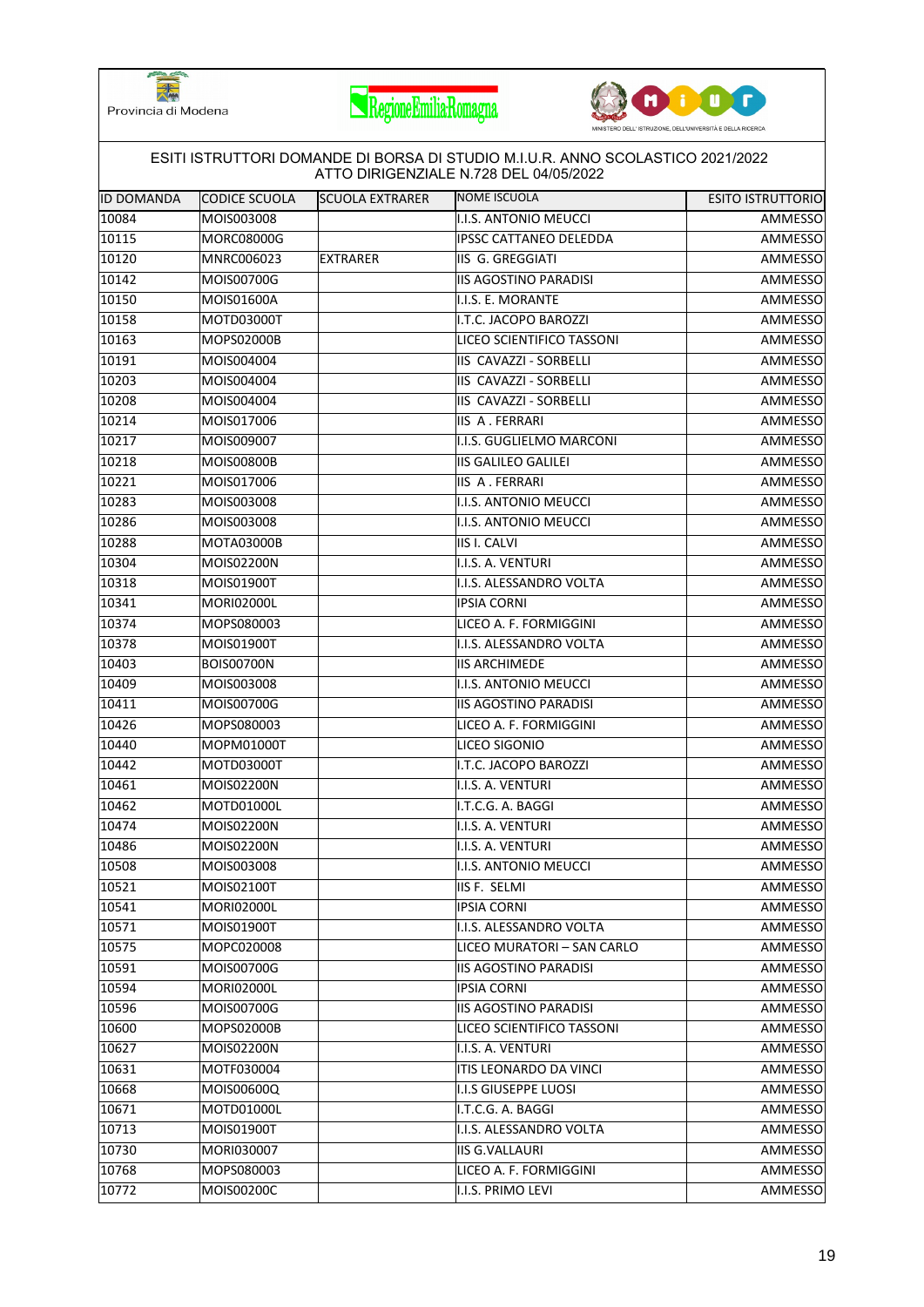





|                   |                   |                        | ESITI ISTRUTTORI DOMANDE DI BORSA DI STUDIO M.I.U.R. ANNO SCOLASTICO 2021/2022<br>ATTO DIRIGENZIALE N.728 DEL 04/05/2022 |                          |
|-------------------|-------------------|------------------------|--------------------------------------------------------------------------------------------------------------------------|--------------------------|
| <b>ID DOMANDA</b> | CODICE SCUOLA     | <b>SCUOLA EXTRARER</b> | <b>NOME ISCUOLA</b>                                                                                                      | <b>ESITO ISTRUTTORIO</b> |
| 10785             | <b>MOIS00200C</b> |                        | I.I.S. PRIMO LEVI                                                                                                        | AMMESSO                  |
| 10804             | MOIS011007        |                        | <b>I.I.S.LAZZARO SPALLANZANI</b>                                                                                         | AMMESSO                  |
| 10810             | MOPS080003        |                        | LICEO A. F. FORMIGGINI                                                                                                   | AMMESSO                  |
| 10815             | <b>MORC08000G</b> |                        | <b>IPSSC CATTANEO DELEDDA</b>                                                                                            | AMMESSO                  |
| 10825             | MOIS00700G        |                        | <b>IIS AGOSTINO PARADISI</b>                                                                                             | AMMESSO                  |
| 10830             | <b>MOIS00200C</b> |                        | I.I.S. PRIMO LEVI                                                                                                        | AMMESSO                  |
| 10846             | MOPS080003        |                        | LICEO A. F. FORMIGGINI                                                                                                   | AMMESSO                  |
| 10861             | MOIS01900T        |                        | I.I.S. ALESSANDRO VOLTA                                                                                                  | AMMESSO                  |
| 10878             | MOIS01900T        |                        | I.I.S. ALESSANDRO VOLTA                                                                                                  | AMMESSO                  |
| 10886             | <b>MOIS00200C</b> |                        | I.I.S. PRIMO LEVI                                                                                                        | AMMESSO                  |
| 10887             | MOPS030002        |                        | LICEO M. FANTI                                                                                                           | AMMESSO                  |
| 10889             | MOPS080003        |                        | LICEO A. F. FORMIGGINI                                                                                                   | AMMESSO                  |
| 10901             | MOTD01000L        |                        | I.T.C.G. A. BAGGI                                                                                                        | AMMESSO                  |
| 10904             | MOIS02200N        |                        | I.I.S. A. VENTURI                                                                                                        | AMMESSO                  |
| 10909             | MOIS00700G        |                        | <b>IIS AGOSTINO PARADISI</b>                                                                                             | AMMESSO                  |
| 10911             | MOPS030002        |                        | LICEO M. FANTI                                                                                                           | AMMESSO                  |
| 10915             | MOIS018002        |                        | I.I.S F.CORNI                                                                                                            | AMMESSO                  |
| 10919             | <b>MOIS00600Q</b> |                        | <b>II.I.S GIUSEPPE LUOSI</b>                                                                                             | AMMESSO                  |
| 10937             | MOIS00600Q        |                        | <b>I.I.S GIUSEPPE LUOSI</b>                                                                                              | AMMESSO                  |
| 10957             | <b>MORC08000G</b> |                        | <b>IPSSC CATTANEO DELEDDA</b>                                                                                            | AMMESSO                  |
| 10958             | <b>MORC08000G</b> |                        | <b>IPSSC CATTANEO DELEDDA</b>                                                                                            | AMMESSO                  |
| 10968             | MOTD03000T        |                        | I.T.C. JACOPO BAROZZI                                                                                                    | AMMESSO                  |
| 10983             | MOIS01600A        |                        | I.I.S. E. MORANTE                                                                                                        | AMMESSO                  |
| 10992             | MOPC020008        |                        | LICEO MURATORI - SAN CARLO                                                                                               | AMMESSO                  |
| 10994             | REPC02000N        |                        | LICEO STATALE RINALDO CORSO                                                                                              | AMMESSO                  |
| 10997             | MOIS018002        |                        | I.I.S F.CORNI                                                                                                            | AMMESSO                  |
| 11018             | MORC08000G        |                        | <b>IPSSC CATTANEO DELEDDA</b>                                                                                            | AMMESSO                  |
| 11026             | <b>MOIS00600Q</b> |                        | <b>I.I.S GIUSEPPE LUOSI</b>                                                                                              | AMMESSO                  |
| 11034             | MORI02000L        |                        | <b>IPSIA CORNI</b>                                                                                                       | AMMESSO                  |
| 11037             | MOTF080005        |                        | <b>I.T.I.S ENRICO FERMI</b>                                                                                              | AMMESSO                  |
| 11051             | MOTD01000L        |                        | I.T.C.G. A. BAGGI                                                                                                        | AMMESSO                  |
| 11078             | MOIS00800B        |                        | IIS GALILEO GALILEI                                                                                                      | AMMESSO                  |
| 11117             | MOIS00200C        |                        | I.I.S. PRIMO LEVI                                                                                                        | AMMESSO                  |
| 11118             | MOPS030002        |                        | LICEO M. FANTI                                                                                                           | AMMESSO                  |
| 11125             | MOPS030002        |                        | LICEO M. FANTI                                                                                                           | AMMESSO                  |
| 11132             | MOIS018002        |                        | I.I.S F.CORNI                                                                                                            | AMMESSO                  |
| 11145             | MOIS004004        |                        | IIS CAVAZZI - SORBELLI                                                                                                   | AMMESSO                  |
| 11160             | MORC08000G        |                        | <b>IPSSC CATTANEO DELEDDA</b>                                                                                            | AMMESSO                  |
| 11166             | MOIS004004        |                        | IIS CAVAZZI - SORBELLI                                                                                                   | AMMESSO                  |
| 11180             | MOIS017006        |                        | <b>IIS A. FERRARI</b>                                                                                                    | AMMESSO                  |
| 11185             | MOIS017006        |                        | IIS A. FERRARI                                                                                                           | AMMESSO                  |
| 11193             | MOIS018002        |                        | I.I.S F.CORNI                                                                                                            | AMMESSO                  |
| 11206             | MOIS00800B        |                        | <b>IIS GALILEO GALILEI</b>                                                                                               | AMMESSO                  |
| 11213             | MOIS02100T        |                        | <b>IIS F. SELMI</b>                                                                                                      | AMMESSO                  |
| 11216             | MORI030007        |                        | <b>IIS G.VALLAURI</b>                                                                                                    | AMMESSO                  |
| 11236             | MOPC020008        |                        | LICEO MURATORI - SAN CARLO                                                                                               | AMMESSO                  |
| 11245             | MOIS00200C        |                        | I.I.S. PRIMO LEVI                                                                                                        | AMMESSO                  |
| 11248             | MORC08000G        |                        | <b>IPSSC CATTANEO DELEDDA</b>                                                                                            | AMMESSO                  |
| 11249             | MOIS01900T        |                        | I.I.S. ALESSANDRO VOLTA                                                                                                  | AMMESSO                  |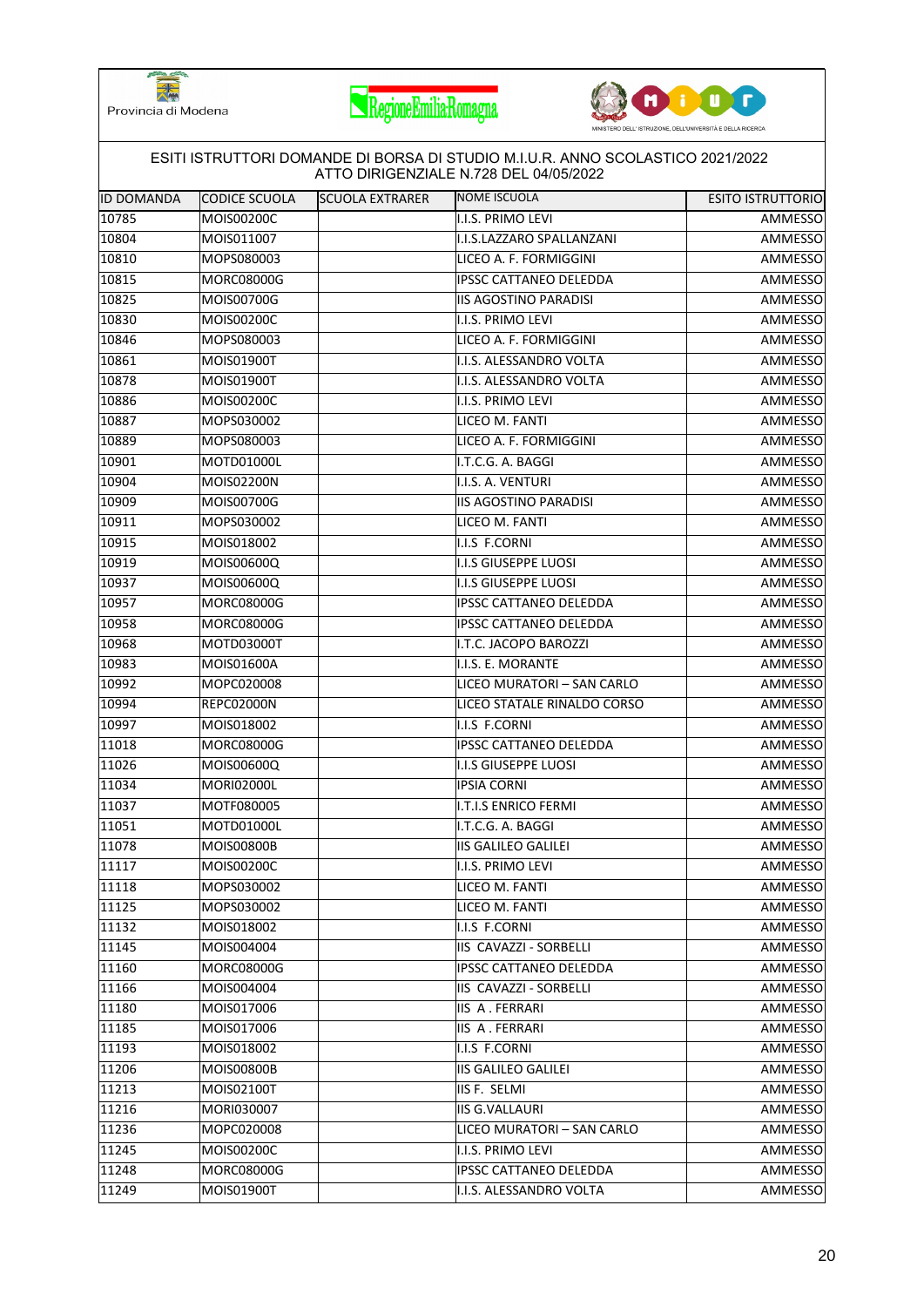





|                   |                   |                        | ESITI ISTRUTTORI DOMANDE DI BORSA DI STUDIO M.I.U.R. ANNO SCOLASTICO 2021/2022<br>ATTO DIRIGENZIALE N.728 DEL 04/05/2022 |                          |
|-------------------|-------------------|------------------------|--------------------------------------------------------------------------------------------------------------------------|--------------------------|
| <b>ID DOMANDA</b> | CODICE SCUOLA     | <b>SCUOLA EXTRARER</b> | NOME ISCUOLA                                                                                                             | <b>ESITO ISTRUTTORIO</b> |
| 11266             | MOIS003008        |                        | I.I.S. ANTONIO MEUCCI                                                                                                    | AMMESSO                  |
| 11272             | MOTD03000T        |                        | I.T.C. JACOPO BAROZZI                                                                                                    | AMMESSO                  |
| 11282             | MOPS04000L        |                        | LICEO M. MORANDI                                                                                                         | AMMESSO                  |
| 11326             | MOPC020008        |                        | LICEO MURATORI - SAN CARLO                                                                                               | AMMESSO                  |
| 11338             | <b>MORC08000G</b> |                        | <b>IPSSC CATTANEO DELEDDA</b>                                                                                            | AMMESSO                  |
| 11342             | MOPS030002        |                        | LICEO M. FANTI                                                                                                           | AMMESSO                  |
| 11352             | MOIS009007        |                        | I.I.S. GUGLIELMO MARCONI                                                                                                 | AMMESSO                  |
| 11356             | MOIS02100T        |                        | IIS F. SELMI                                                                                                             | AMMESSO                  |
| 11384             | <b>BOIS02400B</b> |                        | <b>IIS MALPIGHI</b>                                                                                                      | AMMESSO                  |
| 11396             | MOPS04000L        |                        | LICEO M. MORANDI                                                                                                         | AMMESSO                  |
| 11422             | MOIS02100T        |                        | IIS F. SELMI                                                                                                             | AMMESSO                  |
| 11427             | MOIS011007        |                        | I.I.S.LAZZARO SPALLANZANI                                                                                                | AMMESSO                  |
| 11442             | MOPS050007        |                        | LICEO SCIENTIFICO WILIGELMO                                                                                              | AMMESSO                  |
| 11446             | MORC08000G        |                        | <b>IPSSC CATTANEO DELEDDA</b>                                                                                            | AMMESSO                  |
| 11458             | MOIS004004        |                        | IIS CAVAZZI - SORBELLI                                                                                                   | AMMESSO                  |
| 11460             | MOIS02200N        |                        | I.I.S. A. VENTURI                                                                                                        | AMMESSO                  |
| 11464             | MOTF030004        |                        | <b>ITIS LEONARDO DA VINCI</b>                                                                                            | AMMESSO                  |
| 11466             | MOIS02100T        |                        | IIS F. SELMI                                                                                                             | AMMESSO                  |
| 11470             | MOIS02100T        |                        | IIS F. SELMI                                                                                                             | AMMESSO                  |
| 11480             | MOTD01000L        |                        | I.T.C.G. A. BAGGI                                                                                                        | AMMESSO                  |
| 11499             | <b>MORC08000G</b> |                        | <b>IPSSC CATTANEO DELEDDA</b>                                                                                            | AMMESSO                  |
| 11522             | MOIS018002        |                        | I.I.S F.CORNI                                                                                                            | AMMESSO                  |
| 11523             | MOTD03000T        |                        | I.T.C. JACOPO BAROZZI                                                                                                    | AMMESSO                  |
| 11525             | MOTD03000T        |                        | I.T.C. JACOPO BAROZZI                                                                                                    | AMMESSO                  |
| 11548             | MOIS02300D        |                        | I.I.S. GUARINO GUARINI                                                                                                   | AMMESSO                  |
| 11551             | MOIS00200C        |                        | I.I.S. PRIMO LEVI                                                                                                        | AMMESSO                  |
| 11555             | MOIS00200C        |                        | I.I.S. PRIMO LEVI                                                                                                        | AMMESSO                  |
| 11559             | MOTD03000T        |                        | I.T.C. JACOPO BAROZZI                                                                                                    | AMMESSO                  |
| 11570             | MOIS018002        |                        | I.I.S F.CORNI                                                                                                            | AMMESSO                  |
| 11588             | MOIS01900T        |                        | I.I.S. ALESSANDRO VOLTA                                                                                                  | AMMESSO                  |
| 11602             | MOIS01900T        |                        | I.I.S. ALESSANDRO VOLTA                                                                                                  | AMMESSO                  |
| 11610             | BOPS080005        |                        | <b>IIS LEONARDO DA VINCI</b>                                                                                             | AMMESSO                  |
| 11626             | MOIS018002        |                        | I.I.S F.CORNI                                                                                                            | AMMESSO                  |
| 11635             | MOIS009007        |                        | I.I.S. GUGLIELMO MARCONI                                                                                                 | AMMESSO                  |
| 11649             | <b>FEIS01400G</b> |                        | <b>IIS F.LLI TADDIA</b>                                                                                                  | AMMESSO                  |
| 11675             | MOTF030004        |                        | ITIS LEONARDO DA VINCI                                                                                                   | AMMESSO                  |
| 11690             | MOIS00600Q        |                        | I.I.S GIUSEPPE LUOSI                                                                                                     | AMMESSO                  |
| 11711             | MOIS00600Q        |                        | <b>I.I.S GIUSEPPE LUOSI</b>                                                                                              | AMMESSO                  |
| 11714             | MOIS003008        |                        | I.I.S. ANTONIO MEUCCI                                                                                                    | AMMESSO                  |
| 11715             | MOIS00800B        |                        | <b>IIS GALILEO GALILEI</b>                                                                                               | AMMESSO                  |
| 11755             | MOTD03000T        |                        | I.T.C. JACOPO BAROZZI                                                                                                    | AMMESSO                  |
| 11761             | <b>MOIS00800B</b> |                        | <b>IIS GALILEO GALILEI</b>                                                                                               | AMMESSO                  |
| 11763             | MOIS011007        |                        | I.I.S.LAZZARO SPALLANZANI                                                                                                | AMMESSO                  |
| 11766             | MOIS004004        |                        | IIS CAVAZZI - SORBELLI                                                                                                   | AMMESSO                  |
| 11769             | MOIS02100T        |                        | IIS F. SELMI                                                                                                             | AMMESSO                  |
| 11771             | MOTD03000T        |                        | I.T.C. JACOPO BAROZZI                                                                                                    | AMMESSO                  |
| 11774             | MOTD03000T        |                        | I.T.C. JACOPO BAROZZI                                                                                                    | AMMESSO                  |
| 11806             | MOIS01900T        |                        | I.I.S. ALESSANDRO VOLTA                                                                                                  | AMMESSO                  |
| 11822             | MOIS003008        |                        | I.I.S. ANTONIO MEUCCI                                                                                                    | AMMESSO                  |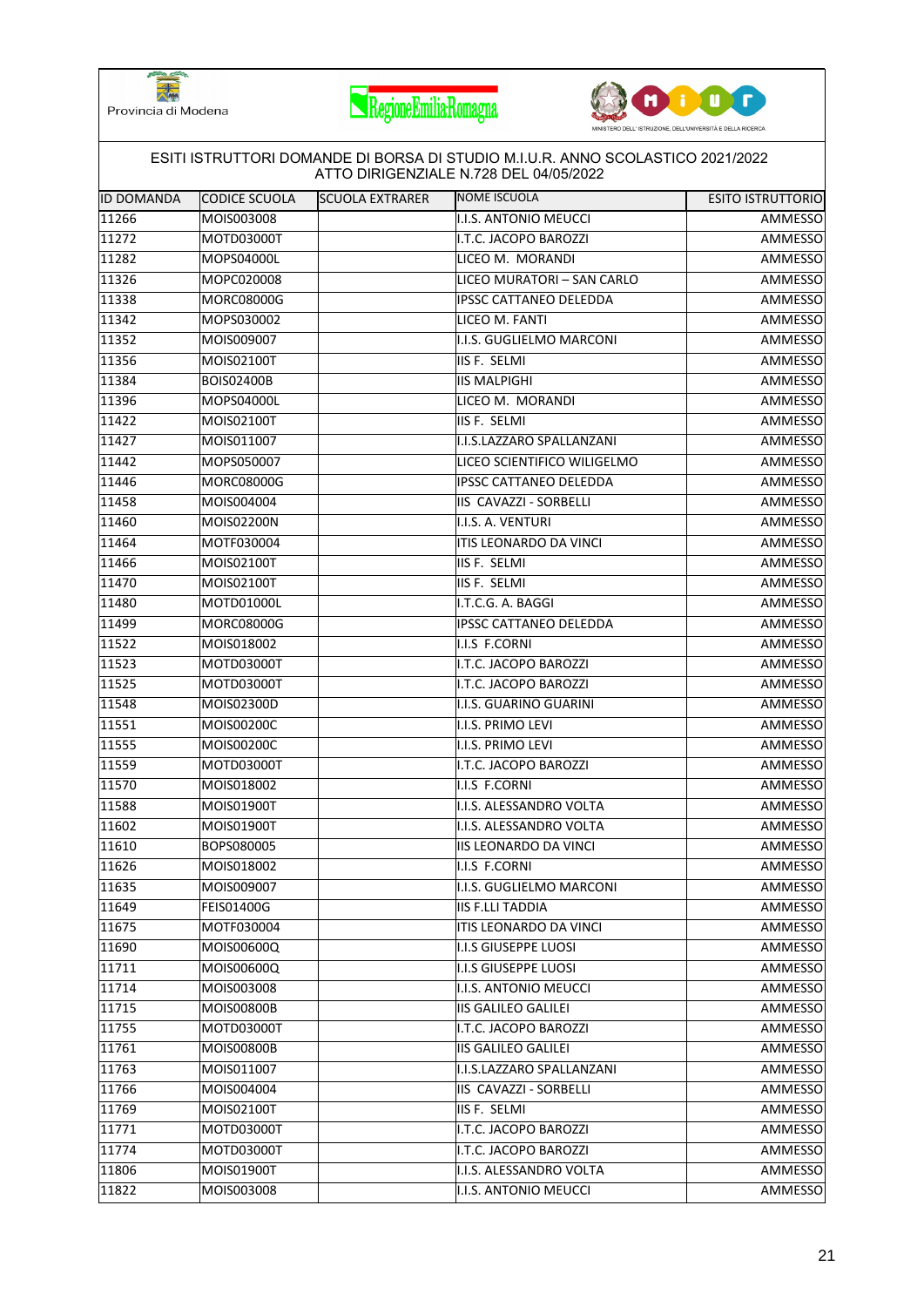





|                   |                   |                        | ESITI ISTRUTTORI DOMANDE DI BORSA DI STUDIO M.I.U.R. ANNO SCOLASTICO 2021/2022<br>ATTO DIRIGENZIALE N.728 DEL 04/05/2022 |                          |
|-------------------|-------------------|------------------------|--------------------------------------------------------------------------------------------------------------------------|--------------------------|
| <b>ID DOMANDA</b> | CODICE SCUOLA     | <b>SCUOLA EXTRARER</b> | NOME ISCUOLA                                                                                                             | <b>ESITO ISTRUTTORIO</b> |
| 11824             | MOIS004004        |                        | IIS CAVAZZI - SORBELLI                                                                                                   | AMMESSO                  |
| $\sqrt{11830}$    | MORI030007        |                        | <b>IIS G.VALLAURI</b>                                                                                                    | AMMESSO                  |
| 11832             | MOIS00200C        |                        | I.I.S. PRIMO LEVI                                                                                                        | AMMESSO                  |
| 11839             | MOIS017006        |                        | IIS A. FERRARI                                                                                                           | AMMESSO                  |
| 11855             | MORI030007        |                        | <b>IIS G.VALLAURI</b>                                                                                                    | AMMESSO                  |
| 11874             | MNIS006003        | <b>EXTRARER</b>        | <b>IIS G. GREGGIATI</b>                                                                                                  | AMMESSO                  |
| 11890             | MORI030007        |                        | <b>IIS G.VALLAURI</b>                                                                                                    | AMMESSO                  |
| 11897             | MOIS003008        |                        | I.I.S. ANTONIO MEUCCI                                                                                                    | AMMESSO                  |
| 11924             | MORI02000L        |                        | <b>IPSIA CORNI</b>                                                                                                       | AMMESSO                  |
| 11935             | MOIS00600Q        |                        | I.I.S GIUSEPPE LUOSI                                                                                                     | AMMESSO                  |
| 11946             | MOTF030004        |                        | ITIS LEONARDO DA VINCI                                                                                                   | AMMESSO                  |
| 11952             | MOIS00600Q        |                        | <b>I.I.S GIUSEPPE LUOSI</b>                                                                                              | <b>AMMESSO</b>           |
| 11976             | <b>MOIS00800B</b> |                        | <b>IIS GALILEO GALILEI</b>                                                                                               | AMMESSO                  |
| 11979             | MORC08000G        |                        | <b>IPSSC CATTANEO DELEDDA</b>                                                                                            | AMMESSO                  |
| 11992             | <b>MORI02000L</b> |                        | <b>IPSIA CORNI</b>                                                                                                       | AMMESSO                  |
| 11995             | MOPC020008        |                        | LICEO MURATORI - SAN CARLO                                                                                               | AMMESSO                  |
| 12005             | MOIS00700G        |                        | <b>IIS AGOSTINO PARADISI</b>                                                                                             | AMMESSO                  |
| 12021             | MOPS050007        |                        | LICEO SCIENTIFICO WILIGELMO                                                                                              | <b>AMMESSO</b>           |
| 12023             | <b>FOIS00900L</b> |                        | <b>IIS FRANCESCO BARACCA</b>                                                                                             | AMMESSO                  |
| 12027             | MOIS01600A        |                        | I.I.S. E. MORANTE                                                                                                        | AMMESSO                  |
| 12047             | MOIS011007        |                        | I.I.S.LAZZARO SPALLANZANI                                                                                                | AMMESSO                  |
| 12059             | MOIS00200C        |                        | I.I.S. PRIMO LEVI                                                                                                        | AMMESSO                  |
| 12065             | MOIS018002        |                        | I.I.S F.CORNI                                                                                                            | AMMESSO                  |
| 12066             | MOIS018002        |                        | I.I.S F.CORNI                                                                                                            | AMMESSO                  |
| 12100             | MOIS004004        |                        | IIS CAVAZZI - SORBELLI                                                                                                   | AMMESSO                  |
| 12112             | MOIS018002        |                        | I.I.S F.CORNI                                                                                                            | AMMESSO                  |
| 12116             | MOIS009007        |                        | I.I.S. GUGLIELMO MARCONI                                                                                                 | AMMESSO                  |
| 12117             | MOIS01600A        |                        | I.I.S. E. MORANTE                                                                                                        | AMMESSO                  |
| 12121             | MOIS018002        |                        | I.I.S F.CORNI                                                                                                            | AMMESSO                  |
| 12164             | <b>MOTA03000B</b> |                        | <b>IIS I. CALVI</b>                                                                                                      | AMMESSO                  |
| 12181             | MOTA03000B        |                        | <b>IIS I. CALVI</b>                                                                                                      | AMMESSO                  |
| 12198             | MOIS00200C        |                        | I.I.S. PRIMO LEVI                                                                                                        | <b>AMMESSO</b>           |
| 12206             | <b>BOIS02400B</b> |                        | <b>IIS MALPIGHI</b>                                                                                                      | AMMESSO                  |
| 12215             | MOIS01900T        |                        | I.I.S. ALESSANDRO VOLTA                                                                                                  | AMMESSO                  |
| 12250             | BOIS02400B        |                        | <b>IIS MALPIGHI</b>                                                                                                      | AMMESSO                  |
| 12278             | MOPS030002        |                        | LICEO M. FANTI                                                                                                           | AMMESSO                  |
| 12299             | MOPS030002        |                        | LICEO M. FANTI                                                                                                           | AMMESSO                  |
| 12308             | MOIS02100T        |                        | IIS F. SELMI                                                                                                             | AMMESSO                  |
| 12311             | MOIS00200C        |                        | I.I.S. PRIMO LEVI                                                                                                        | AMMESSO                  |
| 12319             | MOIS00800B        |                        | <b>IIS GALILEO GALILEI</b>                                                                                               | AMMESSO                  |
| 12326             | MOTD03000T        |                        | I.T.C. JACOPO BAROZZI                                                                                                    | AMMESSO                  |
| 12357             | MOIS02200N        |                        | I.I.S. A. VENTURI                                                                                                        | AMMESSO                  |
| 12376             | <b>MOIS00800B</b> |                        | <b>IIS GALILEO GALILEI</b>                                                                                               | AMMESSO                  |
| 12410             | MOIS02200N        |                        | I.I.S. A. VENTURI                                                                                                        | AMMESSO                  |
| 12413             | MOPC020008        |                        | LICEO MURATORI - SAN CARLO                                                                                               | AMMESSO                  |
| 12418             | MOTD03000T        |                        | I.T.C. JACOPO BAROZZI                                                                                                    | AMMESSO                  |
| 12427             | <b>MOIS00800B</b> |                        | <b>IIS GALILEO GALILEI</b>                                                                                               | AMMESSO                  |
| 12438             | MORI030007        |                        | <b>IIS G.VALLAURI</b>                                                                                                    | AMMESSO                  |
| 12490             | MORI02000L        |                        | <b>IPSIA CORNI</b>                                                                                                       | AMMESSO                  |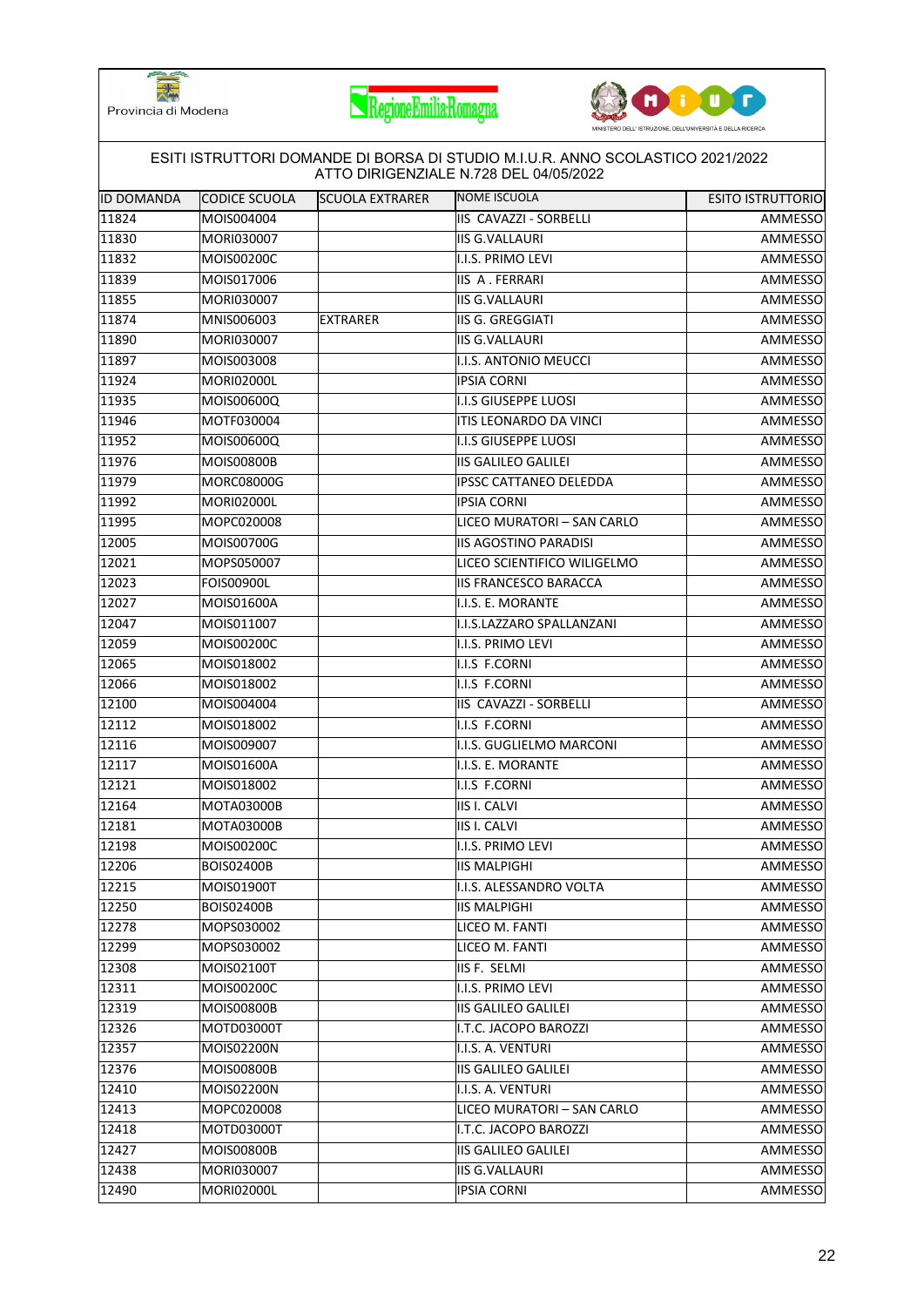





|             |                   |                        | ESITI ISTRUTTORI DOMANDE DI BORSA DI STUDIO M.I.U.R. ANNO SCOLASTICO 2021/2022<br>ATTO DIRIGENZIALE N.728 DEL 04/05/2022 |                          |
|-------------|-------------------|------------------------|--------------------------------------------------------------------------------------------------------------------------|--------------------------|
| IID DOMANDA | CODICE SCUOLA     | <b>SCUOLA EXTRARER</b> | NOME ISCUOLA                                                                                                             | <b>ESITO ISTRUTTORIO</b> |
| 12504       | <b>MORI02000L</b> |                        | <b>IPSIA CORNI</b>                                                                                                       | AMMESSO                  |
| 12517       | BOTD080001        |                        | <b>ITC GAETANO SALVEMINI</b>                                                                                             | AMMESSO                  |
| 12524       | MORC08000G        |                        | IPSSC CATTANEO DELEDDA                                                                                                   | AMMESSO                  |
| 12527       | MOPS080003        |                        | LICEO A. F. FORMIGGINI                                                                                                   | AMMESSO                  |
| 12529       | MOIS01600A        |                        | I.I.S. E. MORANTE                                                                                                        | AMMESSO                  |
| 12534       | MOTF030004        |                        | ITIS LEONARDO DA VINCI                                                                                                   | AMMESSO                  |
| 12538       | MOTF030004        |                        | ITIS LEONARDO DA VINCI                                                                                                   | AMMESSO                  |
| 12539       | MOIS00600Q        |                        | <b>I.I.S GIUSEPPE LUOSI</b>                                                                                              | AMMESSO                  |
| 12547       | MOTD03000T        |                        | I.T.C. JACOPO BAROZZI                                                                                                    | AMMESSO                  |
| 12548       | MOIS017006        |                        | <b>IIS A. FERRARI</b>                                                                                                    | AMMESSO                  |
| 12564       | MOIS003008        |                        | I.I.S. ANTONIO MEUCCI                                                                                                    | AMMESSO                  |
| 12574       | MOIS009007        |                        | I.I.S. GUGLIELMO MARCONI                                                                                                 | <b>AMMESSO</b>           |
| 12617       | <b>BOIS02700V</b> |                        | IIS CRESCENZI PACINOTTI SIRANI                                                                                           | AMMESSO                  |
| 12639       | MOIS02200N        |                        | I.I.S. A. VENTURI                                                                                                        | AMMESSO                  |
| 12646       | MOIS01600A        |                        | I.I.S. E. MORANTE                                                                                                        | AMMESSO                  |
| 12654       | MOIS02100T        |                        | IIS F. SELMI                                                                                                             | AMMESSO                  |
| 12668       | MOIS00200C        |                        | I.I.S. PRIMO LEVI                                                                                                        | AMMESSO                  |
| 12675       | MOIS003008        |                        | I.I.S. ANTONIO MEUCCI                                                                                                    | <b>AMMESSO</b>           |
| 12681       | <b>MORI02000L</b> |                        | <b>IPSIA CORNI</b>                                                                                                       | AMMESSO                  |
| 12690       | MOIS004004        |                        | IIS CAVAZZI - SORBELLI                                                                                                   | AMMESSO                  |
| 12692       | MOIS003008        |                        | I.I.S. ANTONIO MEUCCI                                                                                                    | AMMESSO                  |
| 12732       | MORI02000L        |                        | <b>IPSIA CORNI</b>                                                                                                       | AMMESSO                  |
| 12778       | MOTF080005        |                        | <b>I.T.I.S ENRICO FERMI</b>                                                                                              | AMMESSO                  |
| 12779       | MOIS00200C        |                        | I.I.S. PRIMO LEVI                                                                                                        | AMMESSO                  |
| 12791       | MOIS00200C        |                        | I.I.S. PRIMO LEVI                                                                                                        | AMMESSO                  |
| 12824       | MOIS00200C        |                        | I.I.S. PRIMO LEVI                                                                                                        | AMMESSO                  |
| 12865       | <b>REIS00900L</b> |                        | I.I.S. A. ZANELLI                                                                                                        | AMMESSO                  |
| 12880       | MOIS003008        |                        | I.I.S. ANTONIO MEUCCI                                                                                                    | AMMESSO                  |
| 12882       | MOIS02300D        |                        | I.I.S. GUARINO GUARINI                                                                                                   | AMMESSO                  |
| 12896       | MORI030007        |                        | <b>IIS G.VALLAURI</b>                                                                                                    | AMMESSO                  |
| 12907       | MOPS030002        |                        | LICEO M. FANTI                                                                                                           | AMMESSO                  |
| 12914       | MOIS003008        |                        | I.I.S. ANTONIO MEUCCI                                                                                                    | <b>AMMESSO</b>           |
| 12917       | <b>BOIS02400B</b> |                        | <b>IIS MALPIGHI</b>                                                                                                      | AMMESSO                  |
| 12921       | MOIS017006        |                        | IIS A. FERRARI                                                                                                           | AMMESSO                  |
| 12940       | MOIS02100T        |                        | IIS F. SELMI                                                                                                             | AMMESSO                  |
| 12967       | MOIS00200C        |                        | I.I.S. PRIMO LEVI                                                                                                        | AMMESSO                  |
| 12975       | <b>MOIS00800B</b> |                        | <b>IIS GALILEO GALILEI</b>                                                                                               | AMMESSO                  |
| 12995       | MOTD01000L        |                        | I.T.C.G. A. BAGGI                                                                                                        | AMMESSO                  |
| 13008       | MOIS00200C        |                        | I.I.S. PRIMO LEVI                                                                                                        | AMMESSO                  |
| 13014       | MOIS017006        |                        | <b>IIS A. FERRARI</b>                                                                                                    | AMMESSO                  |
| 13015       | MOIS00700G        |                        | <b>IIS AGOSTINO PARADISI</b>                                                                                             | AMMESSO                  |
| 13034       | MOIS004004        |                        | <b>IIS CAVAZZI - SORBELLI</b>                                                                                            | AMMESSO                  |
| 13052       | MOIS004004        |                        | IIS CAVAZZI - SORBELLI                                                                                                   | AMMESSO                  |
| 13057       | MOIS01600A        |                        | I.I.S. E. MORANTE                                                                                                        | AMMESSO                  |
| 13059       | MOIS02100T        |                        | IIS F. SELMI                                                                                                             | AMMESSO                  |
| 13061       | MOIS004004        |                        | IIS CAVAZZI - SORBELLI                                                                                                   | AMMESSO                  |
| 13094       | MOIS01600A        |                        | I.I.S. E. MORANTE                                                                                                        | AMMESSO                  |
| 13098       | BORH050003        |                        | <b>IPSAR LUIGI VERONELLI</b>                                                                                             | AMMESSO                  |
| 13100       | MOIS02300D        |                        | I.I.S. GUARINO GUARINI                                                                                                   | AMMESSO                  |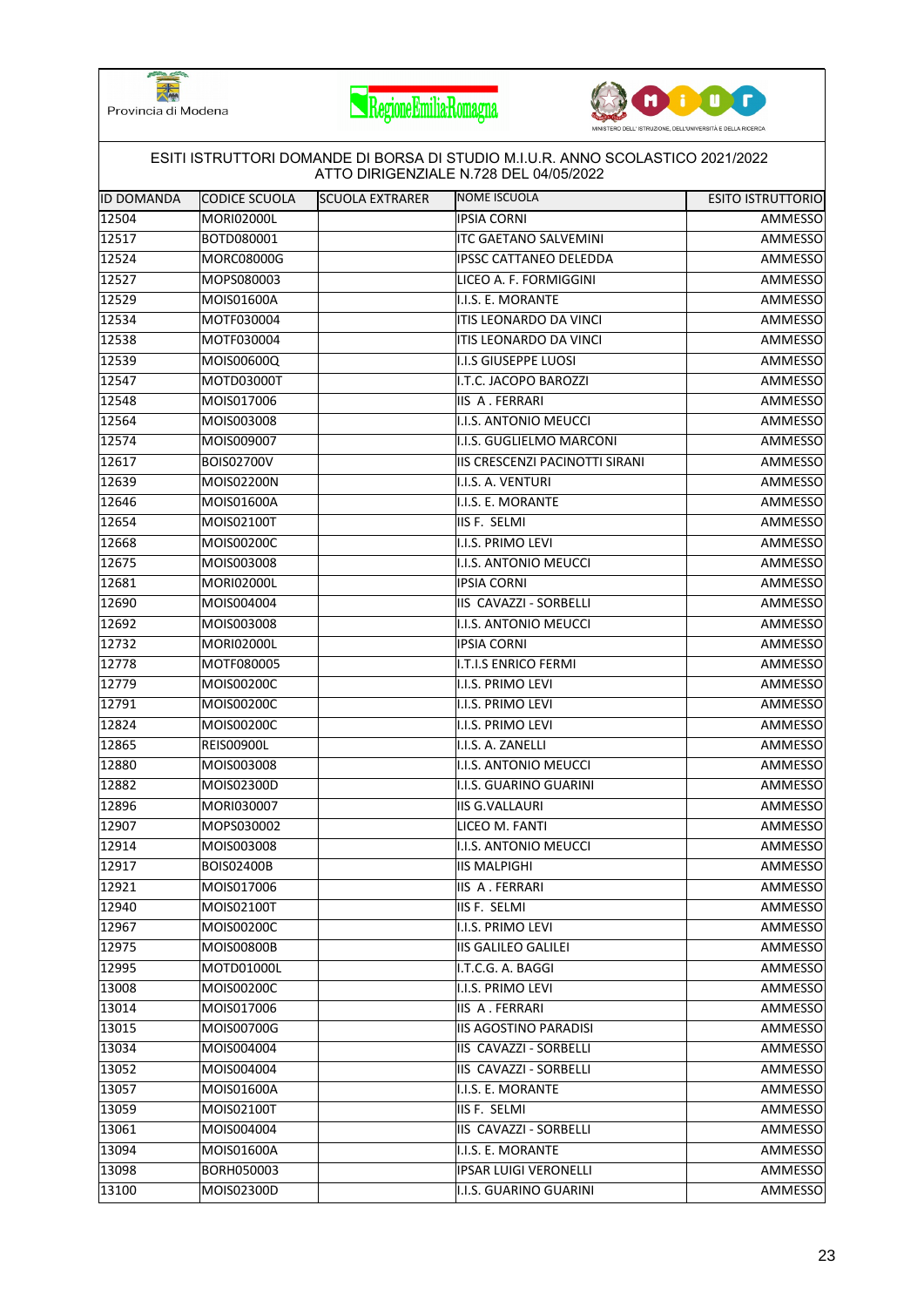





|                   |                   |                        | ESITI ISTRUTTORI DOMANDE DI BORSA DI STUDIO M.I.U.R. ANNO SCOLASTICO 2021/2022<br>ATTO DIRIGENZIALE N.728 DEL 04/05/2022 |                          |
|-------------------|-------------------|------------------------|--------------------------------------------------------------------------------------------------------------------------|--------------------------|
| <b>ID DOMANDA</b> | CODICE SCUOLA     | <b>SCUOLA EXTRARER</b> | NOME ISCUOLA                                                                                                             | <b>ESITO ISTRUTTORIO</b> |
| 13103             | MOIS00600Q        |                        | <b>I.I.S GIUSEPPE LUOSI</b>                                                                                              | AMMESSO                  |
| 13117             | MOIS00200C        |                        | I.I.S. PRIMO LEVI                                                                                                        | AMMESSO                  |
| 13135             | MORI02000L        |                        | <b>IPSIA CORNI</b>                                                                                                       | AMMESSO                  |
| 13152             | MOPS030002        |                        | LICEO M. FANTI                                                                                                           | AMMESSO                  |
| 13199             | MOIS01600A        |                        | I.I.S. E. MORANTE                                                                                                        | AMMESSO                  |
| 13204             | MOPS080003        |                        | LICEO A. F. FORMIGGINI                                                                                                   | AMMESSO                  |
| 13213             | <b>MORC08000G</b> |                        | <b>IPSSC CATTANEO DELEDDA</b>                                                                                            | AMMESSO                  |
| 13215             | MORC08000G        |                        | <b>IPSSC CATTANEO DELEDDA</b>                                                                                            | AMMESSO                  |
| 13217             | MORC08000G        |                        | IPSSC CATTANEO DELEDDA                                                                                                   | AMMESSO                  |
| 13225             | MOIS003008        |                        | I.I.S. ANTONIO MEUCCI                                                                                                    | AMMESSO                  |
| 13235             | MOPS02000B        |                        | LICEO SCIENTIFICO TASSONI                                                                                                | AMMESSO                  |
| 13239             | MOTD03000T        |                        | I.T.C. JACOPO BAROZZI                                                                                                    | <b>AMMESSO</b>           |
| 13248             | MOTD03000T        |                        | I.T.C. JACOPO BAROZZI                                                                                                    | AMMESSO                  |
| 13274             | MOIS018002        |                        | I.I.S F.CORNI                                                                                                            | AMMESSO                  |
| 13286             | MORC08000G        |                        | <b>IPSSC CATTANEO DELEDDA</b>                                                                                            | AMMESSO                  |
| 13300             | MOPM01000T        |                        | LICEO SIGONIO                                                                                                            | AMMESSO                  |
| 13302             | MOIS02300D        |                        | I.I.S. GUARINO GUARINI                                                                                                   | AMMESSO                  |
| 13330             | MOTD01000L        |                        | I.T.C.G. A. BAGGI                                                                                                        | <b>AMMESSO</b>           |
| 13331             | MOIS017006        |                        | <b>IIS A. FERRARI</b>                                                                                                    | AMMESSO                  |
| 13349             | MOTD03000T        |                        | I.T.C. JACOPO BAROZZI                                                                                                    | AMMESSO                  |
| 13368             | MOIS01600A        |                        | I.I.S. E. MORANTE                                                                                                        | AMMESSO                  |
| 13372             | MOIS017006        |                        | <b>IIS A. FERRARI</b>                                                                                                    | AMMESSO                  |
| 13380             | MOIS003008        |                        | I.I.S. ANTONIO MEUCCI                                                                                                    | AMMESSO                  |
| 13398             | MOIS011007        |                        | I.I.S.LAZZARO SPALLANZANI                                                                                                | AMMESSO                  |
| 13419             | MOIS004004        |                        | IIS CAVAZZI - SORBELLI                                                                                                   | AMMESSO                  |
| 13427             | MOIS00700G        |                        | <b>IIS AGOSTINO PARADISI</b>                                                                                             | AMMESSO                  |
| 13439             | MOIS011007        |                        | I.I.S.LAZZARO SPALLANZANI                                                                                                | AMMESSO                  |
| 13442             | MOIS00700G        |                        | <b>IIS AGOSTINO PARADISI</b>                                                                                             | AMMESSO                  |
| 13451             | MOIS017006        |                        | <b>IIS A. FERRARI</b>                                                                                                    | AMMESSO                  |
| 13456             | MOIS00600Q        |                        | I.I.S GIUSEPPE LUOSI                                                                                                     | AMMESSO                  |
| 13464             | MOIS00600Q        |                        | <b>I.I.S GIUSEPPE LUOSI</b>                                                                                              | AMMESSO                  |
| 13490             | <b>MOTA03000B</b> |                        | <b>IIS I. CALVI</b>                                                                                                      | <b>AMMESSO</b>           |
| 13496             | <b>MOIS00800B</b> |                        | <b>IIS GALILEO GALILEI</b>                                                                                               | AMMESSO                  |
| 13511             | MOIS018002        |                        | I.I.S F.CORNI                                                                                                            | AMMESSO                  |
| 13538             | MOIS00600Q        |                        | I.I.S GIUSEPPE LUOSI                                                                                                     | AMMESSO                  |
| 13545             | MOIS00600Q        |                        | <b>I.I.S GIUSEPPE LUOSI</b>                                                                                              | AMMESSO                  |
| 13587             | MOIS00800B        |                        | <b>IIS GALILEO GALILEI</b>                                                                                               | AMMESSO                  |
| 13590             | MOTD01000L        |                        | I.T.C.G. A. BAGGI                                                                                                        | AMMESSO                  |
| 13625             | MOIS01900T        |                        | I.I.S. ALESSANDRO VOLTA                                                                                                  | AMMESSO                  |
| 13630             | MOIS018002        |                        | I.I.S F.CORNI                                                                                                            | AMMESSO                  |
| 13642             | MOTD01000L        |                        | I.T.C.G. A. BAGGI                                                                                                        | AMMESSO                  |
| 13657             | <b>MORC08000G</b> |                        | <b>IPSSC CATTANEO DELEDDA</b>                                                                                            | AMMESSO                  |
| 13662             | MOIS00200C        |                        | I.I.S. PRIMO LEVI                                                                                                        | AMMESSO                  |
| 13671             | MOPC020008        |                        | LICEO MURATORI - SAN CARLO                                                                                               | AMMESSO                  |
| 13675             | MOIS00200C        |                        | I.I.S. PRIMO LEVI                                                                                                        | AMMESSO                  |
| 13681             | <b>MORI02000L</b> |                        | <b>IPSIA CORNI</b>                                                                                                       | AMMESSO                  |
| 13699             | <b>MOIS00800B</b> |                        | <b>IIS GALILEO GALILEI</b>                                                                                               | AMMESSO                  |
| 13731             | <b>MORI02000L</b> |                        | <b>IPSIA CORNI</b>                                                                                                       | AMMESSO                  |
| 13740             | FEIS01400G        |                        | <b>IIS F.LLI TADDIA</b>                                                                                                  | AMMESSO                  |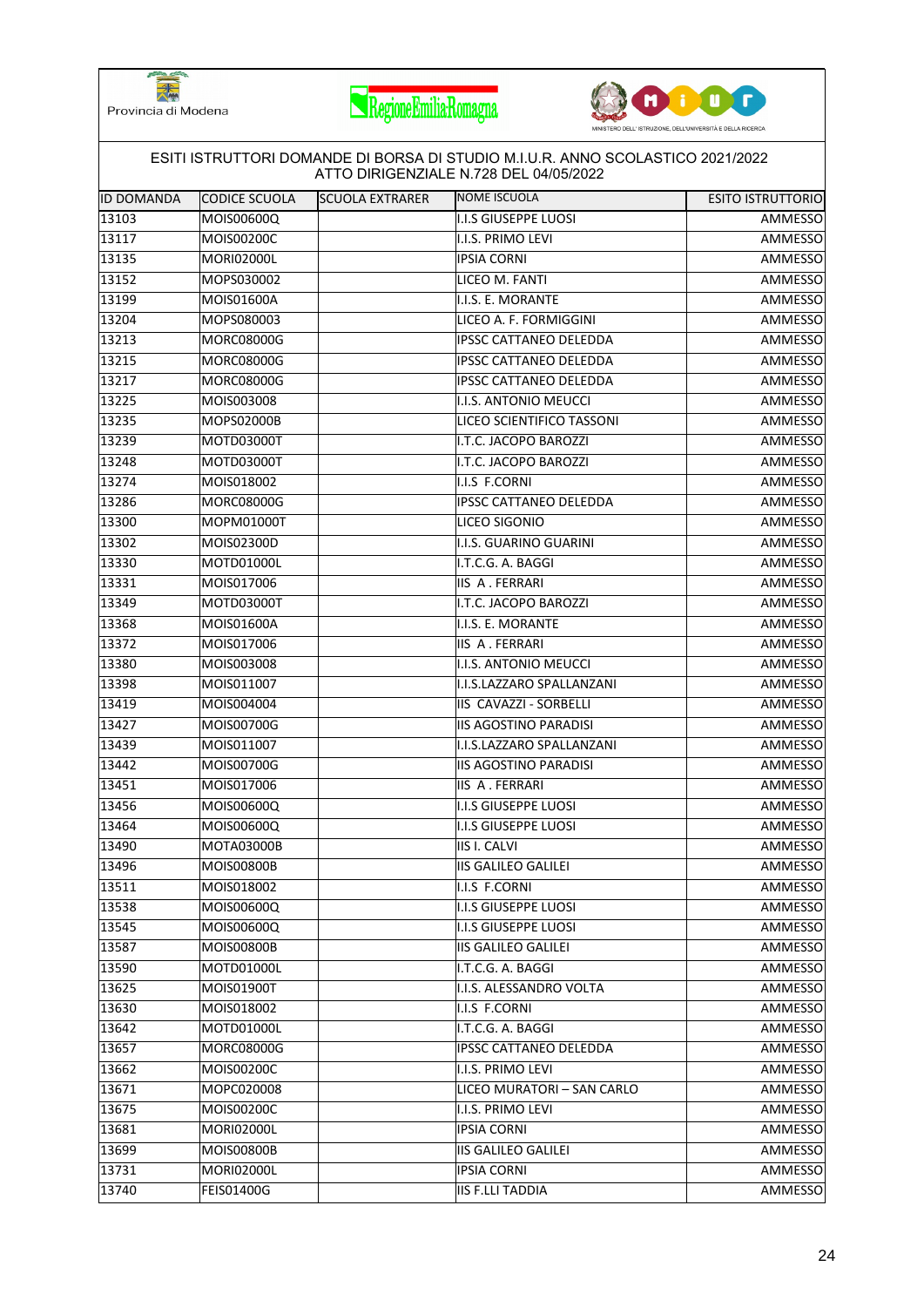





|                   |                   |                        | ESITI ISTRUTTORI DOMANDE DI BORSA DI STUDIO M.I.U.R. ANNO SCOLASTICO 2021/2022<br>ATTO DIRIGENZIALE N.728 DEL 04/05/2022 |                          |
|-------------------|-------------------|------------------------|--------------------------------------------------------------------------------------------------------------------------|--------------------------|
| <b>ID DOMANDA</b> | CODICE SCUOLA     | <b>SCUOLA EXTRARER</b> | NOME ISCUOLA                                                                                                             | <b>ESITO ISTRUTTORIO</b> |
| 13755             | MOIS00600Q        |                        | I.I.S GIUSEPPE LUOSI                                                                                                     | AMMESSO                  |
| 13756             | MOIS00200C        |                        | I.I.S. PRIMO LEVI                                                                                                        | AMMESSO                  |
| 13762             | MOTD03000T        |                        | I.T.C. JACOPO BAROZZI                                                                                                    | AMMESSO                  |
| 13777             | <b>MORC08000G</b> |                        | IPSSC CATTANEO DELEDDA                                                                                                   | AMMESSO                  |
| 13793             | MOTD01000L        |                        | I.T.C.G. A. BAGGI                                                                                                        | AMMESSO                  |
| 13803             | <b>MORC08000G</b> |                        | <b>IPSSC CATTANEO DELEDDA</b>                                                                                            | AMMESSO                  |
| 13814             | MOIS011007        |                        | I.I.S.LAZZARO SPALLANZANI                                                                                                | AMMESSO                  |
| 13817             | <b>MOIS00800B</b> |                        | <b>IIS GALILEO GALILEI</b>                                                                                               | AMMESSO                  |
| 13818             | MOIS02200N        |                        | I.I.S. A. VENTURI                                                                                                        | AMMESSO                  |
| 13821             | MOIS02100T        |                        | IIS F. SELMI                                                                                                             | AMMESSO                  |
| 13833             | MOPS030002        |                        | LICEO M. FANTI                                                                                                           | AMMESSO                  |
| 13840             | MOPS04000L        |                        | LICEO M. MORANDI                                                                                                         | AMMESSO                  |
| 13845             | MOPS04000L        |                        | LICEO M. MORANDI                                                                                                         | AMMESSO                  |
| 13848             | MORI02000L        |                        | <b>IPSIA CORNI</b>                                                                                                       | AMMESSO                  |
| 13851             | MOIS00600Q        |                        | <b>I.I.S GIUSEPPE LUOSI</b>                                                                                              | AMMESSO                  |
| 13862             | MOIS00700G        |                        | <b>IIS AGOSTINO PARADISI</b>                                                                                             | AMMESSO                  |
| 13881             | MOTD03000T        |                        | I.T.C. JACOPO BAROZZI                                                                                                    | AMMESSO                  |
| 13884             | MOIS00200C        |                        | I.I.S. PRIMO LEVI                                                                                                        | AMMESSO                  |
| 13885             | MOIS00700G        |                        | <b>IIS AGOSTINO PARADISI</b>                                                                                             | AMMESSO                  |
| 13887             | MOTD03000T        |                        | I.T.C. JACOPO BAROZZI                                                                                                    | AMMESSO                  |
| 13893             | MOIS02300D        |                        | I.I.S. GUARINO GUARINI                                                                                                   | AMMESSO                  |
| 13902             | MOTF030004        |                        | ITIS LEONARDO DA VINCI                                                                                                   | AMMESSO                  |
| 13905             | MOIS02100T        |                        | IIS F. SELMI                                                                                                             | AMMESSO                  |
| 13906             | MOIS01900T        |                        | I.I.S. ALESSANDRO VOLTA                                                                                                  | AMMESSO                  |
| 13915             | MOIS003008        |                        | I.I.S. ANTONIO MEUCCI                                                                                                    | AMMESSO                  |
| 13916             | MNSL010001        | EXTRARER               | LICEO ARTISTICO G.ROMANO                                                                                                 | AMMESSO                  |
| 13920             | MOPS030002        |                        | LICEO M. FANTI                                                                                                           | AMMESSO                  |
| 13921             | MOIS003008        |                        | I.I.S. ANTONIO MEUCCI                                                                                                    | AMMESSO                  |
| 13926             | MOIS011007        |                        | I.I.S.LAZZARO SPALLANZANI                                                                                                | AMMESSO                  |
| 13963             | MORC08000G        |                        | <b>IPSSC CATTANEO DELEDDA</b>                                                                                            | AMMESSO                  |
| 13981             | MORC08000G        |                        | <b>IPSSC CATTANEO DELEDDA</b>                                                                                            | AMMESSO                  |
| 14022             | MOTF030004        |                        | ITIS LEONARDO DA VINCI                                                                                                   | AMMESSO                  |
| 14025             | MOIS02300D        |                        | I.I.S. GUARINO GUARINI                                                                                                   | AMMESSO                  |
| 14028             | MOIS003008        |                        | I.I.S. ANTONIO MEUCCI                                                                                                    | AMMESSO                  |
| 14033             | <b>MORC08000G</b> |                        | <b>IPSSC CATTANEO DELEDDA</b>                                                                                            | AMMESSO                  |
| 14058             | MORI02000L        |                        | <b>IPSIA CORNI</b>                                                                                                       | AMMESSO                  |
| 14080             | MOIS003008        |                        | I.I.S. ANTONIO MEUCCI                                                                                                    | AMMESSO                  |
| 14082             | MOIS01900T        |                        | I.I.S. ALESSANDRO VOLTA                                                                                                  | AMMESSO                  |
| 14102             | <b>MOIS00800B</b> |                        | <b>IIS GALILEO GALILEI</b>                                                                                               | AMMESSO                  |
| 14131             | MOIS003008        |                        | <b>I.I.S. ANTONIO MEUCCI</b>                                                                                             | AMMESSO                  |
| 14136             | MOTF030004        |                        | ITIS LEONARDO DA VINCI                                                                                                   | AMMESSO                  |
| 14142             | MOIS02100T        |                        | IIS F. SELMI                                                                                                             | AMMESSO                  |
| 14145             | MORC08000G        |                        | <b>IPSSC CATTANEO DELEDDA</b>                                                                                            | AMMESSO                  |
| 14146             | MOIS011007        |                        | I.I.S.LAZZARO SPALLANZANI                                                                                                | AMMESSO                  |
| 14152             | MOIS003008        |                        | I.I.S. ANTONIO MEUCCI                                                                                                    | AMMESSO                  |
| 14160             | MOPM01000T        |                        | LICEO SIGONIO                                                                                                            | AMMESSO                  |
| 14171             | MOTF080005        |                        | <b>I.T.I.S ENRICO FERMI</b>                                                                                              | AMMESSO                  |
| 14185             | MOTA03000B        |                        | <b>IIS I. CALVI</b>                                                                                                      | AMMESSO                  |
| 14192             | MOIS004004        |                        | IIS CAVAZZI - SORBELLI                                                                                                   | AMMESSO                  |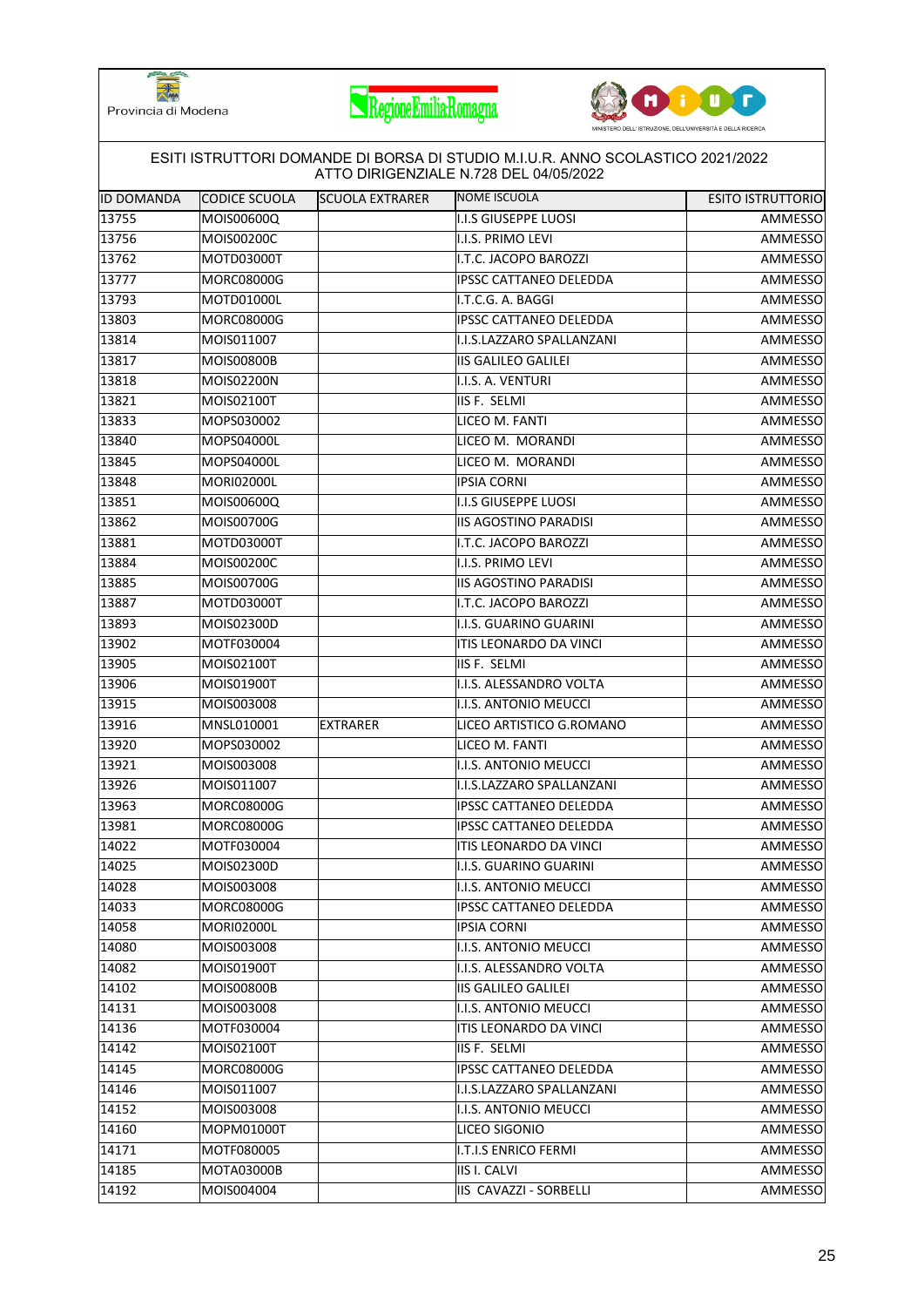





| <b>ID DOMANDA</b> | ICODICE SCUOLA                  | <b>SCUOLA EXTRARER</b> | ATTO DIRIGENZIALE N.728 DEL 04/05/2022<br><b>NOME ISCUOLA</b> | <b>ESITO ISTRUTTORIO</b> |
|-------------------|---------------------------------|------------------------|---------------------------------------------------------------|--------------------------|
| 14193             | MORI02000L                      |                        | <b>IPSIA CORNI</b>                                            | AMMESSO                  |
| 14220             | <b>MOIS00200C</b>               |                        | I.I.S. PRIMO LEVI                                             | AMMESSO                  |
| 14228             | MOTD01000L                      |                        | I.T.C.G. A. BAGGI                                             | AMMESSO                  |
| 14251             | MOIS01600A                      |                        | I.I.S. E. MORANTE                                             | AMMESSO                  |
| 14258             | MORI02000L                      |                        | <b>IPSIA CORNI</b>                                            | AMMESSO                  |
| 14260             | MOIS00700G                      |                        | <b>IIS AGOSTINO PARADISI</b>                                  | AMMESSO                  |
|                   | <b>MOIS02100T</b>               |                        | IIS F. SELMI                                                  |                          |
| 14268<br>14280    | MNIS006004                      | <b>EXTRARER</b>        | IIS G. GREGGIATI                                              | AMMESSO<br>AMMESSO       |
| 14312             | MOIS02300D                      |                        | I.I.S. GUARINO GUARINI                                        | AMMESSO                  |
| 14328             | MORI02000L                      |                        | <b>IPSIA CORNI</b>                                            |                          |
|                   |                                 |                        |                                                               | AMMESSO                  |
| 14333<br>14338    | MOIS02100T<br><b>MOTA03000B</b> |                        | IIS F. SELMI<br><b>IIS I. CALVI</b>                           | AMMESSO                  |
|                   |                                 |                        |                                                               | AMMESSO                  |
| 14340             | MOIS00200C                      |                        | I.I.S. PRIMO LEVI<br><b>I.I.S. GUARINO GUARINI</b>            | AMMESSO                  |
| 14365             | MOIS02300D                      |                        |                                                               | AMMESSO                  |
| 14370             | MOTD03000T                      |                        | I.T.C. JACOPO BAROZZI                                         | AMMESSO                  |
| 14378             | MOIS004004                      |                        | IIS CAVAZZI - SORBELLI                                        | AMMESSO                  |
| 14385             | MOIS00700G                      |                        | <b>IIS AGOSTINO PARADISI</b>                                  | <b>AMMESSO</b>           |
| 14398             | MOPS050007                      |                        | LICEO SCIENTIFICO WILIGELMO                                   | AMMESSO                  |
| 14404             | MOTD03000T                      |                        | I.T.C. JACOPO BAROZZI                                         | AMMESSO                  |
| 14410             | MOTD01000L                      |                        | I.T.C.G. A. BAGGI                                             | AMMESSO                  |
| 14421             | MOIS018002                      |                        | I.I.S F.CORNI                                                 | AMMESSO                  |
| 14426             | MORC08000G                      |                        | <b>IPSSC CATTANEO DELEDDA</b>                                 | AMMESSO                  |
| 14431             | MOTD03000T                      |                        | I.T.C. JACOPO BAROZZI                                         | AMMESSO                  |
| 14459             | MORI02000L                      |                        | <b>IPSIA CORNI</b>                                            | AMMESSO                  |
| 14485             | MOPS030002                      |                        | LICEO M. FANTI                                                | AMMESSO                  |
| 14496             | <b>MORI02000L</b>               |                        | <b>IPSIA CORNI</b>                                            | AMMESSO                  |
| 14522             | MOIS01900T                      |                        | I.I.S. ALESSANDRO VOLTA                                       | AMMESSO                  |
| 14565             | MOTF030004                      |                        | ITIS LEONARDO DA VINCI                                        | AMMESSO                  |
| 14595             | MOIS018002                      |                        | I.I.S F.CORNI                                                 | AMMESSO                  |
| 14615             | MOPS04000L                      |                        | LICEO M. MORANDI                                              | AMMESSO                  |
| 14628             | MOIS02200N                      |                        | I.I.S. A. VENTURI                                             | AMMESSO                  |
| 14636             | FEIS011004                      |                        | IIIS O. VERGANI                                               | AMMESSO                  |
| 14649             | MOTF080005                      |                        | <b>I.T.I.S ENRICO FERMI</b>                                   | AMMESSO                  |
| 14654             | MORC08000G                      |                        | <b>IPSSC CATTANEO DELEDDA</b>                                 | AMMESSO                  |
| 14668             | MOIS003008                      |                        | I.I.S. ANTONIO MEUCCI                                         | AMMESSO                  |
| 14671             | MOTD03000T                      |                        | I.T.C. JACOPO BAROZZI                                         | AMMESSO                  |
| 14674             | MOIS00700G                      |                        | <b>IIS AGOSTINO PARADISI</b>                                  | AMMESSO                  |
| 14678             | MOTD03000T                      |                        | I.T.C. JACOPO BAROZZI                                         | <b>AMMESSO</b>           |
| 14684             | MOIS00200C                      |                        | I.I.S. PRIMO LEVI                                             | AMMESSO                  |
| 14688             | MOIS00800B                      |                        | <b>IIS GALILEO GALILEI</b>                                    | AMMESSO                  |
| 14693             | MOIS009007                      |                        | I.I.S. GUGLIELMO MARCONI                                      | AMMESSO                  |
| 14698             | FEIS00600L                      |                        | <b>IIS BASSI BURGATTI</b>                                     | AMMESSO                  |
| 14702             | MOPS030002                      |                        | LICEO M. FANTI                                                | AMMESSO                  |
| 14712             | MOIS003008                      |                        | I.I.S. ANTONIO MEUCCI                                         | AMMESSO                  |
| 14724             | MOIS00200C                      |                        | I.I.S. PRIMO LEVI                                             | AMMESSO                  |
| 14729             | MORC08000G                      |                        | IPSSC CATTANEO DELEDDA                                        | AMMESSO                  |
| 14730             | MORI030007                      |                        | <b>IIS G.VALLAURI</b>                                         | AMMESSO                  |
| 14736             | MOPS04000L                      |                        | LICEO M. MORANDI                                              | AMMESSO                  |
| 14744             | <b>MORC08000G</b>               |                        | IPSSC CATTANEO DELEDDA                                        | AMMESSO                  |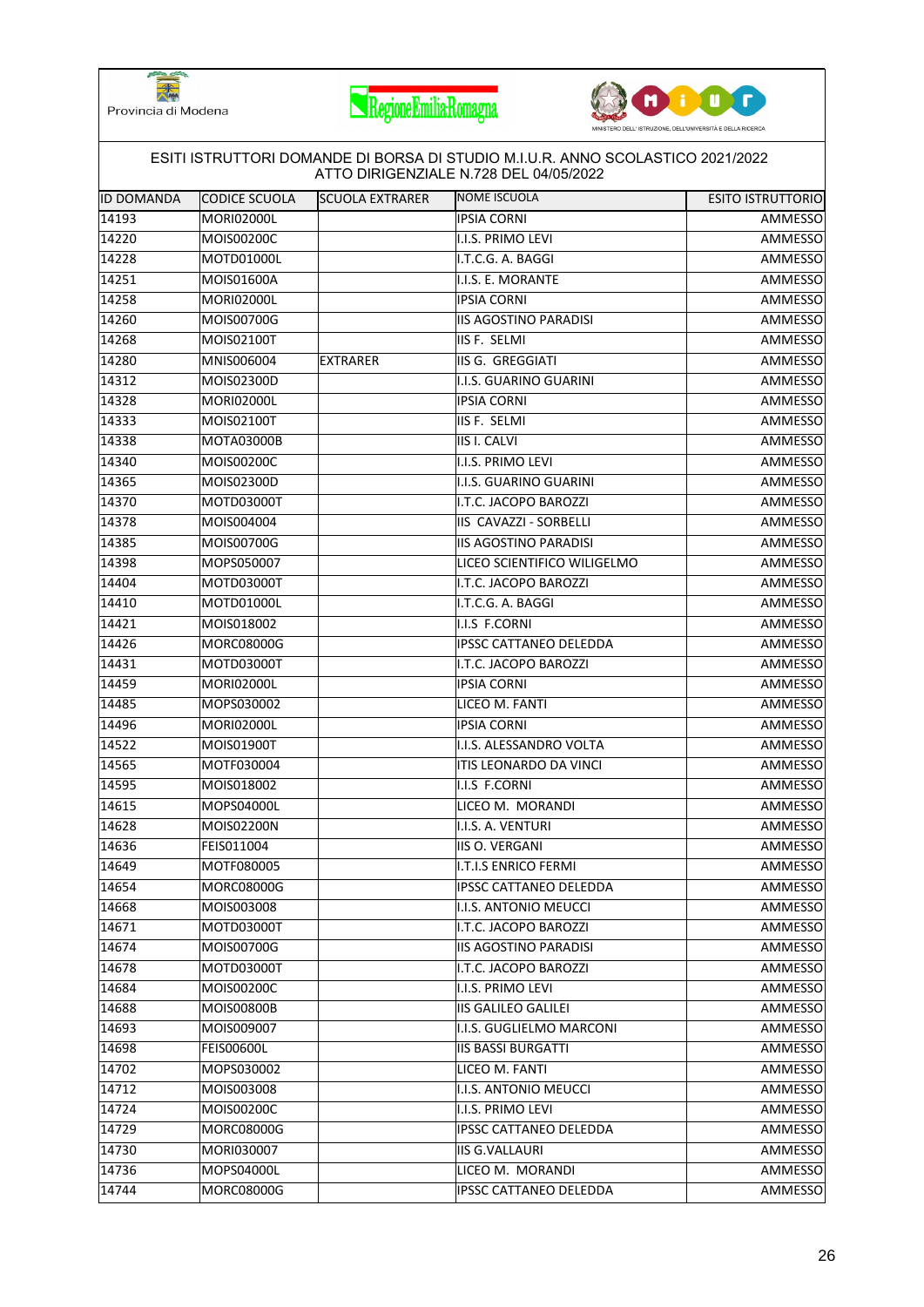





| IID DOMANDA | <b>CODICE SCUOLA</b> | <b>SCUOLA EXTRARER</b> | NOME ISCUOLA                  | <b>ESITO ISTRUTTORIO</b> |
|-------------|----------------------|------------------------|-------------------------------|--------------------------|
| 14745       | MOPC020008           |                        | LICEO MURATORI - SAN CARLO    | AMMESSO                  |
| 14760       | MOTD03000T           |                        | I.T.C. JACOPO BAROZZI         | AMMESSO                  |
| 14763       | MOPM01000T           |                        | LICEO SIGONIO                 | AMMESSO                  |
| 14777       | <b>MORC08000G</b>    |                        | <b>IPSSC CATTANEO DELEDDA</b> | AMMESSO                  |
| 14780       | MOIS00600Q           |                        | <b>I.I.S GIUSEPPE LUOSI</b>   | AMMESSO                  |
| 14788       | MOIS02200N           |                        | I.I.S. A. VENTURI             | AMMESSO                  |
| 14795       | MOIS00200C           |                        | I.I.S. PRIMO LEVI             | AMMESSO                  |
| 14800       | MOIS00700G           |                        | <b>IIS AGOSTINO PARADISI</b>  | <b>AMMESSO</b>           |
| 14801       | MOIS00600Q           |                        | <b>I.I.S GIUSEPPE LUOSI</b>   | AMMESSO                  |
| 14812       | MOIS018002           |                        | I.I.S F.CORNI                 | AMMESSO                  |
| 14819       | MOIS00800B           |                        | <b>IIS GALILEO GALILEI</b>    | AMMESSO                  |
| 14836       | MOIS003008           |                        | I.I.S. ANTONIO MEUCCI         | AMMESSO                  |
| 14839       | MOTD03000T           |                        | I.T.C. JACOPO BAROZZI         | AMMESSO                  |
| 14842       | MOIS018002           |                        | I.I.S F.CORNI                 | AMMESSO                  |
| 14847       | MOIS018002           |                        | I.I.S F.CORNI                 | AMMESSO                  |
| 14868       | PARITARIA29          |                        | <b>ISTITUTO SACRO CUORE</b>   | AMMESSO                  |
| 14873       | MOIS01900T           |                        | I.I.S. ALESSANDRO VOLTA       | AMMESSO                  |
| 14874       | MOPS080003           |                        | LICEO A. F. FORMIGGINI        | AMMESSO                  |
| 14879       | MOIS00700G           |                        | <b>IIS AGOSTINO PARADISI</b>  | AMMESSO                  |
| 14882       | MOIS011007           |                        | I.I.S.LAZZARO SPALLANZANI     | AMMESSO                  |
| 14890       | MOIS003008           |                        | I.I.S. ANTONIO MEUCCI         | AMMESSO                  |
| 14897       | MOIS01600A           |                        | I.I.S. E. MORANTE             | AMMESSO                  |
| 14900       | MOIS00200C           |                        | I.I.S. PRIMO LEVI             | AMMESSO                  |
| 14903       | MOPS04000L           |                        | LICEO M. MORANDI              | AMMESSO                  |
| 14904       | MOPM01000T           |                        | LICEO SIGONIO                 | AMMESSO                  |
| 14905       | MOPC020008           |                        | LICEO MURATORI - SAN CARLO    | AMMESSO                  |
| 14925       | MOIS00200C           |                        | I.I.S. PRIMO LEVI             | AMMESSO                  |
| 14930       | MOPM01000T           |                        | LICEO SIGONIO                 | AMMESSO                  |
| 14936       | MOIS004004           |                        | IIS CAVAZZI - SORBELLI        | AMMESSO                  |
| 14937       | MOIS01600A           |                        | I.I.S. E. MORANTE             | AMMESSO                  |
| 14968       | MOTF080005           |                        | <b>I.T.I.S ENRICO FERMI</b>   | AMMESSO                  |
| 14991       | MOIS02300D           |                        | I.I.S. GUARINO GUARINI        | <b>AMMESSO</b>           |
| 14992       | MOPS080003           |                        | LICEO A. F. FORMIGGINI        | AMMESSO                  |
| 15013       | MORC08000G           |                        | IPSSC CATTANEO DELEDDA        | AMMESSO                  |
| 15028       | MORC08000G           |                        | <b>IPSSC CATTANEO DELEDDA</b> | AMMESSO                  |
| 15034       | MORC08000G           |                        | <b>IPSSC CATTANEO DELEDDA</b> | AMMESSO                  |
| 15102       | MOIS004004           |                        | <b>IIS CAVAZZI - SORBELLI</b> | <b>AMMESSO</b>           |
| 15129       | MOTD03000T           |                        | I.T.C. JACOPO BAROZZI         | AMMESSO                  |
| 15157       | MOIS003008           |                        | I.I.S. ANTONIO MEUCCI         | AMMESSO                  |
| 15165       | MORC08000G           |                        | IPSSC CATTANEO DELEDDA        | <b>AMMESSO</b>           |
| 15175       | MORC08000G           |                        | <b>IPSSC CATTANEO DELEDDA</b> | AMMESSO                  |
| 15177       | MOTD01000L           |                        | I.T.C.G. A. BAGGI             | AMMESSO                  |
| 15178       | MOIS00600Q           |                        | I.I.S GIUSEPPE LUOSI          | AMMESSO                  |
| 15197       | MORC08000G           |                        | <b>IPSSC CATTANEO DELEDDA</b> | AMMESSO                  |
| 15205       | MORC08000G           |                        | <b>IPSSC CATTANEO DELEDDA</b> | AMMESSO                  |
| 15241       | MOTD03000T           |                        | I.T.C. JACOPO BAROZZI         | AMMESSO                  |
| 15253       | MOIS009007           |                        | I.I.S. GUGLIELMO MARCONI      | AMMESSO                  |
| 15258       | MORC08000G           |                        | IPSSC CATTANEO DELEDDA        | AMMESSO                  |
| 15261       | MOIS009007           |                        | I.I.S. GUGLIELMO MARCONI      | AMMESSO                  |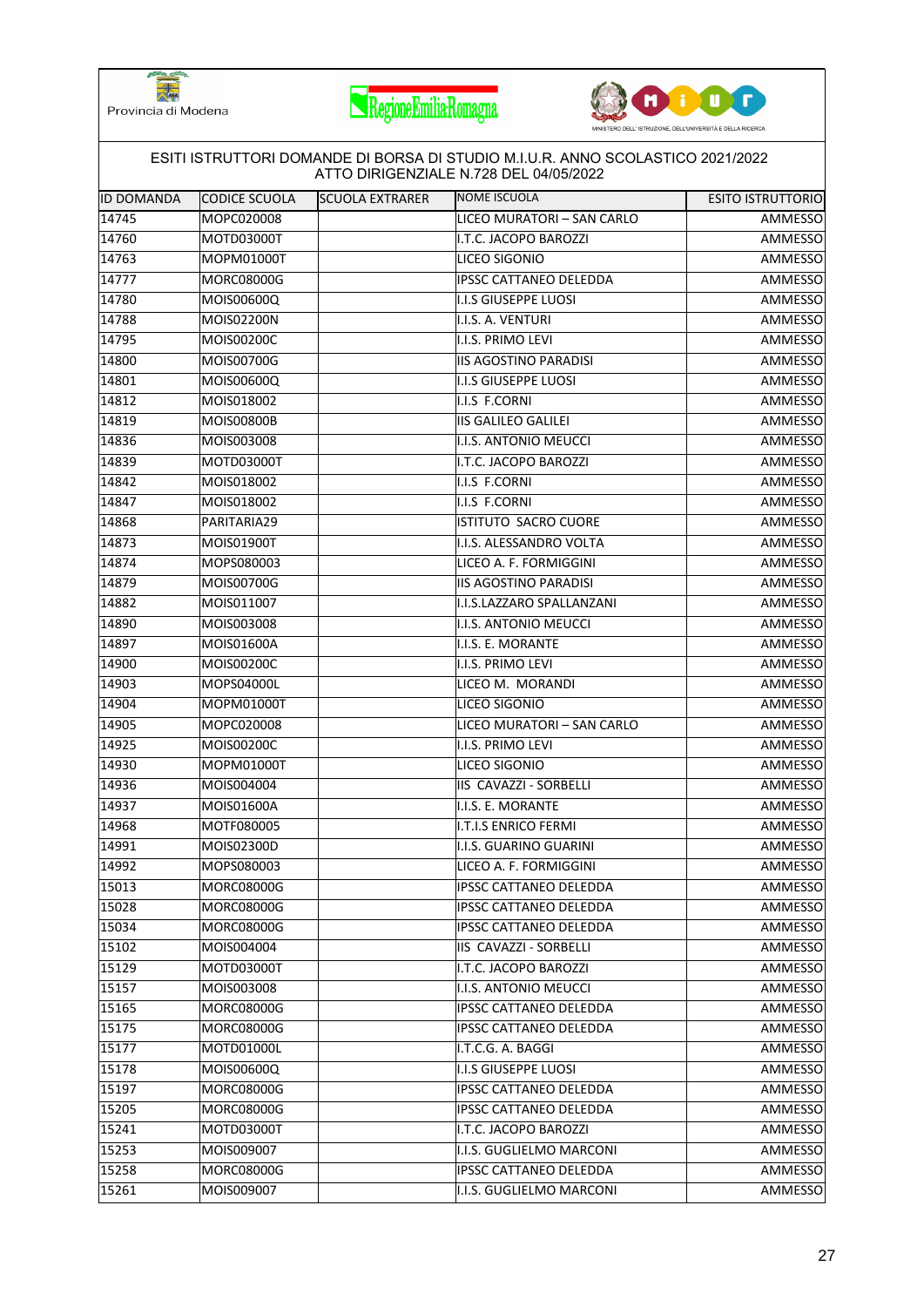





| IID DOMANDA | CODICE SCUOLA     | <b>SCUOLA EXTRARER</b> | NOME ISCUOLA                  | <b>ESITO ISTRUTTORIO</b> |
|-------------|-------------------|------------------------|-------------------------------|--------------------------|
| 15264       | <b>MORI02000L</b> |                        | <b>IPSIA CORNI</b>            | AMMESSO                  |
| 15273       | MOPC020008        |                        | LICEO MURATORI - SAN CARLO    | AMMESSO                  |
| 15277       | MOTD01000L        |                        | I.T.C.G. A. BAGGI             | AMMESSO                  |
| 15300       | MOIS017006        |                        | <b>IIS A. FERRARI</b>         | AMMESSO                  |
| 15344       | MOIS02300D        |                        | I.I.S. GUARINO GUARINI        | AMMESSO                  |
| 15358       | MOIS02100T        |                        | IIS F. SELMI                  | AMMESSO                  |
| 15365       | <b>MOIS00800B</b> |                        | <b>IIS GALILEO GALILEI</b>    | AMMESSO                  |
| 15375       | MOPS080003        |                        | LICEO A. F. FORMIGGINI        | AMMESSO                  |
| 15382       | MOIS01900T        |                        | I.I.S. ALESSANDRO VOLTA       | AMMESSO                  |
| 15412       | MOIS003008        |                        | I.I.S. ANTONIO MEUCCI         | AMMESSO                  |
| 15440       | MORC08000G        |                        | <b>IPSSC CATTANEO DELEDDA</b> | AMMESSO                  |
| 15447       | MOIS018002        |                        | I.I.S F.CORNI                 | <b>AMMESSO</b>           |
| 15456       | MORI030007        |                        | <b>IIS G.VALLAURI</b>         | AMMESSO                  |
| 15466       | <b>MORI02000L</b> |                        | <b>IPSIA CORNI</b>            | AMMESSO                  |
| 15469       | MOIS02100T        |                        | IIS F. SELMI                  | AMMESSO                  |
| 15481       | <b>FEIS00600L</b> |                        | <b>IIS BASSI BURGATTI</b>     | AMMESSO                  |
| 15484       | MOPS02000B        |                        | LICEO SCIENTIFICO TASSONI     | AMMESSO                  |
| 15487       | MOIS02100T        |                        | <b>IIS F. SELMI</b>           | <b>AMMESSO</b>           |
| 15489       | <b>FEIS00600L</b> |                        | <b>IIS BASSI BURGATTI</b>     | AMMESSO                  |
| 15507       | MORI02000L        |                        | <b>IPSIA CORNI</b>            | AMMESSO                  |
| 15519       | BORH050003        |                        | <b>IPSAR LUIGI VERONELLI</b>  | AMMESSO                  |
| 15522       | MOPS04000L        |                        | LICEO M. MORANDI              | AMMESSO                  |
| 15523       | MOIS00700G        |                        | <b>IIS AGOSTINO PARADISI</b>  | AMMESSO                  |
| 15524       | <b>MORI02000L</b> |                        | <b>IPSIA CORNI</b>            | AMMESSO                  |
| 15536       | MOIS00600Q        |                        | I.I.S GIUSEPPE LUOSI          | AMMESSO                  |
| 15538       | MOTD03000T        |                        | I.T.C. JACOPO BAROZZI         | AMMESSO                  |
| 15544       | MOTD03000T        |                        | I.T.C. JACOPO BAROZZI         | AMMESSO                  |
| 15554       | MOIS00600Q        |                        | <b>I.I.S GIUSEPPE LUOSI</b>   | AMMESSO                  |
| 15557       | MOIS003008        |                        | I.I.S. ANTONIO MEUCCI         | AMMESSO                  |
| 15585       | <b>MORC08000G</b> |                        | <b>IPSSC CATTANEO DELEDDA</b> | AMMESSO                  |
| 15603       | MOIS02200N        |                        | I.I.S. A. VENTURI             | <b>AMMESSO</b>           |
| 15607       | MOIS003008        |                        | <b>I.I.S. ANTONIO MEUCCI</b>  | <b>AMMESSO</b>           |
| 15613       | MOIS004004        |                        | IIS CAVAZZI - SORBELLI        | AMMESSO                  |
| 15629       | MOTD01000L        |                        | I.T.C.G. A. BAGGI             | AMMESSO                  |
| 15633       | MORC08000G        |                        | <b>IPSSC CATTANEO DELEDDA</b> | AMMESSO                  |
| 15637       | MOIS02200N        |                        | I.I.S. A. VENTURI             | AMMESSO                  |
| 15642       | MORI030007        |                        | <b>IIS G.VALLAURI</b>         | AMMESSO                  |
| 15653       | MORI030007        |                        | <b>IIS G.VALLAURI</b>         | AMMESSO                  |
| 15711       | MOTF030004        |                        | ITIS LEONARDO DA VINCI        | AMMESSO                  |
| 15717       | <b>MORC08000G</b> |                        | <b>IPSSC CATTANEO DELEDDA</b> | AMMESSO                  |
| 15720       | MOIS00700G        |                        | <b>IIS AGOSTINO PARADISI</b>  | AMMESSO                  |
| 15744       | MOPS04000L        |                        | LICEO M. MORANDI              | AMMESSO                  |
| 15745       | MOTF030004        |                        | ITIS LEONARDO DA VINCI        | AMMESSO                  |
| 15747       | MOTD01000L        |                        | I.T.C.G. A. BAGGI             | AMMESSO                  |
| 15768       | MOIS00200C        |                        | I.I.S. PRIMO LEVI             | AMMESSO                  |
| 15800       | MOPS080003        |                        | LICEO A. F. FORMIGGINI        | AMMESSO                  |
| 15812       | MOIS00200C        |                        | I.I.S. PRIMO LEVI             | AMMESSO                  |
| 15816       | MORC08000G        |                        | <b>IPSSC CATTANEO DELEDDA</b> | AMMESSO                  |
| 15818       | MOIS02100T        |                        | IIS F. SELMI                  | AMMESSO                  |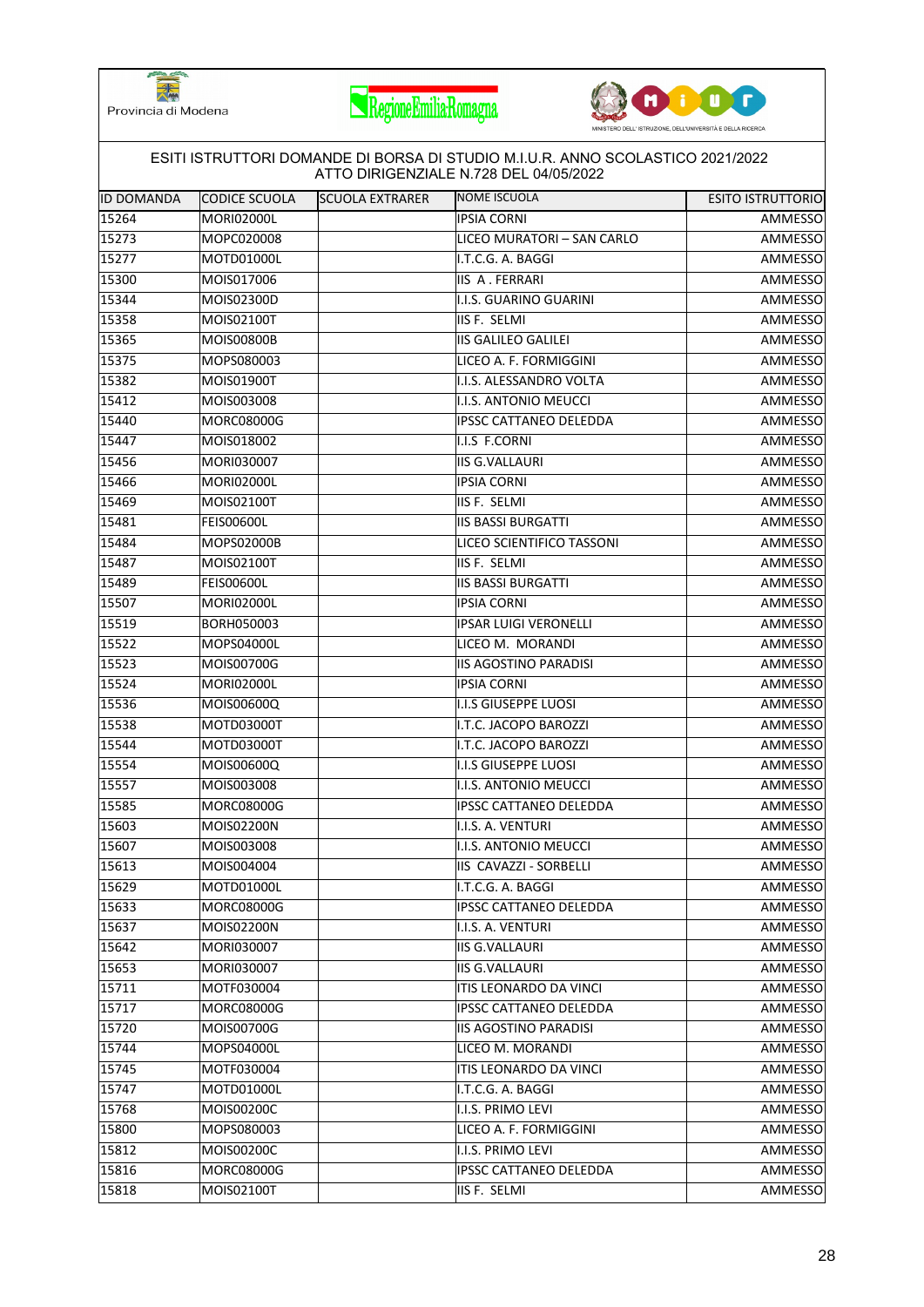





| <b>ID DOMANDA</b> | <b>CODICE SCUOLA</b> | <b>SCUOLA EXTRARER</b> | NOME ISCUOLA                  | <b>ESITO ISTRUTTORIO</b> |
|-------------------|----------------------|------------------------|-------------------------------|--------------------------|
| 15827             | MOIS01600A           |                        | I.I.S. E. MORANTE             | AMMESSO                  |
| 15831             | MOTF080005           |                        | <b>I.T.I.S ENRICO FERMI</b>   | AMMESSO                  |
| 15832             | MOIS01600A           |                        | I.I.S. E. MORANTE             | AMMESSO                  |
| 15837             | MOTD03000T           |                        | I.T.C. JACOPO BAROZZI         | AMMESSO                  |
| 15853             | MOIS018002           |                        | I.I.S F.CORNI                 | AMMESSO                  |
| 15899             | MOTD01000L           |                        | I.T.C.G. A. BAGGI             | AMMESSO                  |
| 15900             | MOIS02200N           |                        | I.I.S. A. VENTURI             | AMMESSO                  |
| 15911             | MOPS080003           |                        | LICEO A. F. FORMIGGINI        | <b>AMMESSO</b>           |
| 15913             | <b>MOIS00800B</b>    |                        | <b>IIS GALILEO GALILEI</b>    | AMMESSO                  |
| 15919             | MOIS011007           |                        | I.I.S.LAZZARO SPALLANZANI     | AMMESSO                  |
| 15920             | MOIS01900T           |                        | I.I.S. ALESSANDRO VOLTA       | AMMESSO                  |
| 15935             | MOIS00600Q           |                        | <b>I.I.S GIUSEPPE LUOSI</b>   | AMMESSO                  |
| 15943             | MOIS01600A           |                        | I.I.S. E. MORANTE             | AMMESSO                  |
| 15953             | MOIS02100T           |                        | IIS F. SELMI                  | AMMESSO                  |
| $\sqrt{15955}$    | <b>MOIS02200N</b>    |                        | I.I.S. A. VENTURI             | AMMESSO                  |
| 15958             | MOIS017006           |                        | <b>IIS A. FERRARI</b>         | AMMESSO                  |
| 15970             | MOIS004004           |                        | IIS CAVAZZI - SORBELLI        | AMMESSO                  |
| 15974             | MOIS02200N           |                        | I.I.S. A. VENTURI             | AMMESSO                  |
| 15975             | MOIS02100T           |                        | IIS F. SELMI                  | AMMESSO                  |
| 15977             | <b>MOIS00600Q</b>    |                        | I.I.S GIUSEPPE LUOSI          | AMMESSO                  |
| 15980             | MOIS00700G           |                        | <b>IIS AGOSTINO PARADISI</b>  | AMMESSO                  |
| 15982             | MOTF030004           |                        | ITIS LEONARDO DA VINCI        | AMMESSO                  |
| 15985             | MOIS00600Q           |                        | <b>I.I.S GIUSEPPE LUOSI</b>   | AMMESSO                  |
| 15986             | MOTD03000T           |                        | I.T.C. JACOPO BAROZZI         | AMMESSO                  |
| 15998             | MOIS00700G           |                        | <b>IIS AGOSTINO PARADISI</b>  | AMMESSO                  |
| 16004             | MOTD03000T           |                        | I.T.C. JACOPO BAROZZI         | AMMESSO                  |
| 16006             | <b>MOIS00700G</b>    |                        | <b>IIS AGOSTINO PARADISI</b>  | AMMESSO                  |
| 16015             | MOPC020008           |                        | LICEO MURATORI - SAN CARLO    | AMMESSO                  |
| 16021             | MOIS02200N           |                        | I.I.S. A. VENTURI             | AMMESSO                  |
| 16022             | <b>MORC08000G</b>    |                        | <b>IPSSC CATTANEO DELEDDA</b> | AMMESSO                  |
| 16028             | MOIS02200N           |                        | I.I.S. A. VENTURI             | AMMESSO                  |
| 16052             | BORH050003           |                        | <b>IPSAR LUIGI VERONELLI</b>  | AMMESSO                  |
| 16063             | MOPS030002           |                        | LICEO M. FANTI                | AMMESSO                  |
| 16158             | MOIS011007           |                        | I.I.S.LAZZARO SPALLANZANI     | AMMESSO                  |
| 16160             | MORI02000L           |                        | <b>IPSIA CORNI</b>            | AMMESSO                  |
| 16166             | MOIS00700G           |                        | <b>IIS AGOSTINO PARADISI</b>  | AMMESSO                  |
| 16170             | MOIS00700G           |                        | <b>IIS AGOSTINO PARADISI</b>  | AMMESSO                  |
| 16207             | MOPS050007           |                        | LICEO SCIENTIFICO WILIGELMO   | AMMESSO                  |
| 16212             | MOTD03000T           |                        | I.T.C. JACOPO BAROZZI         | AMMESSO                  |
| 16228             | MOIS00700G           |                        | <b>IIS AGOSTINO PARADISI</b>  | AMMESSO                  |
| 16232             | MOTF030004           |                        | <b>ITIS LEONARDO DA VINCI</b> | AMMESSO                  |
| 16276             | MOIS00700G           |                        | <b>IIS AGOSTINO PARADISI</b>  | AMMESSO                  |
| 16283             | MNIS006003           | <b>EXTRARER</b>        | <b>IIS G. GREGGIATI</b>       | AMMESSO                  |
| 16292             | MOIS02100T           |                        | IIS F. SELMI                  | AMMESSO                  |
| 16318             | MOIS01900T           |                        | I.I.S. ALESSANDRO VOLTA       | AMMESSO                  |
| 16344             | MOIS00800B           |                        | <b>IIS GALILEO GALILEI</b>    | AMMESSO                  |
| 16361             | MOIS00600Q           |                        | <b>I.I.S GIUSEPPE LUOSI</b>   | AMMESSO                  |
| 16364             | MOIS018002           |                        | I.I.S F.CORNI                 | AMMESSO                  |
| 16372             | MOIS00600Q           |                        | <b>I.I.S GIUSEPPE LUOSI</b>   | AMMESSO                  |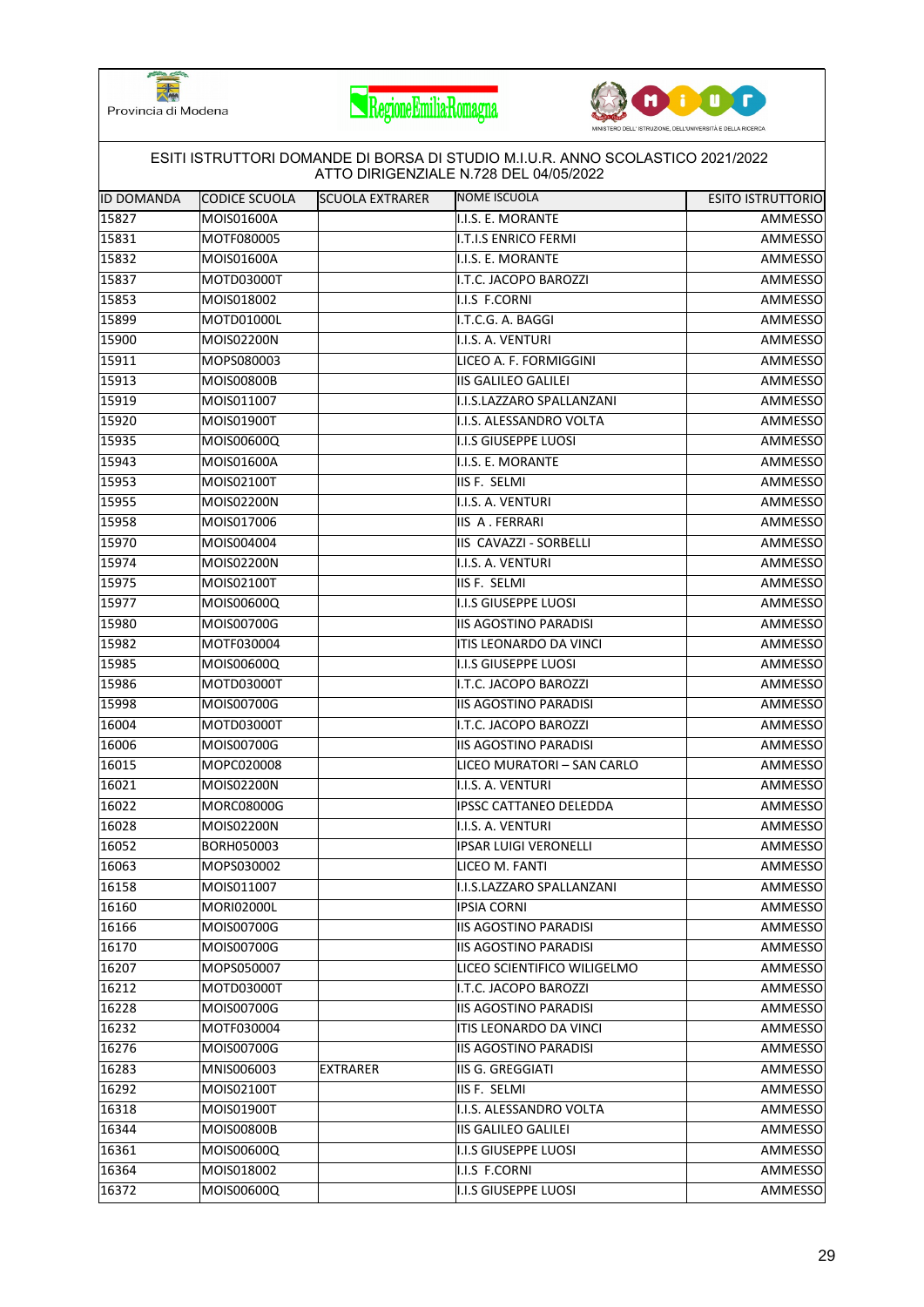





|                   |                   |                        | ESITI ISTRUTTORI DOMANDE DI BORSA DI STUDIO M.I.U.R. ANNO SCOLASTICO 2021/2022<br>ATTO DIRIGENZIALE N.728 DEL 04/05/2022 |                          |
|-------------------|-------------------|------------------------|--------------------------------------------------------------------------------------------------------------------------|--------------------------|
| <b>ID DOMANDA</b> | CODICE SCUOLA     | <b>SCUOLA EXTRARER</b> | <b>NOME ISCUOLA</b>                                                                                                      | <b>ESITO ISTRUTTORIO</b> |
| 16375             | MOIS018002        |                        | I.I.S F.CORNI                                                                                                            | AMMESSO                  |
| 16377             | MOIS018002        |                        | I.I.S F.CORNI                                                                                                            | AMMESSO                  |
| 16379             | MOIS00200C        |                        | I.I.S. PRIMO LEVI                                                                                                        | AMMESSO                  |
| 16389             | MOTD03000T        |                        | I.T.C. JACOPO BAROZZI                                                                                                    | AMMESSO                  |
| 16391             | MOIS00200C        |                        | I.I.S. PRIMO LEVI                                                                                                        | AMMESSO                  |
| 16394             | <b>MORC08000G</b> |                        | <b>IPSSC CATTANEO DELEDDA</b>                                                                                            | AMMESSO                  |
| 16397             | MORI030007        |                        | <b>IIS G.VALLAURI</b>                                                                                                    | AMMESSO                  |
| 16398             | MORI030007        |                        | <b>IIS G.VALLAURI</b>                                                                                                    | AMMESSO                  |
| 16400             | MORI030007        |                        | <b>IIS G.VALLAURI</b>                                                                                                    | AMMESSO                  |
| 16411             | MOIS02100T        |                        | IIS F. SELMI                                                                                                             | AMMESSO                  |
| 16418             | <b>MORI02000L</b> |                        | <b>IPSIA CORNI</b>                                                                                                       | AMMESSO                  |
| 16423             | MOTD03000T        |                        | I.T.C. JACOPO BAROZZI                                                                                                    | <b>AMMESSO</b>           |
| 16427             | MOIS00200C        |                        | I.I.S. PRIMO LEVI                                                                                                        | AMMESSO                  |
| 16431             | MOIS00800B        |                        | <b>IIS GALILEO GALILEI</b>                                                                                               | AMMESSO                  |
| 16436             | MOIS018002        |                        | I.I.S F.CORNI                                                                                                            | AMMESSO                  |
| 16438             | <b>MORC08000G</b> |                        | <b>IPSSC CATTANEO DELEDDA</b>                                                                                            | AMMESSO                  |
| 16441             | MOIS00200C        |                        | I.I.S. PRIMO LEVI                                                                                                        | <b>AMMESSO</b>           |
| 16446             | MOIS00200C        |                        | I.I.S. PRIMO LEVI                                                                                                        | AMMESSO                  |
| 16462             | MOIS00600Q        |                        | <b>I.I.S GIUSEPPE LUOSI</b>                                                                                              | AMMESSO                  |
| 16487             | <b>MORC08000G</b> |                        | <b>IPSSC CATTANEO DELEDDA</b>                                                                                            | AMMESSO                  |
| 16492             | MORI030007        |                        | <b>IIS G.VALLAURI</b>                                                                                                    | AMMESSO                  |
| 16511             | MOIS018002        |                        | I.I.S F.CORNI                                                                                                            | AMMESSO                  |
| 16514             | MOTD01000L        |                        | I.T.C.G. A. BAGGI                                                                                                        | AMMESSO                  |
| 16528             | MOIS01900T        |                        | I.I.S. ALESSANDRO VOLTA                                                                                                  | AMMESSO                  |
| 16534             | <b>RETD02000L</b> |                        | I.T.S LUIGI EINAUDI                                                                                                      | AMMESSO                  |
| 16537             | MOPS030002        |                        | LICEO M. FANTI                                                                                                           | AMMESSO                  |
| 16541             | MOPM01000T        |                        | LICEO SIGONIO                                                                                                            | AMMESSO                  |
| 16543             | MOPS080003        |                        | LICEO A. F. FORMIGGINI                                                                                                   | AMMESSO                  |
| 16545             | MOIS01900T        |                        | I.I.S. ALESSANDRO VOLTA                                                                                                  | AMMESSO                  |
| 16550             | <b>MORI02000L</b> |                        | <b>IPSIA CORNI</b>                                                                                                       | AMMESSO                  |
| 16557             | MOIS00200C        |                        | I.I.S. PRIMO LEVI                                                                                                        | AMMESSO                  |
| 16563             | MOIS01900T        |                        | I.I.S. ALESSANDRO VOLTA                                                                                                  | AMMESSO                  |
| 16567             | MOTF030004        |                        | <b>ITIS LEONARDO DA VINCI</b>                                                                                            | AMMESSO                  |
| 16574             | <b>MOIS00800B</b> |                        | <b>IIS GALILEO GALILEI</b>                                                                                               | AMMESSO                  |
| 16581             | <b>MORI02000L</b> |                        | <b>IPSIA CORNI</b>                                                                                                       | AMMESSO                  |
| 16647             | <b>MORI02000L</b> |                        | <b>IPSIA CORNI</b>                                                                                                       | AMMESSO                  |
| 16648             | MOPS02000B        |                        | LICEO SCIENTIFICO TASSONI                                                                                                | AMMESSO                  |
| 16654             | MOPS02000B        |                        | LICEO SCIENTIFICO TASSONI                                                                                                | <b>AMMESSO</b>           |
| 16661             | MORI030007        |                        | <b>IIS G.VALLAURI</b>                                                                                                    | AMMESSO                  |
| 16665             | MOIS004004        |                        | IIS CAVAZZI - SORBELLI                                                                                                   | AMMESSO                  |
| 16678             | MOTD01000L        |                        | I.T.C.G. A. BAGGI                                                                                                        | AMMESSO                  |
| 16679             | MOIS00600Q        |                        | I.I.S GIUSEPPE LUOSI                                                                                                     | AMMESSO                  |
| 16680             | MOIS003008        |                        | I.I.S. ANTONIO MEUCCI                                                                                                    | AMMESSO                  |
| 16682             | MOIS02100T        |                        | IIS F. SELMI                                                                                                             | AMMESSO                  |
| 16691             | MOIS02200N        |                        | I.I.S. A. VENTURI                                                                                                        | AMMESSO                  |
| 16692             | <b>MOIS00800B</b> |                        | <b>IIS GALILEO GALILEI</b>                                                                                               | AMMESSO                  |
| 16698             | MOIS01900T        |                        | I.I.S. ALESSANDRO VOLTA                                                                                                  | AMMESSO                  |
| 16699             | <b>REVC01000A</b> |                        | CONVITTO NAZ.LE RINALDO CORSO                                                                                            | AMMESSO                  |
| 16705             | MOIS00800B        |                        | <b>IIS GALILEO GALILEI</b>                                                                                               | AMMESSO                  |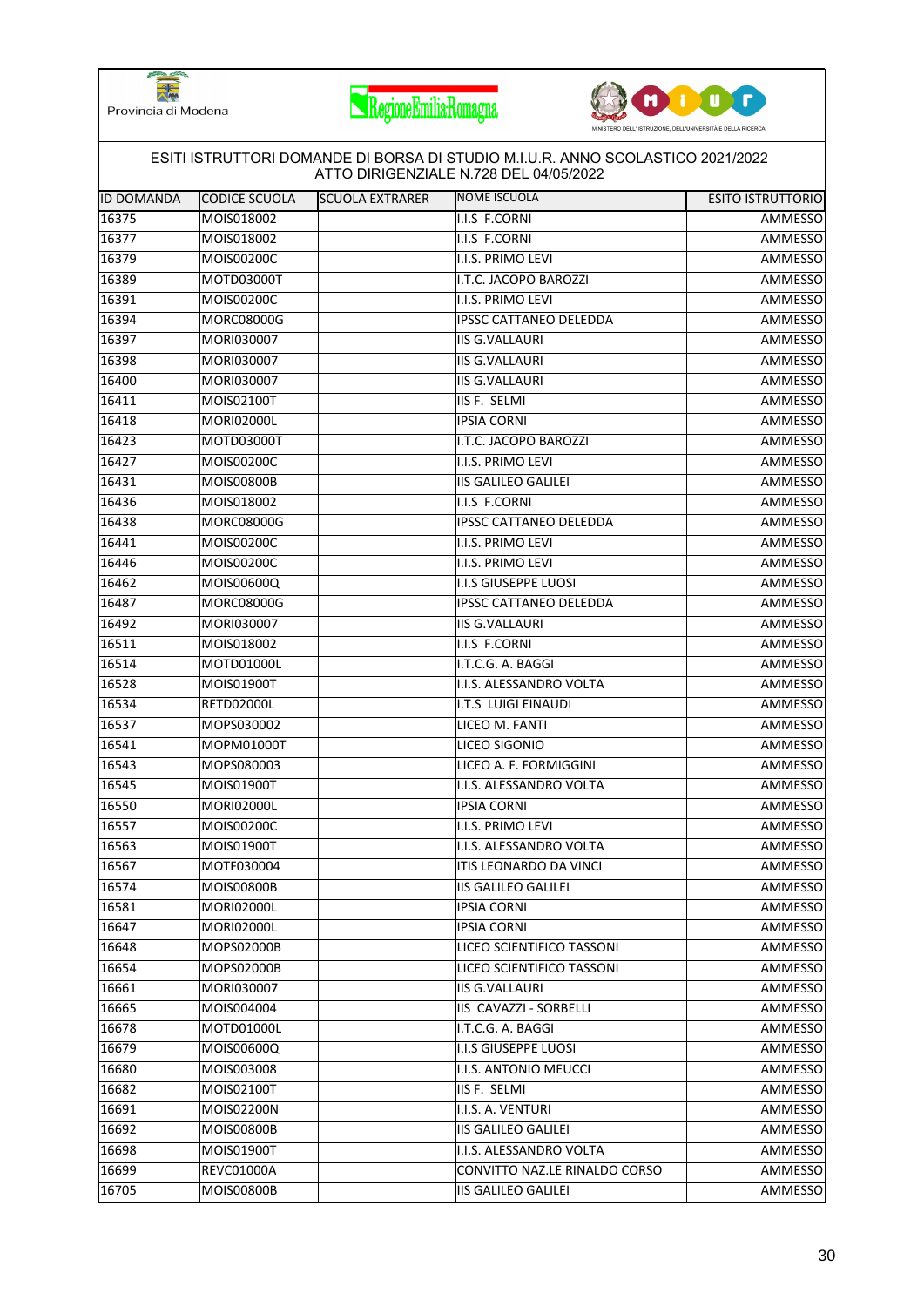





| <b>ID DOMANDA</b> | CODICE SCUOLA     | <b>SCUOLA EXTRARER</b> | <b>NOME ISCUOLA</b>           | <b>ESITO ISTRUTTORIO</b> |
|-------------------|-------------------|------------------------|-------------------------------|--------------------------|
| 16707             | MOTF030004        |                        | ITIS LEONARDO DA VINCI        | AMMESSO                  |
| 16719             | MOPC020008        |                        | LICEO MURATORI - SAN CARLO    | AMMESSO                  |
| 16762             | MOIS00200C        |                        | II.I.S. PRIMO LEVI            | AMMESSO                  |
| 16766             | MOPS080003        |                        | LICEO A. F. FORMIGGINI        | AMMESSO                  |
| 16785             | MOIS00200C        |                        | I.I.S. PRIMO LEVI             | AMMESSO                  |
| 16791             | MOIS00200C        |                        | I.I.S. PRIMO LEVI             | AMMESSO                  |
| 16796             | MOTF080005        |                        | I.T.I.S ENRICO FERMI          | AMMESSO                  |
| 16805             | MOIS003008        |                        | I.I.S. ANTONIO MEUCCI         | AMMESSO                  |
| 16813             | MOIS02200N        |                        | I.I.S. A. VENTURI             | AMMESSO                  |
| 16828             | MNSL010002        | <b>EXTRARER</b>        | LICEO ARTISTICO GIULIO ROMANO | AMMESSO                  |
| 16835             | MOIS02100T        |                        | IIS F. SELMI                  | AMMESSO                  |
| 16848             | MOIS00800B        |                        | <b>IIS GALILEO GALILEI</b>    | AMMESSO                  |
| 16853             | MOIS017006        |                        | IIS A. FERRARI                | AMMESSO                  |
| 16869             | <b>MOIS00800B</b> |                        | <b>IIS GALILEO GALILEI</b>    | AMMESSO                  |
| 16872             | MOPS04000L        |                        | LICEO M. MORANDI              | AMMESSO                  |
| 16883             | MOPC020008        |                        | LICEO MURATORI - SAN CARLO    | AMMESSO                  |
| 16914             | MOIS00600Q        |                        | II.I.S GIUSEPPE LUOSI         | AMMESSO                  |
| 16921             | MOIS018002        |                        | I.I.S F.CORNI                 | AMMESSO                  |
| 16924             | MOIS017006        |                        | IIS A. FERRARI                | AMMESSO                  |
| 16925             | MOIS02200N        |                        | I.I.S. A. VENTURI             | AMMESSO                  |
| 16928             | MOIS004004        |                        | IIS CAVAZZI - SORBELLI        | AMMESSO                  |
| 16933             | <b>MORI02000L</b> |                        | <b>IPSIA CORNI</b>            | AMMESSO                  |
| 16960             | MOIS018002        |                        | I.I.S F.CORNI                 | AMMESSO                  |
| 16965             | MOTF080005        |                        | I.T.I.S ENRICO FERMI          | AMMESSO                  |
| 16970             | MOIS011007        |                        | I.I.S.LAZZARO SPALLANZANI     | AMMESSO                  |
| 16982             | MOTD01000L        |                        | I.T.C.G. A. BAGGI             | AMMESSO                  |
| 16983             | <b>MOIS00800B</b> |                        | <b>IIS GALILEO GALILEI</b>    | AMMESSO                  |
| 16994             | MOIS02200N        |                        | I.I.S. A. VENTURI             | AMMESSO                  |
| 16995             | MOIS018002        |                        | I.I.S F.CORNI                 | AMMESSO                  |
| 17008             | <b>MORI02000L</b> |                        | <b>IPSIA CORNI</b>            | AMMESSO                  |
| 17036             | MOIS00700G        |                        | <b>IIS AGOSTINO PARADISI</b>  | AMMESSO                  |
| 17041             | MOPS030002        |                        | LICEO M. FANTI                | <b>AMMESSO</b>           |
| 17043             | MOIS02100T        |                        | IIS F. SELMI                  | AMMESSO                  |
| 17046             | MOIS00700G        |                        | <b>IIS AGOSTINO PARADISI</b>  | AMMESSO                  |
| 17054             | MOPM01000T        |                        | LICEO SIGONIO                 | AMMESSO                  |
| 17056             | MOIS02300D        |                        | I.I.S. GUARINO GUARINI        | AMMESSO                  |
| 17067             | MOIS00200C        |                        | II.I.S. PRIMO LEVI            | AMMESSO                  |
| 17068             | MOIS00700G        |                        | <b>IIS AGOSTINO PARADISI</b>  | AMMESSO                  |
| 17075             | MOIS02300D        |                        | I.I.S. GUARINO GUARINI        | AMMESSO                  |
| 17085             | MOIS00700G        |                        | <b>IIS AGOSTINO PARADISI</b>  | AMMESSO                  |
| 17090             | MOTD03000T        |                        | I.T.C. JACOPO BAROZZI         | AMMESSO                  |
| 17106             | MOTF030004        |                        | ITIS LEONARDO DA VINCI        | AMMESSO                  |
| 17107             | MOTD01000L        |                        | I.T.C.G. A. BAGGI             | AMMESSO                  |
| 17110             | MOPS080003        |                        | LICEO A. F. FORMIGGINI        | AMMESSO                  |
| 17111             | MOIS01900T        |                        | I.I.S. ALESSANDRO VOLTA       | AMMESSO                  |
| 17127             | MOPS080003        |                        | LICEO A. F. FORMIGGINI        | AMMESSO                  |
| 17128             | MOIS01600A        |                        | I.I.S. E. MORANTE             | AMMESSO                  |
| 17133             | MOTF080005        |                        | I.T.I.S ENRICO FERMI          | AMMESSO                  |
| 17159             | MOPS080003        |                        | LICEO A. F. FORMIGGINI        | AMMESSO                  |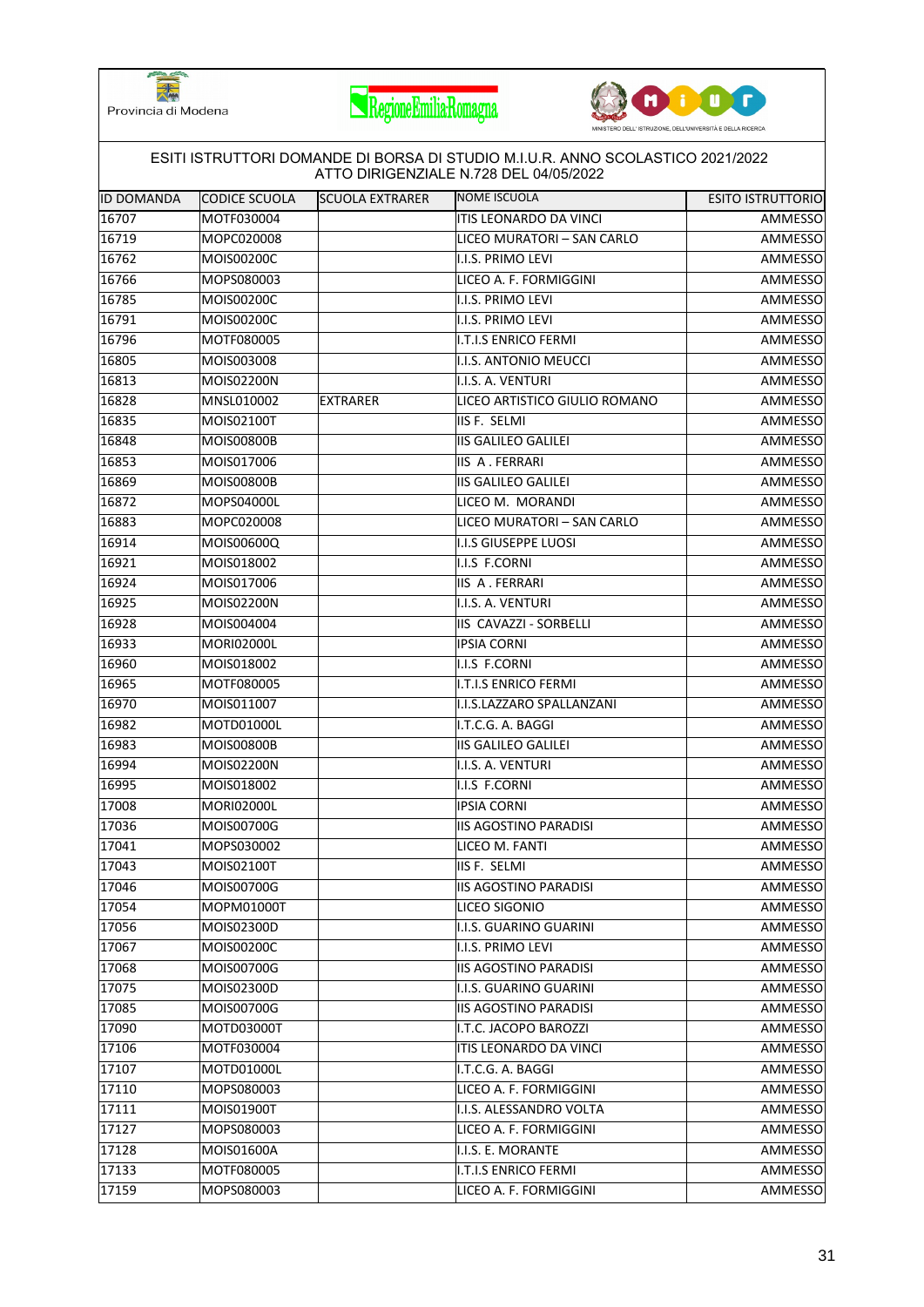





| IID DOMANDA | CODICE SCUOLA     | <b>SCUOLA EXTRARER</b> | NOME ISCUOLA                   | <b>ESITO ISTRUTTORIO</b> |
|-------------|-------------------|------------------------|--------------------------------|--------------------------|
| 17176       | MOIS00700G        |                        | <b>IIS AGOSTINO PARADISI</b>   | AMMESSO                  |
| 17184       | MOIS004004        |                        | <b>IIS CAVAZZI - SORBELLI</b>  | AMMESSO                  |
| 17188       | RERF070004        |                        | ISTITUTO PROFESSIONALE CARRARA | AMMESSO                  |
| 17191       | RERF070004        |                        | ISTITUTO PROFESSIONALE CARRARA | AMMESSO                  |
| 17199       | <b>FEIS01400G</b> |                        | <b>IIS F.LLI TADDIA</b>        | AMMESSO                  |
| 17226       | MOIS017006        |                        | IIS A. FERRARI                 | AMMESSO                  |
| 17231       | MOIS02100T        |                        | IIS F. SELMI                   | AMMESSO                  |
| 17242       | MOIS017006        |                        | <b>IIS A. FERRARI</b>          | AMMESSO                  |
| 17261       | MOIS01900T        |                        | I.I.S. ALESSANDRO VOLTA        | AMMESSO                  |
| 17274       | MOIS01600A        |                        | I.I.S. E. MORANTE              | AMMESSO                  |
| 17279       | MOIS017006        |                        | <b>IIS A. FERRARI</b>          | AMMESSO                  |
| 17291       | MOPS02000B        |                        | LICEO SCIENTIFICO TASSONI      | AMMESSO                  |
| 17292       | MOPS030002        |                        | LICEO M. FANTI                 | <b>AMMESSO</b>           |
| 17301       | MOIS02300D        |                        | I.I.S. GUARINO GUARINI         | AMMESSO                  |
| 17311       | MOTF030004        |                        | ITIS LEONARDO DA VINCI         | AMMESSO                  |
| 17312       | MORI030007        |                        | <b>IIS G.VALLAURI</b>          | AMMESSO                  |
| 17319       | MOIS011007        |                        | I.I.S.LAZZARO SPALLANZANI      | AMMESSO                  |
| 17337       | MORI030007        |                        | <b>IIS G.VALLAURI</b>          | AMMESSO                  |
| 17347       | MOIS02100T        |                        | <b>IIS F. SELMI</b>            | AMMESSO                  |
| 17352       | MOIS004004        |                        | IIS CAVAZZI - SORBELLI         | AMMESSO                  |
| 17380       | MOTA03000B        |                        | <b>IIS I. CALVI</b>            | AMMESSO                  |
| 17399       | MOPS030002        |                        | LICEO M. FANTI                 | AMMESSO                  |
| 17401       | MORC08000G        |                        | <b>IPSSC CATTANEO DELEDDA</b>  | AMMESSO                  |
| 17402       | MOPM01000T        |                        | LICEO SIGONIO                  | AMMESSO                  |
| 17403       | MOTD01000L        |                        | I.T.C.G. A. BAGGI              | AMMESSO                  |
| 17405       | MOIS02200N        |                        | I.I.S. A. VENTURI              | AMMESSO                  |
| 17411       | MOPS080003        |                        | LICEO A. F. FORMIGGINI         | AMMESSO                  |
| 17430       | MOPS080003        |                        | LICEO A. F. FORMIGGINI         | AMMESSO                  |
| 17442       | <b>REIS00300N</b> |                        | <b>ITCGS P. GOBETTI</b>        | AMMESSO                  |
| 17451       | MOTD01000L        |                        | I.T.C.G. A. BAGGI              | AMMESSO                  |
| 17454       | MNSL010001        | <b>EXTRARER</b>        | LICEO ARTISTICO GIULIO ROMANO  | AMMESSO                  |
| 17456       | <b>MOIS00800B</b> |                        | <b>IIS GALILEO GALILEI</b>     | AMMESSO                  |
| 17459       | MOPS030002        |                        | LICEO M. FANTI                 | AMMESSO                  |
| 17460       | MOTF030004        |                        | ITIS LEONARDO DA VINCI         | AMMESSO                  |
| 17465       | MOTD01000L        |                        | I.T.C.G. A. BAGGI              | AMMESSO                  |
| 17469       | MOPS030002        |                        | LICEO M. FANTI                 | AMMESSO                  |
| 17478       | MOIS00200C        |                        | I.I.S. PRIMO LEVI              | AMMESSO                  |
| 17490       | <b>BOIS02400B</b> |                        | <b>IIS MALPIGHI</b>            | AMMESSO                  |
| 17503       | MOIS009007        |                        | I.I.S. GUGLIELMO MARCONI       | AMMESSO                  |
| 17536       | MOIS00700G        |                        | <b>IIS AGOSTINO PARADISI</b>   | AMMESSO                  |
| 17538       | MOIS01900T        |                        | I.I.S. ALESSANDRO VOLTA        | AMMESSO                  |
| 17546       | MOPS050007        |                        | LICEO SCIENTIFICO WILIGELMO    | AMMESSO                  |
| 17555       | MOIS003008        |                        | I.I.S. ANTONIO MEUCCI          | AMMESSO                  |
| 17558       | MOIS003008        |                        | I.I.S. ANTONIO MEUCCI          | AMMESSO                  |
| 17565       | MORI02000L        |                        | <b>IPSIA CORNI</b>             | AMMESSO                  |
| 17567       | MOIS02300D        |                        | I.I.S. GUARINO GUARINI         | AMMESSO                  |
| 17571       | MOIS003008        |                        | I.I.S. ANTONIO MEUCCI          | AMMESSO                  |
| 17583       | MOIS00700G        |                        | <b>IIS AGOSTINO PARADISI</b>   | AMMESSO                  |
| 17588       | BOTD06000Q        |                        | I.T.C. ROSA LUXEMBURG          | AMMESSO                  |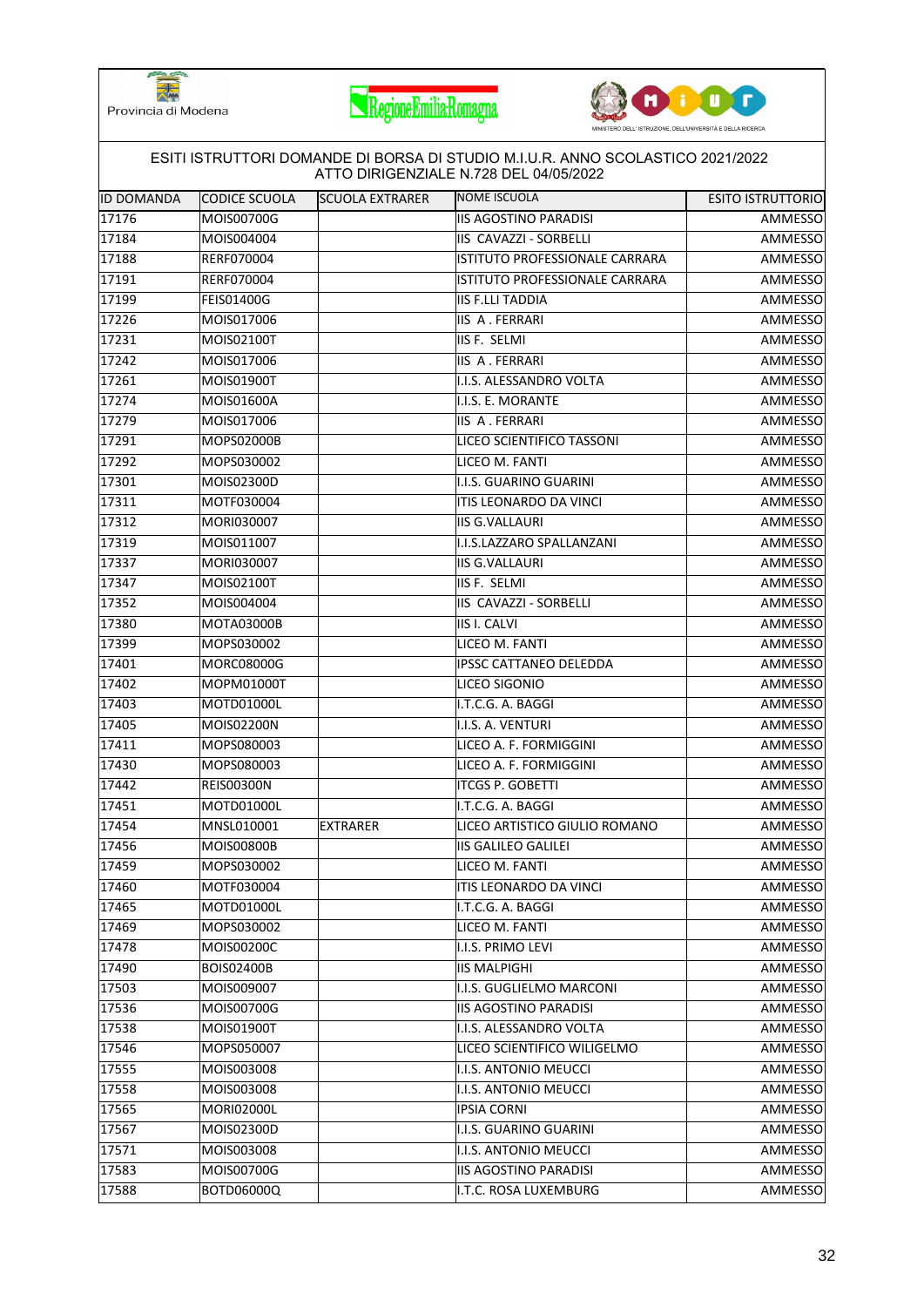





| IID DOMANDA | CODICE SCUOLA     | <b>SCUOLA EXTRARER</b> | NOME ISCUOLA                  | <b>ESITO ISTRUTTORIO</b> |
|-------------|-------------------|------------------------|-------------------------------|--------------------------|
| 17608       | MOIS011007        |                        | I.I.S.LAZZARO SPALLANZANI     | AMMESSO                  |
| 17613       | MOIS018002        |                        | I.I.S F.CORNI                 | AMMESSO                  |
| 17629       | MOIS00200C        |                        | I.I.S. PRIMO LEVI             | AMMESSO                  |
| 17631       | MORI030007        |                        | <b>IIS G.VALLAURI</b>         | AMMESSO                  |
| 17634       | MOIS01600A        |                        | I.I.S. E. MORANTE             | AMMESSO                  |
| 17660       | <b>MORI02000L</b> |                        | <b>IPSIA CORNI</b>            | AMMESSO                  |
| 17661       | MOTD03000T        |                        | I.T.C. JACOPO BAROZZI         | AMMESSO                  |
| 17663       | MOTD03000T        |                        | I.T.C. JACOPO BAROZZI         | AMMESSO                  |
| 17683       | MOIS02100T        |                        | IIS F. SELMI                  | AMMESSO                  |
| 17700       | MOIS003008        |                        | I.I.S. ANTONIO MEUCCI         | AMMESSO                  |
| 17712       | MOTD03000T        |                        | I.T.C. JACOPO BAROZZI         | AMMESSO                  |
| 17717       | MOIS00200C        |                        | I.I.S. PRIMO LEVI             | AMMESSO                  |
| 17718       | <b>BOIS00700N</b> |                        | <b>IIS ARCHIMEDE</b>          | AMMESSO                  |
| 17719       | <b>MOIS00800B</b> |                        | <b>IIS GALILEO GALILEI</b>    | AMMESSO                  |
| 17746       | <b>MOIS02200N</b> |                        | I.I.S. A. VENTURI             | AMMESSO                  |
| 17747       | <b>MOIS00800B</b> |                        | <b>IIS GALILEO GALILEI</b>    | AMMESSO                  |
| 17762       | BORH050003        |                        | <b>IPSAR LUIGI VERONELLI</b>  | AMMESSO                  |
| 17764       | MORC08000G        |                        | <b>IPSSC CATTANEO DELEDDA</b> | AMMESSO                  |
| 17788       | <b>MORC08000G</b> |                        | IPSSC CATTANEO DELEDDA        | AMMESSO                  |
| 17790       | <b>MORC08000G</b> |                        | IPSSC CATTANEO DELEDDA        | AMMESSO                  |
| 17792       | MORC08000G        |                        | IPSSC CATTANEO DELEDDA        | AMMESSO                  |
| 17811       | MOIS003008        |                        | I.I.S. ANTONIO MEUCCI         | AMMESSO                  |
| 17844       | MORC08000G        |                        | <b>IPSSC CATTANEO DELEDDA</b> | AMMESSO                  |
| 17853       | MOIS017006        |                        | IIS A. FERRARI                | AMMESSO                  |
| 17871       | MOPS04000L        |                        | LICEO M. MORANDI              | AMMESSO                  |
| 17875       | <b>MORC08000G</b> |                        | IPSSC CATTANEO DELEDDA        | AMMESSO                  |
| 17896       | MOTD03000T        |                        | I.T.C. JACOPO BAROZZI         | AMMESSO                  |
| 17898       | <b>MORI02000L</b> |                        | <b>IPSIA CORNI</b>            | AMMESSO                  |
| 17915       | <b>MORI02000L</b> |                        | <b>IPSIA CORNI</b>            | AMMESSO                  |
| 17957       | MOIS00700G        |                        | <b>IIS AGOSTINO PARADISI</b>  | AMMESSO                  |
| 17966       | MOIS00600Q        |                        | <b>I.I.S GIUSEPPE LUOSI</b>   | AMMESSO                  |
| 17974       | <b>MOPM01000T</b> |                        | LICEO SIGONIO                 | AMMESSO                  |
| 17976       | <b>MORC08000G</b> |                        | IPSSC CATTANEO DELEDDA        | AMMESSO                  |
| 17979       | MOTD03000T        |                        | I.T.C. JACOPO BAROZZI         | AMMESSO                  |
| 17980       | <b>MORI02000L</b> |                        | <b>IPSIA CORNI</b>            | AMMESSO                  |
| 17988       | MOTD03000T        |                        | I.T.C. JACOPO BAROZZI         | AMMESSO                  |
| 17994       | MOIS00700G        |                        | <b>IIS AGOSTINO PARADISI</b>  | AMMESSO                  |
| 18001       | <b>MOIS00800B</b> |                        | <b>IIS GALILEO GALILEI</b>    | AMMESSO                  |
| 18012       | MOPM01000T        |                        | LICEO SIGONIO                 | AMMESSO                  |
| 18016       | MOIS01600A        |                        | I.I.S. E. MORANTE             | AMMESSO                  |
| 18040       | MOTA03000B        |                        | <b>IIS I. CALVI</b>           | AMMESSO                  |
| 18047       | MOIS017006        |                        | IIS A. FERRARI                | AMMESSO                  |
| 18053       | <b>MOIS00800B</b> |                        | <b>IIS GALILEO GALILEI</b>    | AMMESSO                  |
| 18071       | MORI030007        |                        | <b>IIS G.VALLAURI</b>         | AMMESSO                  |
| 18076       | MOIS01900T        |                        | I.I.S. ALESSANDRO VOLTA       | AMMESSO                  |
| 18079       | MOIS00600Q        |                        | <b>I.I.S GIUSEPPE LUOSI</b>   | AMMESSO                  |
| 18099       | MOTF080005        |                        | I.T.I.S ENRICO FERMI          | AMMESSO                  |
| 18103       | <b>MOIS00800B</b> |                        | <b>IIS GALILEO GALILEI</b>    | AMMESSO                  |
| 18104       | MOTD01000L        |                        | I.T.C.G. A. BAGGI             | AMMESSO                  |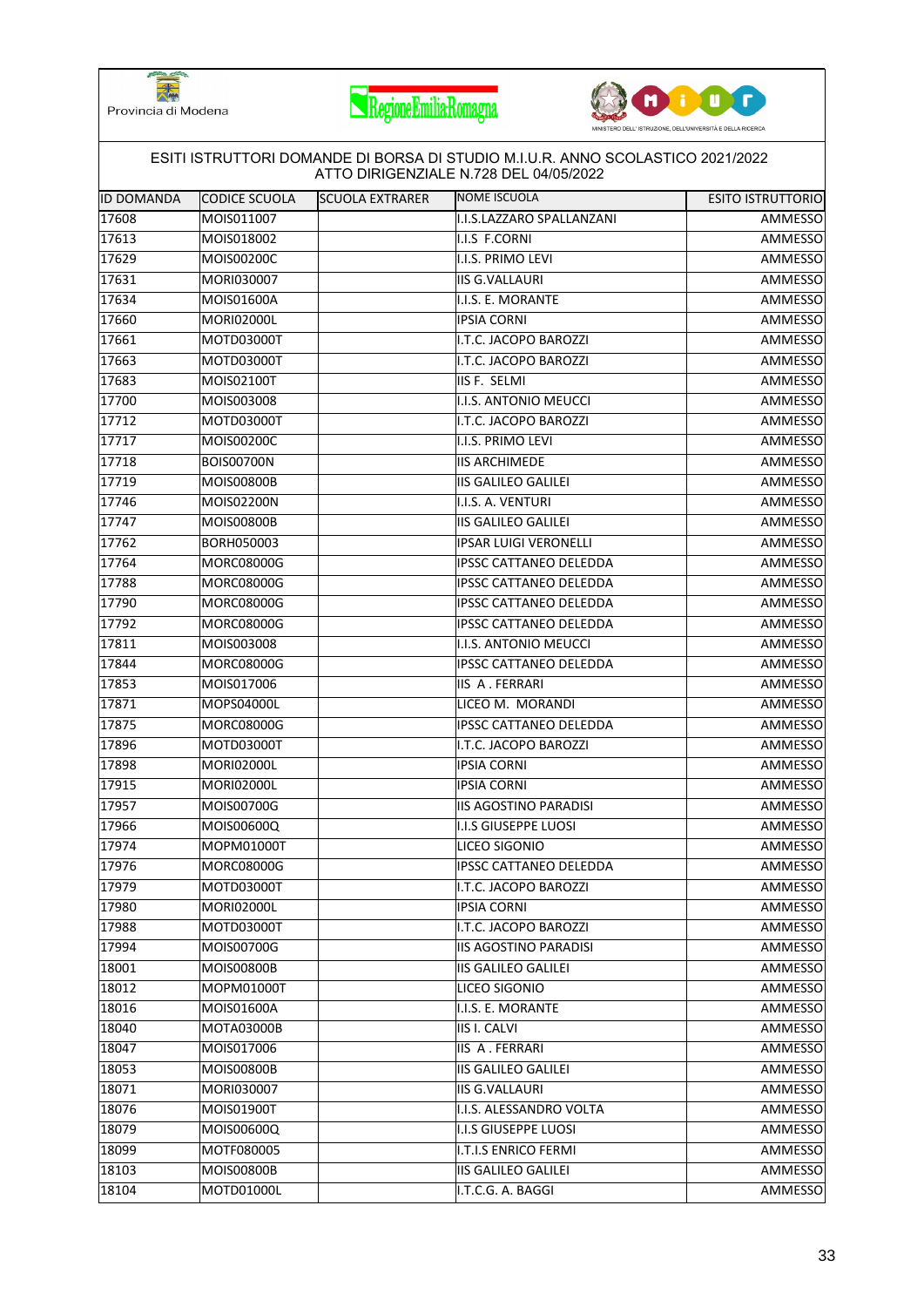





|                   | ESITI ISTRUTTORI DOMANDE DI BORSA DI STUDIO M.I.U.R. ANNO SCOLASTICO 2021/2022<br>ATTO DIRIGENZIALE N.728 DEL 04/05/2022 |                        |                               |                          |  |  |
|-------------------|--------------------------------------------------------------------------------------------------------------------------|------------------------|-------------------------------|--------------------------|--|--|
| <b>ID DOMANDA</b> | CODICE SCUOLA                                                                                                            | <b>SCUOLA EXTRARER</b> | NOME ISCUOLA                  | <b>ESITO ISTRUTTORIO</b> |  |  |
| 18106             | MOIS011007                                                                                                               |                        | I.I.S.LAZZARO SPALLANZANI     | AMMESSO                  |  |  |
| 18110             | MOTF080005                                                                                                               |                        | <b>I.T.I.S ENRICO FERMI</b>   | AMMESSO                  |  |  |
| 18111             | MOIS004004                                                                                                               |                        | IIS CAVAZZI - SORBELLI        | AMMESSO                  |  |  |
| 18147             | MOPC020008                                                                                                               |                        | LICEO MURATORI - SAN CARLO    | AMMESSO                  |  |  |
| 18148             | MOIS017006                                                                                                               |                        | <b>IIS A. FERRARI</b>         | AMMESSO                  |  |  |
| 18177             | <b>MORI02000L</b>                                                                                                        |                        | <b>IPSIA CORNI</b>            | AMMESSO                  |  |  |
| 18178             | MOPS030002                                                                                                               |                        | LICEO M. FANTI                | AMMESSO                  |  |  |
| 18185             | MOPS030002                                                                                                               |                        | LICEO M. FANTI                | AMMESSO                  |  |  |
| 18186             | MOIS00800B                                                                                                               |                        | <b>IIS GALILEO GALILEI</b>    | AMMESSO                  |  |  |
| 18187             | MOIS00200C                                                                                                               |                        | I.I.S. PRIMO LEVI             | AMMESSO                  |  |  |
| 18191             | <b>MORI02000L</b>                                                                                                        |                        | <b>IPSIA CORNI</b>            | AMMESSO                  |  |  |
| 18192             | <b>MOIS00800B</b>                                                                                                        |                        | <b>IIS GALILEO GALILEI</b>    | AMMESSO                  |  |  |
| 18205             | MOIS018002                                                                                                               |                        | I.I.S F.CORNI                 | AMMESSO                  |  |  |
| 18210             | <b>REVC01000A</b>                                                                                                        |                        | CONVITTO NAZ.LE RINALDO CORSO | AMMESSO                  |  |  |
| 18213             | MOIS00200C                                                                                                               |                        | I.I.S. PRIMO LEVI             | AMMESSO                  |  |  |
| 18217             | <b>MOIS00800B</b>                                                                                                        |                        | <b>IIS GALILEO GALILEI</b>    | AMMESSO                  |  |  |
| 18231             | MOIS00600Q                                                                                                               |                        | <b>I.I.S GIUSEPPE LUOSI</b>   | AMMESSO                  |  |  |
| 18232             | MOIS02100T                                                                                                               |                        | IIS F. SELMI                  | AMMESSO                  |  |  |
| 18243             | MOIS004004                                                                                                               |                        | IIS CAVAZZI - SORBELLI        | AMMESSO                  |  |  |
| 18244             | MOIS00600Q                                                                                                               |                        | I.I.S GIUSEPPE LUOSI          | AMMESSO                  |  |  |
| 18249             | MOIS00200C                                                                                                               |                        | I.I.S. PRIMO LEVI             | AMMESSO                  |  |  |
| 18257             | MOIS01600A                                                                                                               |                        | I.I.S. E. MORANTE             | AMMESSO                  |  |  |
| 18262             | MOIS02300D                                                                                                               |                        | I.I.S. GUARINO GUARINI        | AMMESSO                  |  |  |
| 18270             | MOTD03000T                                                                                                               |                        | I.T.C. JACOPO BAROZZI         | AMMESSO                  |  |  |
| 18275             | MOPM01000T                                                                                                               |                        | LICEO SIGONIO                 | AMMESSO                  |  |  |
| 18276             | MOPS02000B                                                                                                               |                        | LICEO SCIENTIFICO TASSONI     | AMMESSO                  |  |  |
| 18291             | MOIS02100T                                                                                                               |                        | IIS F. SELMI                  | AMMESSO                  |  |  |
| 18298             | MOTD03000T                                                                                                               |                        | I.T.C. JACOPO BAROZZI         | AMMESSO                  |  |  |
| 18306             | MOIS02300D                                                                                                               |                        | I.I.S. GUARINO GUARINI        | AMMESSO                  |  |  |
| 18333             | MOTD03000T                                                                                                               |                        | I.T.C. JACOPO BAROZZI         | AMMESSO                  |  |  |
| 18367             | MORC08000G                                                                                                               |                        | <b>IPSSC CATTANEO DELEDDA</b> | AMMESSO                  |  |  |
| 18413             | MOTD03000T                                                                                                               |                        | I.T.C. JACOPO BAROZZI         | AMMESSO                  |  |  |
| 18418             | MOIS00600Q                                                                                                               |                        | <b>I.I.S GIUSEPPE LUOSI</b>   | AMMESSO                  |  |  |
| 18427             | MOTD03000T                                                                                                               |                        | I.T.C. JACOPO BAROZZI         | AMMESSO                  |  |  |
| 18429             | MOIS011007                                                                                                               |                        | I.I.S.LAZZARO SPALLANZANI     | AMMESSO                  |  |  |
| 18432             | MOIS018002                                                                                                               |                        | I.I.S F.CORNI                 | AMMESSO                  |  |  |
| 18438             | MOIS00200C                                                                                                               |                        | I.I.S. PRIMO LEVI             | AMMESSO                  |  |  |
| 18442             | MOTD03000T                                                                                                               |                        | I.T.C. JACOPO BAROZZI         | AMMESSO                  |  |  |
| 18448             | MOIS018002                                                                                                               |                        | I.I.S F.CORNI                 | AMMESSO                  |  |  |
| 18460             | MORC08000G                                                                                                               |                        | IPSSC CATTANEO DELEDDA        | AMMESSO                  |  |  |
| 18472             | BORH050003                                                                                                               |                        | <b>IPSAR LUIGI VERONELLI</b>  | AMMESSO                  |  |  |
| 18491             | <b>MOIS00800B</b>                                                                                                        |                        | <b>IIS GALILEO GALILEI</b>    | AMMESSO                  |  |  |
| 18503             | MOIS02100T                                                                                                               |                        | IIS F. SELMI                  | AMMESSO                  |  |  |
| 18508             | <b>MOIS00800B</b>                                                                                                        |                        | <b>IIS GALILEO GALILEI</b>    | AMMESSO                  |  |  |
| 18535             | MOPS080003                                                                                                               |                        | LICEO A. F. FORMIGGINI        | AMMESSO                  |  |  |
| 18549             | <b>MORC08000G</b>                                                                                                        |                        | IPSSC CATTANEO DELEDDA        | AMMESSO                  |  |  |
| 18608             | MOTD03000T                                                                                                               |                        | I.T.C. JACOPO BAROZZI         | AMMESSO                  |  |  |
| 18623             | MOIS004004                                                                                                               |                        | IIS CAVAZZI - SORBELLI        | AMMESSO                  |  |  |
| 18624             | MOIS00700G                                                                                                               |                        | <b>IIS AGOSTINO PARADISI</b>  | AMMESSO                  |  |  |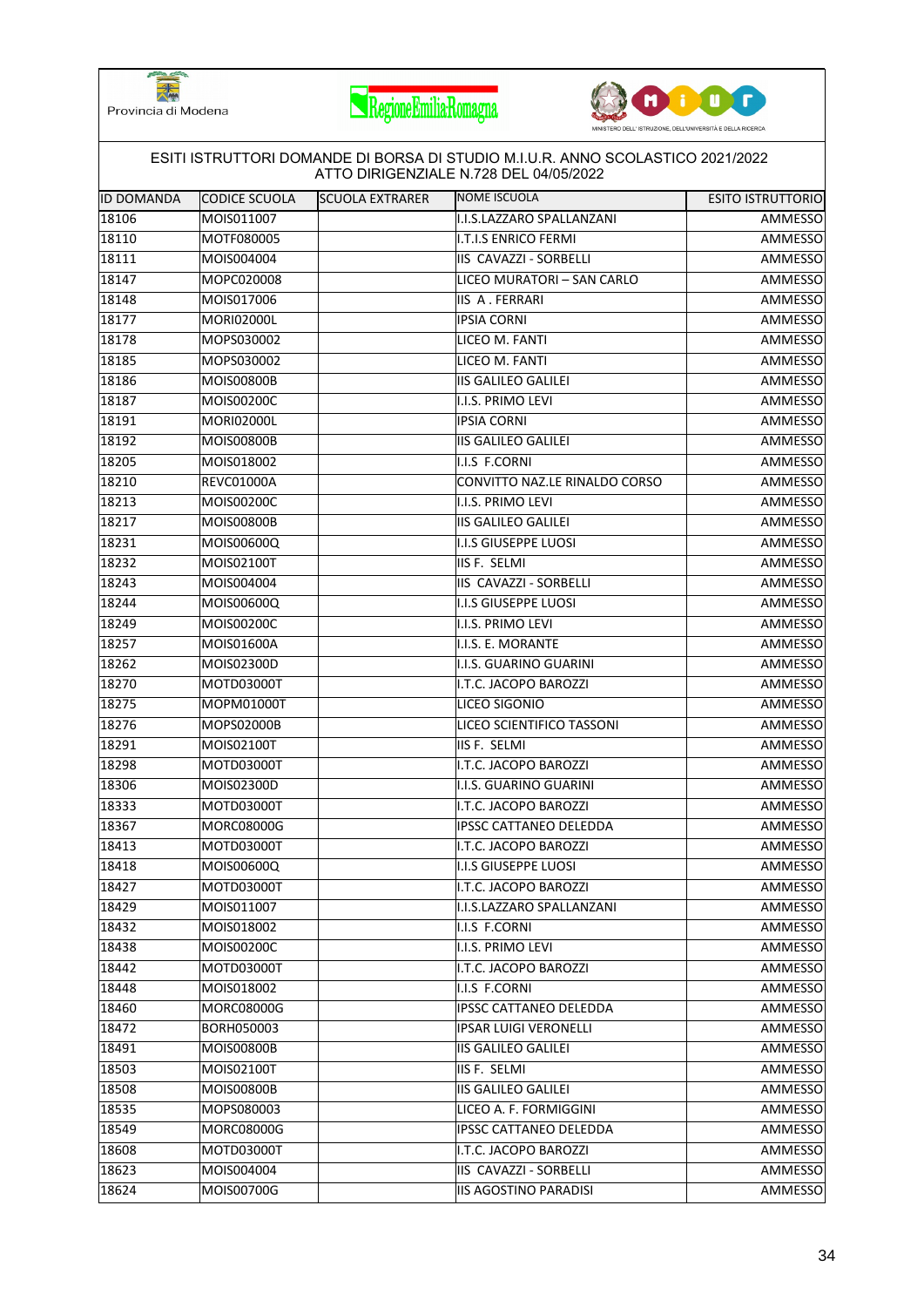





|            |                   |                        | ESITI ISTRUTTORI DOMANDE DI BORSA DI STUDIO M.I.U.R. ANNO SCOLASTICO 2021/2022<br>ATTO DIRIGENZIALE N.728 DEL 04/05/2022 |                          |
|------------|-------------------|------------------------|--------------------------------------------------------------------------------------------------------------------------|--------------------------|
| ID DOMANDA | CODICE SCUOLA     | <b>SCUOLA EXTRARER</b> | NOME ISCUOLA                                                                                                             | <b>ESITO ISTRUTTORIO</b> |
| 18631      | MOIS01900T        |                        | I.I.S. ALESSANDRO VOLTA                                                                                                  | AMMESSO                  |
| 18642      | MORI030007        |                        | <b>IIS G.VALLAURI</b>                                                                                                    | AMMESSO                  |
| 18646      | MOIS01900T        |                        | I.I.S. ALESSANDRO VOLTA                                                                                                  | AMMESSO                  |
| 18654      | MOIS02200N        |                        | I.I.S. A. VENTURI                                                                                                        | AMMESSO                  |
| 18660      | MOIS017006        |                        | <b>IIS A. FERRARI</b>                                                                                                    | AMMESSO                  |
| 18671      | MOIS00700G        |                        | <b>IIS AGOSTINO PARADISI</b>                                                                                             | AMMESSO                  |
| 18674      | MOIS01900T        |                        | I.I.S. ALESSANDRO VOLTA                                                                                                  | AMMESSO                  |
| 18686      | MORI030007        |                        | <b>IIS G.VALLAURI</b>                                                                                                    | AMMESSO                  |
| 18691      | <b>BOIS02400B</b> |                        | <b>IIS MALPIGHI</b>                                                                                                      | AMMESSO                  |
| 18694      | MOPS080003        |                        | LICEO A. F. FORMIGGINI                                                                                                   | AMMESSO                  |
| 18703      | <b>MOIS00800B</b> |                        | <b>IIS GALILEO GALILEI</b>                                                                                               | AMMESSO                  |
| 18718      | MOPS04000L        |                        | LICEO M. MORANDI                                                                                                         | AMMESSO                  |
| 18745      | MOIS018002        |                        | I.I.S F.CORNI                                                                                                            | <b>AMMESSO</b>           |
| 18754      | MOIS018002        |                        | I.I.S F.CORNI                                                                                                            | AMMESSO                  |
| 18755      | MOIS011007        |                        | I.I.S.LAZZARO SPALLANZANI                                                                                                | AMMESSO                  |
| 18759      | BORH050003        |                        | <b>IPSAR LUIGI VERONELLI</b>                                                                                             | AMMESSO                  |
| 18761      | <b>BORH050003</b> |                        | <b>IPSAR LUIGI VERONELLI</b>                                                                                             | AMMESSO                  |
| 18775      | MOIS017006        |                        | <b>IIS A. FERRARI</b>                                                                                                    | AMMESSO                  |
| 18783      | MOIS00600Q        |                        | <b>I.I.S GIUSEPPE LUOSI</b>                                                                                              | AMMESSO                  |
| 18787      | MOTD03000T        |                        | I.T.C. JACOPO BAROZZI                                                                                                    | AMMESSO                  |
| 18790      | MOIS00800B        |                        | <b>IIS GALILEO GALILEI</b>                                                                                               | AMMESSO                  |
| 18800      | MOIS017006        |                        | <b>IIS A. FERRARI</b>                                                                                                    | AMMESSO                  |
| 18809      | <b>MORC08000G</b> |                        | <b>IPSSC CATTANEO DELEDDA</b>                                                                                            | AMMESSO                  |
| 18812      | <b>MOIS00800B</b> |                        | <b>IIS GALILEO GALILEI</b>                                                                                               | AMMESSO                  |
| 18817      | MOTD01000L        |                        | I.T.C.G. A. BAGGI                                                                                                        | AMMESSO                  |
| 18847      | <b>MOIS00800B</b> |                        | <b>IIS GALILEO GALILEI</b>                                                                                               | AMMESSO                  |
| 18854      | <b>MORI02000L</b> |                        | <b>IPSIA CORNI</b>                                                                                                       | AMMESSO                  |
| 18859      | MOIS004004        |                        | IIS CAVAZZI - SORBELLI                                                                                                   | AMMESSO                  |
| 18865      | MOIS00600Q        |                        | <b>I.I.S GIUSEPPE LUOSI</b>                                                                                              | AMMESSO                  |
| 18872      | MOIS00600Q        |                        | <b>I.I.S GIUSEPPE LUOSI</b>                                                                                              | AMMESSO                  |
| 18896      | MOIS017006        |                        | <b>IIS A. FERRARI</b>                                                                                                    | AMMESSO                  |
| 18910      | <b>MORC08000G</b> |                        | <b>IPSSC CATTANEO DELEDDA</b>                                                                                            | AMMESSO                  |
| 18916      | MORI030007        |                        | <b>IIS G.VALLAURI</b>                                                                                                    | AMMESSO                  |
| 18928      | <b>MORC08000G</b> |                        | <b>IPSSC CATTANEO DELEDDA</b>                                                                                            | AMMESSO                  |
| 18930      | MOIS00600Q        |                        | <b>I.I.S GIUSEPPE LUOSI</b>                                                                                              | AMMESSO                  |
| 18935      | MORI02000L        |                        | <b>IPSIA CORNI</b>                                                                                                       | AMMESSO                  |
| 18938      | MOIS004004        |                        | IIS CAVAZZI - SORBELLI                                                                                                   | AMMESSO                  |
| 18939      | MOIS02200N        |                        | I.I.S. A. VENTURI                                                                                                        | AMMESSO                  |
| 18958      | MORC08000G        |                        | <b>IPSSC CATTANEO DELEDDA</b>                                                                                            | AMMESSO                  |
| 18982      | MOIS018002        |                        | I.I.S F.CORNI                                                                                                            | AMMESSO                  |
| 18997      | MOIS02200N        |                        | I.I.S. A. VENTURI                                                                                                        | AMMESSO                  |
| 19001      | MOTD01000L        |                        | I.T.C.G. A. BAGGI                                                                                                        | AMMESSO                  |
| 19002      | <b>MORC08000G</b> |                        | <b>IPSSC CATTANEO DELEDDA</b>                                                                                            | AMMESSO                  |
| 19009      | <b>MOIS00800B</b> |                        | <b>IIS GALILEO GALILEI</b>                                                                                               | AMMESSO                  |
| 19011      | MOTD01000L        |                        | I.T.C.G. A. BAGGI                                                                                                        | AMMESSO                  |
| 19018      | MOTD03000T        |                        | I.T.C. JACOPO BAROZZI                                                                                                    | AMMESSO                  |
| 19028      | MOPS02000B        |                        | LICEO SCIENTIFICO TASSONI                                                                                                | AMMESSO                  |
| 19061      | MOPS080003        |                        | LICEO A. F. FORMIGGINI                                                                                                   | AMMESSO                  |
| 19065      | MOIS011007        |                        | I.I.S.LAZZARO SPALLANZANI                                                                                                | AMMESSO                  |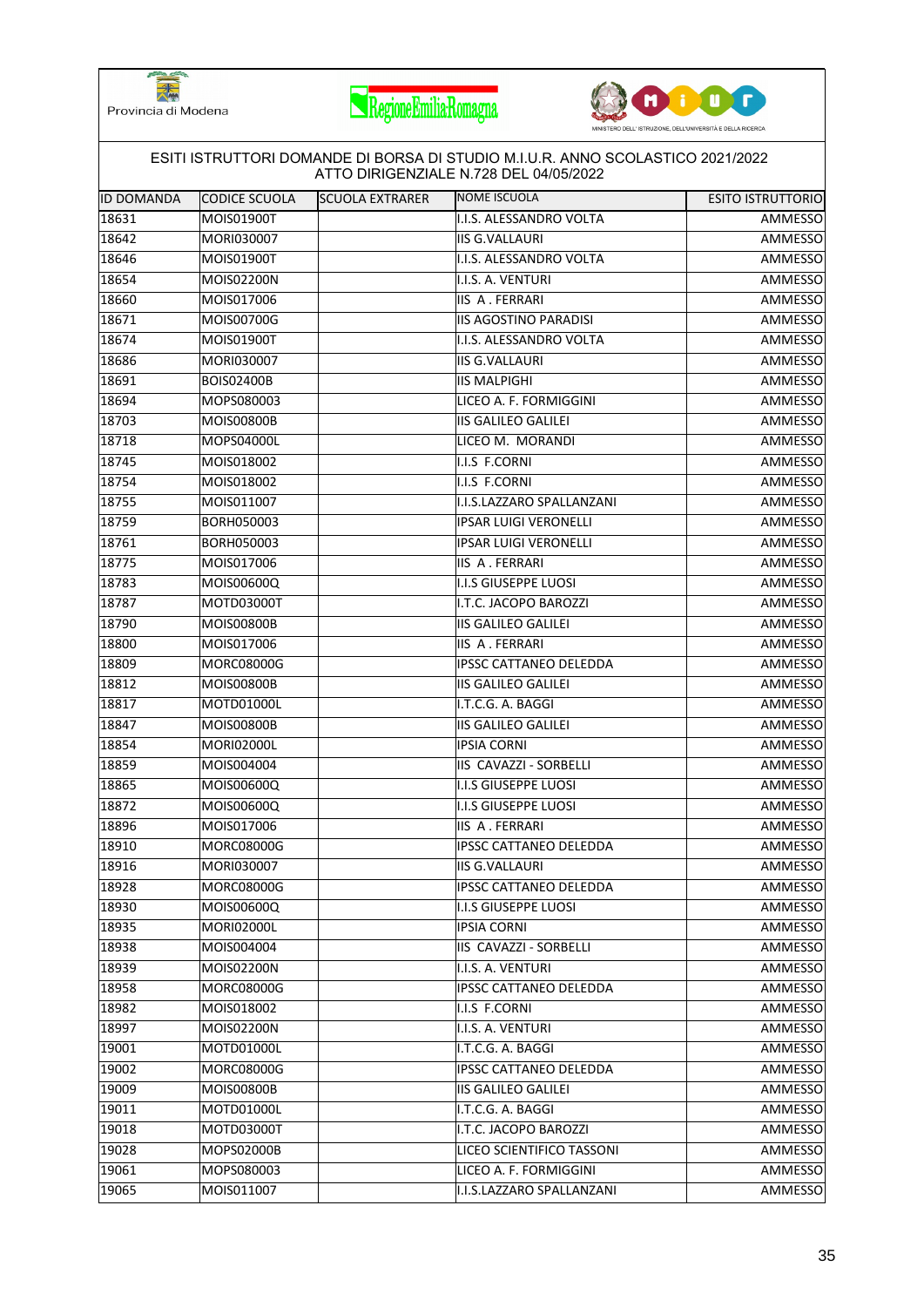





|                   |                   |                        | ATTO DIRIGENZIALE N.728 DEL 04/05/2022 |                          |
|-------------------|-------------------|------------------------|----------------------------------------|--------------------------|
| <b>ID DOMANDA</b> | CODICE SCUOLA     | <b>SCUOLA EXTRARER</b> | <b>NOME ISCUOLA</b>                    | <b>ESITO ISTRUTTORIO</b> |
| 19099             | <b>MOIS00800B</b> |                        | <b>IIS GALILEO GALILEI</b>             | AMMESSO                  |
| 19110             | MOIS018002        |                        | I.I.S F.CORNI                          | AMMESSO                  |
| 19121             | MOIS01600A        |                        | I.I.S. E. MORANTE                      | AMMESSO                  |
| 19123             | MOIS02200N        |                        | I.I.S. A. VENTURI                      | AMMESSO                  |
| 19137             | MOTF080005        |                        | I.T.I.S ENRICO FERMI                   | AMMESSO                  |
| 19173             | MOIS00200C        |                        | I.I.S. PRIMO LEVI                      | AMMESSO                  |
| 19174             | <b>MORI02000L</b> |                        | <b>IPSIA CORNI</b>                     | AMMESSO                  |
| 19183             | MOIS011007        |                        | I.I.S.LAZZARO SPALLANZANI              | AMMESSO                  |
| 19190             | MOIS00800B        |                        | <b>IIS GALILEO GALILEI</b>             | AMMESSO                  |
| 19192             | MOIS02200N        |                        | I.I.S. A. VENTURI                      | AMMESSO                  |
| 19196             | <b>MORI02000L</b> |                        | <b>IPSIA CORNI</b>                     | AMMESSO                  |
| 19209             | MOIS003008        |                        | I.I.S. ANTONIO MEUCCI                  | AMMESSO                  |
| 19221             | BOPS080005        |                        | <b>IIS LEONARDO DA VINCI</b>           | <b>AMMESSO</b>           |
| 19229             | MORC08000G        |                        | <b>IPSSC CATTANEO DELEDDA</b>          | AMMESSO                  |
| 19234             | MORI02000L        |                        | <b>IPSIA CORNI</b>                     | AMMESSO                  |
| 19240             | MOIS00600Q        |                        | <b>I.I.S GIUSEPPE LUOSI</b>            | AMMESSO                  |
| 19274             | MOTD03000T        |                        | I.T.C. JACOPO BAROZZI                  | AMMESSO                  |
| 19279             | MOPC020008        |                        | LICEO MURATORI - SAN CARLO             | AMMESSO                  |
| 19288             | MOIS02200N        |                        | I.I.S. A. VENTURI                      | AMMESSO                  |
| 19290             | MOTF030004        |                        | ITIS LEONARDO DA VINCI                 | AMMESSO                  |
| 19302             | MOIS00600Q        |                        | <b>I.I.S GIUSEPPE LUOSI</b>            | AMMESSO                  |
| 19309             | MOIS00800B        |                        | <b>IIS GALILEO GALILEI</b>             | AMMESSO                  |
| 19342             | <b>MOIS00800B</b> |                        | <b>IIS GALILEO GALILEI</b>             | AMMESSO                  |
| 19353             | MOTF030004        |                        | ITIS LEONARDO DA VINCI                 | AMMESSO                  |
| 19371             | <b>MORI02000L</b> |                        | <b>IPSIA CORNI</b>                     | AMMESSO                  |
| 19394             | MOIS00200C        |                        | I.I.S. PRIMO LEVI                      | AMMESSO                  |
| 19437             | MOIS00600Q        |                        | I.I.S GIUSEPPE LUOSI                   | AMMESSO                  |
| 19456             | MOPC020008        |                        | LICEO MURATORI - SAN CARLO             | AMMESSO                  |
| 19528             | MOIS00200C        |                        | I.I.S. PRIMO LEVI                      | AMMESSO                  |
| 19538             | <b>MOIS00800B</b> |                        | <b>IIS GALILEO GALILEI</b>             | AMMESSO                  |
| 19539             | MOPM01000T        |                        | LICEO SIGONIO                          | AMMESSO                  |
| 19540             | MOTD03000T        |                        | I.T.C. JACOPO BAROZZI                  | <b>AMMESSO</b>           |
| 19547             | MOIS02200N        |                        | I.I.S. A. VENTURI                      | AMMESSO                  |
| 19560             | MOIS02100T        |                        | IIS F. SELMI                           | AMMESSO                  |
| 19575             | MOIS017006        |                        | <b>IIS A. FERRARI</b>                  | AMMESSO                  |
| 19587             | MOIS00800B        |                        | <b>IIS GALILEO GALILEI</b>             | AMMESSO                  |
| 19597             | <b>BOIS00700N</b> |                        | <b>IIS ARCHIMEDE</b>                   | AMMESSO                  |
| 19601             | MOIS003008        |                        | I.I.S. ANTONIO MEUCCI                  | AMMESSO                  |
| 19605             | MOPS04000L        |                        | LICEO M. MORANDI                       | AMMESSO                  |
| 19608             | MOTF080005        |                        | <b>I.T.I.S ENRICO FERMI</b>            | AMMESSO                  |
| 19610             | MOIS00700G        |                        | <b>IIS AGOSTINO PARADISI</b>           | AMMESSO                  |
| 19628             | MOIS00600Q        |                        | <b>I.I.S GIUSEPPE LUOSI</b>            | AMMESSO                  |
| 19630             | MOIS00800B        |                        | <b>IIS GALILEO GALILEI</b>             | AMMESSO                  |
| 19633             | MOIS02100T        |                        | IIS F. SELMI                           | AMMESSO                  |
| 19650             | MOIS01600A        |                        | I.I.S. E. MORANTE                      | AMMESSO                  |
| 19653             | MOIS00800B        |                        | <b>IIS GALILEO GALILEI</b>             | AMMESSO                  |
| 19667             | MOPS030002        |                        | LICEO M. FANTI                         | AMMESSO                  |
| 19689             | MOIS017006        |                        | IIS A. FERRARI                         | AMMESSO                  |
| 19692             | MOIS00200C        |                        | I.I.S. PRIMO LEVI                      | AMMESSO                  |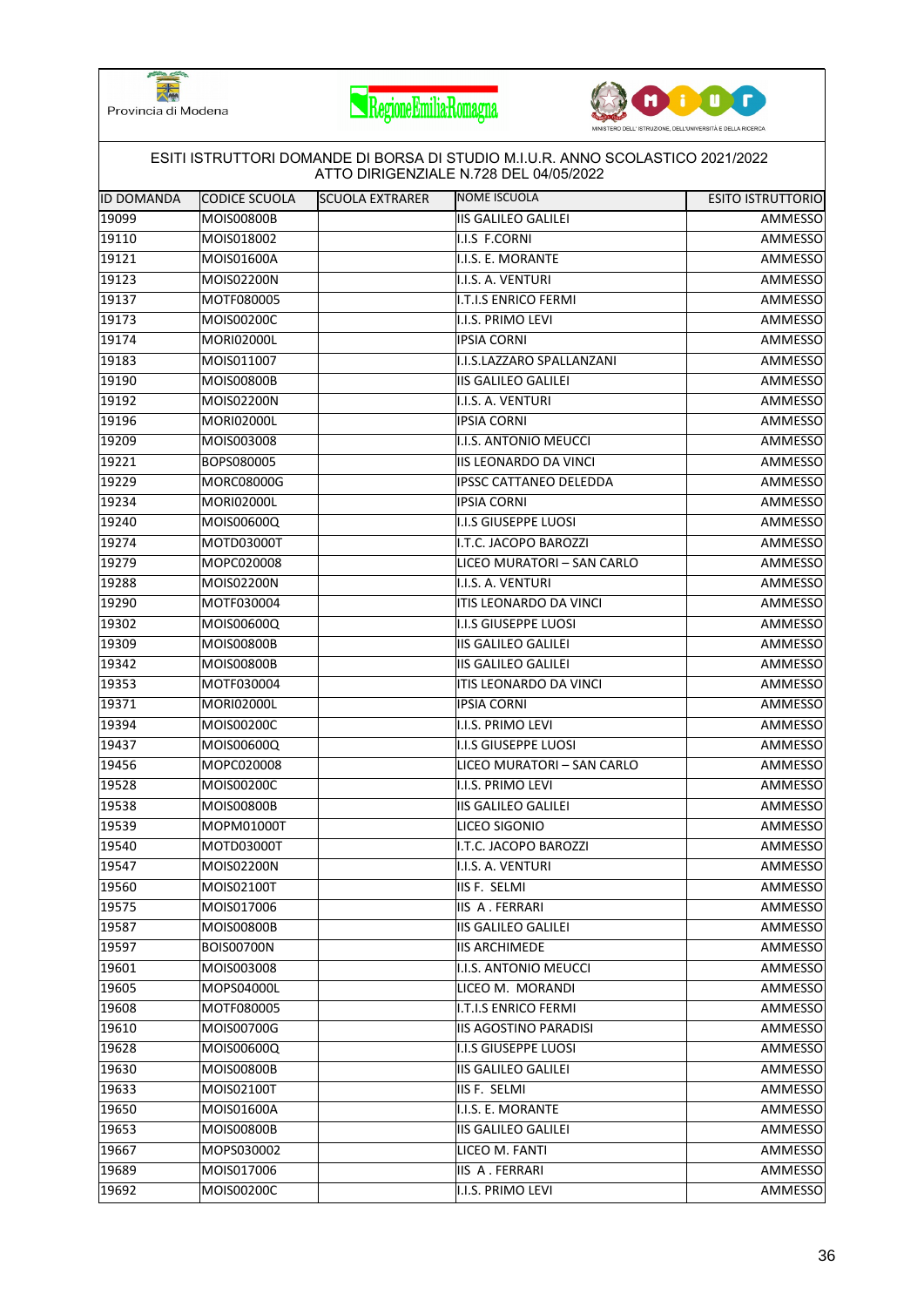





| <b>ID DOMANDA</b> | CODICE SCUOLA     | <b>SCUOLA EXTRARER</b> | NOME ISCUOLA                  | <b>ESITO ISTRUTTORIO</b> |
|-------------------|-------------------|------------------------|-------------------------------|--------------------------|
| 19695             | <b>MOIS00800B</b> |                        | <b>IIS GALILEO GALILEI</b>    | AMMESSO                  |
| 19708             | MOIS01900T        |                        | I.I.S. ALESSANDRO VOLTA       | AMMESSO                  |
| 19714             | MOTD01000L        |                        | I.T.C.G. A. BAGGI             | AMMESSO                  |
| 19715             | MOIS018002        |                        | I.I.S F.CORNI                 | AMMESSO                  |
| 19719             | <b>MOIS00800B</b> |                        | <b>IIS GALILEO GALILEI</b>    | AMMESSO                  |
| 19726             | MOIS01900T        |                        | I.I.S. ALESSANDRO VOLTA       | AMMESSO                  |
| 19728             | MOIS00600Q        |                        | <b>I.I.S GIUSEPPE LUOSI</b>   | AMMESSO                  |
| 19742             | <b>MOIS00800B</b> |                        | <b>IIS GALILEO GALILEI</b>    | AMMESSO                  |
| 19743             | <b>REPC02000N</b> |                        | LICEO STATALE RINALDO CORSO   | AMMESSO                  |
| 19745             | MOIS00700G        |                        | <b>IIS AGOSTINO PARADISI</b>  | AMMESSO                  |
| 19749             | MORC08000G        |                        | IPSSC CATTANEO DELEDDA        | AMMESSO                  |
| 19760             | MOIS004004        |                        | IIS CAVAZZI - SORBELLI        | AMMESSO                  |
| 19773             | MOTD03000T        |                        | I.T.C. JACOPO BAROZZI         | AMMESSO                  |
| 19775             | MOIS017006        |                        | IIS A. FERRARI                | AMMESSO                  |
| 19796             | MORC08000G        |                        | <b>IPSSC CATTANEO DELEDDA</b> | AMMESSO                  |
| 19798             | MOIS02300D        |                        | I.I.S. GUARINO GUARINI        | AMMESSO                  |
| 19799             | MOTD03000T        |                        | I.T.C. JACOPO BAROZZI         | AMMESSO                  |
| 19810             | MOPS04000L        |                        | LICEO M. MORANDI              | AMMESSO                  |
| 19811             | MOIS00600Q        |                        | <b>I.I.S GIUSEPPE LUOSI</b>   | AMMESSO                  |
| 19818             | MOIS02100T        |                        | IIS F. SELMI                  | AMMESSO                  |
| 19821             | MOTD01000L        |                        | I.T.C.G. A. BAGGI             | AMMESSO                  |
| 19829             | MORC08000G        |                        | <b>IPSSC CATTANEO DELEDDA</b> | AMMESSO                  |
| 19835             | MOPS030002        |                        | LICEO M. FANTI                | AMMESSO                  |
| 19839             | MOPS04000L        |                        | LICEO M. MORANDI              | AMMESSO                  |
| 19844             | MOIS02300D        |                        | I.I.S. GUARINO GUARINI        | AMMESSO                  |
| 19848             | MOIS00200C        |                        | I.I.S. PRIMO LEVI             | AMMESSO                  |
| 19849             | MOIS00600Q        |                        | I.I.S GIUSEPPE LUOSI          | AMMESSO                  |
| 19858             | MOTF080005        |                        | I.T.I.S ENRICO FERMI          | AMMESSO                  |
| 19860             | MOIS00700G        |                        | <b>IIS AGOSTINO PARADISI</b>  | AMMESSO                  |
| 19873             | MOIS02200N        |                        | I.I.S. A. VENTURI             | AMMESSO                  |
| 19881             | <b>MORI02000L</b> |                        | <b>IPSIA CORNI</b>            | AMMESSO                  |
| 19887             | <b>MORI02000L</b> |                        | <b>IPSIA CORNI</b>            | <b>AMMESSO</b>           |
| 19894             | MOIS00600Q        |                        | <b>I.I.S GIUSEPPE LUOSI</b>   | AMMESSO                  |
| 19903             | MOPS080003        |                        | LICEO A. F. FORMIGGINI        | AMMESSO                  |
| 19967             | MOPS02000B        |                        | LICEO SCIENTIFICO TASSONI     | AMMESSO                  |
| 19976             | MOIS003008        |                        | I.I.S. ANTONIO MEUCCI         | AMMESSO                  |
| 19978             | <b>MORC08000G</b> |                        | <b>IPSSC CATTANEO DELEDDA</b> | AMMESSO                  |
| 20005             | MOTF080005        |                        | <b>I.T.I.S ENRICO FERMI</b>   | AMMESSO                  |
| 20006             | MOIS017006        |                        | IIS A. FERRARI                | AMMESSO                  |
| 20007             | MOIS00700G        |                        | <b>IIS AGOSTINO PARADISI</b>  | AMMESSO                  |
| 20016             | MOPM01000T        |                        | LICEO SIGONIO                 | AMMESSO                  |
| 20026             | MOPM01000T        |                        | LICEO SIGONIO                 | AMMESSO                  |
| 20030             | MOIS00200C        |                        | I.I.S. PRIMO LEVI             | AMMESSO                  |
| 20037             | <b>MOIS00200C</b> |                        | I.I.S. PRIMO LEVI             | AMMESSO                  |
| 20040             | MOIS003008        |                        | I.I.S. ANTONIO MEUCCI         | AMMESSO                  |
| 20042             | <b>MORI02000L</b> |                        | <b>IPSIA CORNI</b>            | AMMESSO                  |
| 20048             | MOIS018002        |                        | I.I.S F.CORNI                 | AMMESSO                  |
| 20060             | <b>MORC08000G</b> |                        | IPSSC CATTANEO DELEDDA        | AMMESSO                  |
| 20065             | MOPC020008        |                        | LICEO MURATORI - SAN CARLO    | AMMESSO                  |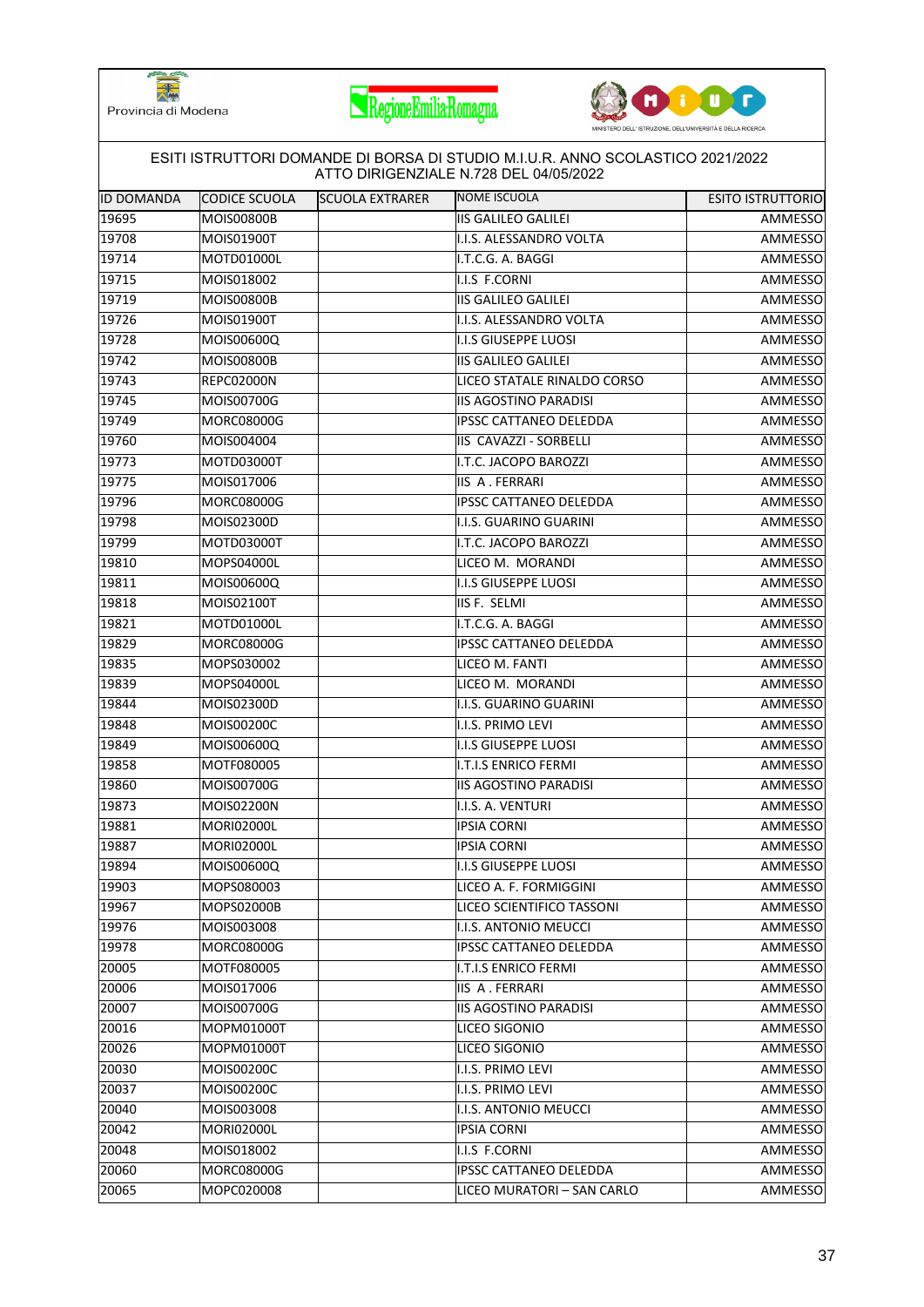





| ESITI ISTRUTTORI DOMANDE DI BORSA DI STUDIO M.I.U.R. ANNO SCOLASTICO 2021/2022<br>ATTO DIRIGENZIALE N.728 DEL 04/05/2022 |                   |                        |                               |                          |  |  |  |
|--------------------------------------------------------------------------------------------------------------------------|-------------------|------------------------|-------------------------------|--------------------------|--|--|--|
| IID DOMANDA                                                                                                              | CODICE SCUOLA     | <b>SCUOLA EXTRARER</b> | NOME ISCUOLA                  | <b>ESITO ISTRUTTORIO</b> |  |  |  |
| 20079                                                                                                                    | MOIS018002        |                        | I.I.S F.CORNI                 | AMMESSO                  |  |  |  |
| 20101                                                                                                                    | MOPS04000L        |                        | LICEO M. MORANDI              | AMMESSO                  |  |  |  |
| 20110                                                                                                                    | MOPS080003        |                        | LICEO A. F. FORMIGGINI        | AMMESSO                  |  |  |  |
| 20111                                                                                                                    | MOIS011007        |                        | I.I.S.LAZZARO SPALLANZANI     | AMMESSO                  |  |  |  |
| 20117                                                                                                                    | MOPM01000T        |                        | LICEO SIGONIO                 | AMMESSO                  |  |  |  |
| 20132                                                                                                                    | MOIS02200N        |                        | I.I.S. A. VENTURI             | AMMESSO                  |  |  |  |
| 20145                                                                                                                    | MOIS02300D        |                        | I.I.S. GUARINO GUARINI        | AMMESSO                  |  |  |  |
| 20180                                                                                                                    | MOPS080003        |                        | LICEO A. F. FORMIGGINI        | AMMESSO                  |  |  |  |
| 20181                                                                                                                    | MOIS02200N        |                        | I.I.S. A. VENTURI             | AMMESSO                  |  |  |  |
| 20194                                                                                                                    | MORC08000G        |                        | <b>IPSSC CATTANEO DELEDDA</b> | AMMESSO                  |  |  |  |
| 20218                                                                                                                    | MOIS01900T        |                        | I.I.S. ALESSANDRO VOLTA       | AMMESSO                  |  |  |  |
| 20219                                                                                                                    | MORC08000G        |                        | <b>IPSSC CATTANEO DELEDDA</b> | AMMESSO                  |  |  |  |
| 20222                                                                                                                    | MOPS030002        |                        | LICEO M. FANTI                | AMMESSO                  |  |  |  |
| 20243                                                                                                                    | MORI030007        |                        | <b>IIS G.VALLAURI</b>         | AMMESSO                  |  |  |  |
| 20247                                                                                                                    | MOIS018002        |                        | I.I.S F.CORNI                 | AMMESSO                  |  |  |  |
| 20248                                                                                                                    | MOIS02200N        |                        | I.I.S. A. VENTURI             | AMMESSO                  |  |  |  |
| 20250                                                                                                                    | MOTF030004        |                        | ITIS LEONARDO DA VINCI        | AMMESSO                  |  |  |  |
| 20282                                                                                                                    | MOIS01900T        |                        | I.I.S. ALESSANDRO VOLTA       | AMMESSO                  |  |  |  |
| 20347                                                                                                                    | MOIS00800B        |                        | <b>IIS GALILEO GALILEI</b>    | AMMESSO                  |  |  |  |
| 20356                                                                                                                    | MOTD03000T        |                        | I.T.C. JACOPO BAROZZI         | AMMESSO                  |  |  |  |
| 20372                                                                                                                    | MOIS00800B        |                        | <b>IIS GALILEO GALILEI</b>    | AMMESSO                  |  |  |  |
| 20373                                                                                                                    | MOIS017006        |                        | <b>IIS A. FERRARI</b>         | AMMESSO                  |  |  |  |
| 20380                                                                                                                    | MOIS00600Q        |                        | <b>I.I.S GIUSEPPE LUOSI</b>   | AMMESSO                  |  |  |  |
| 20386                                                                                                                    | MOTD01000L        |                        | I.T.C.G. A. BAGGI             | AMMESSO                  |  |  |  |
| 20391                                                                                                                    | MORC08000G        |                        | <b>IPSSC CATTANEO DELEDDA</b> | AMMESSO                  |  |  |  |
| 20395                                                                                                                    | MOIS00700G        |                        | <b>IIS AGOSTINO PARADISI</b>  | AMMESSO                  |  |  |  |
| 20398                                                                                                                    | MOIS011007        |                        | I.I.S.LAZZARO SPALLANZANI     | AMMESSO                  |  |  |  |
| 20402                                                                                                                    | MOTA03000B        |                        | <b>IIS I. CALVI</b>           | AMMESSO                  |  |  |  |
| 20404                                                                                                                    | <b>MOIS00800B</b> |                        | <b>IIS GALILEO GALILEI</b>    | AMMESSO                  |  |  |  |
| 20405                                                                                                                    | MOIS02200N        |                        | I.I.S. A. VENTURI             | AMMESSO                  |  |  |  |
| 20411                                                                                                                    | MOIS00700G        |                        | <b>IIS AGOSTINO PARADISI</b>  | AMMESSO                  |  |  |  |
| 20417                                                                                                                    | MOPM01000T        |                        | LICEO SIGONIO                 | AMMESSO                  |  |  |  |
| 20437                                                                                                                    | MOIS00800B        |                        | <b>IIS GALILEO GALILEI</b>    | AMMESSO                  |  |  |  |
| 20450                                                                                                                    | <b>MORC08000G</b> |                        | <b>IPSSC CATTANEO DELEDDA</b> | AMMESSO                  |  |  |  |
| 20456                                                                                                                    | MOIS004004        |                        | IIS CAVAZZI - SORBELLI        | AMMESSO                  |  |  |  |
| 20464                                                                                                                    | MOIS017006        |                        | <b>IIS A. FERRARI</b>         | AMMESSO                  |  |  |  |
| 20473                                                                                                                    | MOIS018002        |                        | I.I.S F.CORNI                 | AMMESSO                  |  |  |  |
| 20477                                                                                                                    | MORC08000G        |                        | <b>IPSSC CATTANEO DELEDDA</b> | AMMESSO                  |  |  |  |
| 20505                                                                                                                    | MOIS011007        |                        | I.I.S.LAZZARO SPALLANZANI     | AMMESSO                  |  |  |  |
| 20523                                                                                                                    | MOIS02200N        |                        | I.I.S. A. VENTURI             | AMMESSO                  |  |  |  |
| 20532                                                                                                                    | MOPS02000B        |                        | LICEO SCIENTIFICO TASSONI     | AMMESSO                  |  |  |  |
| 20552                                                                                                                    | MOPC020008        |                        | LICEO MURATORI - SAN CARLO    | AMMESSO                  |  |  |  |
| 20559                                                                                                                    | MOIS01900T        |                        | I.I.S. ALESSANDRO VOLTA       | AMMESSO                  |  |  |  |
| 20584                                                                                                                    | MOIS01600A        |                        | I.I.S. E. MORANTE             | AMMESSO                  |  |  |  |
| 20590                                                                                                                    | MOIS017006        |                        | IIS A. FERRARI                | AMMESSO                  |  |  |  |
| 20604                                                                                                                    | MOIS01600A        |                        | I.I.S. E. MORANTE             | AMMESSO                  |  |  |  |
| 20622                                                                                                                    | MORC08000G        |                        | <b>IPSSC CATTANEO DELEDDA</b> | AMMESSO                  |  |  |  |
| 20623                                                                                                                    | MOIS00600Q        |                        | <b>I.I.S GIUSEPPE LUOSI</b>   | AMMESSO                  |  |  |  |
| 20645                                                                                                                    | MOTD01000L        |                        | I.T.C.G. A. BAGGI             | AMMESSO                  |  |  |  |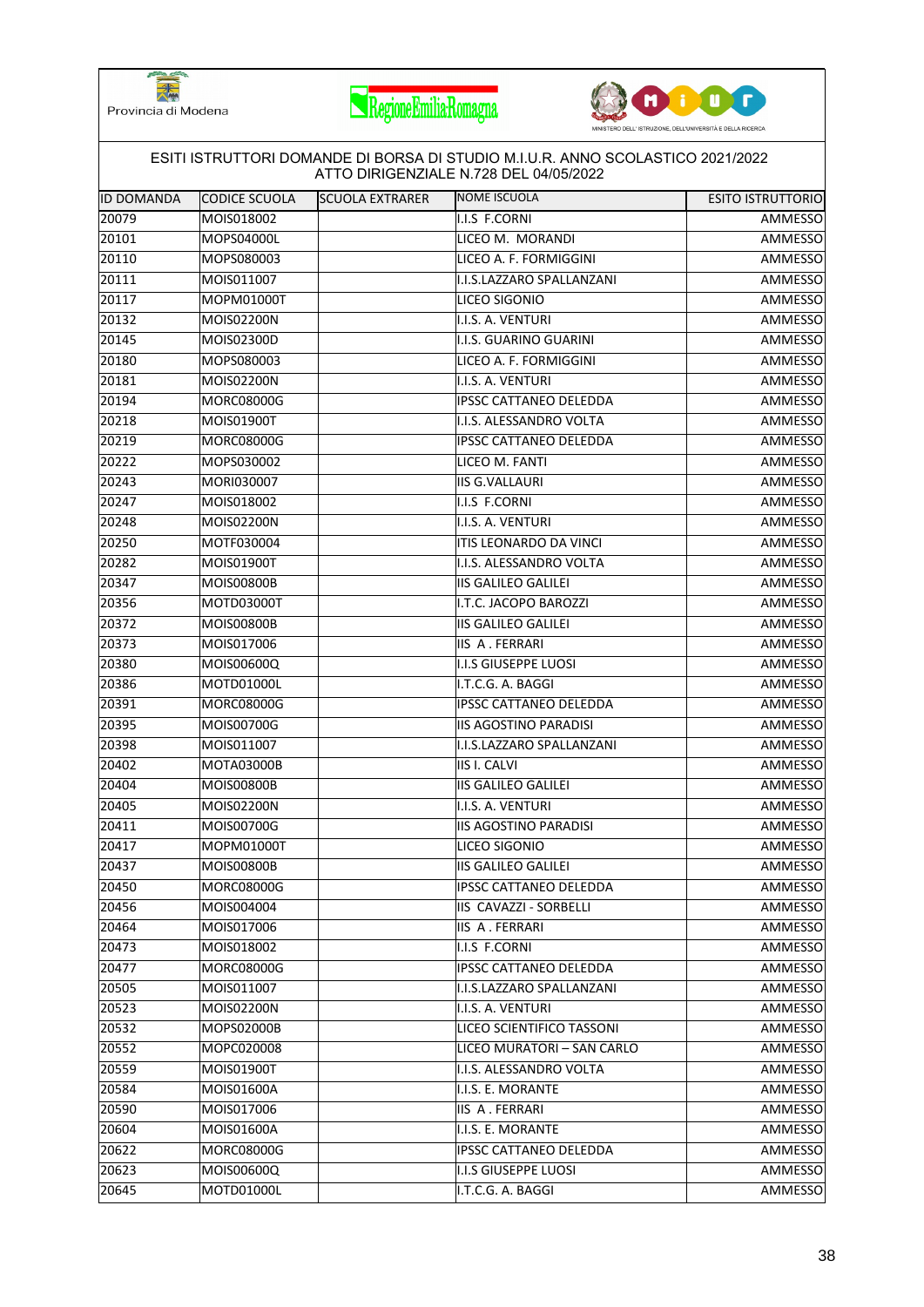





| ESITI ISTRUTTORI DOMANDE DI BORSA DI STUDIO M.I.U.R. ANNO SCOLASTICO 2021/2022<br>ATTO DIRIGENZIALE N.728 DEL 04/05/2022 |                   |                        |                               |                          |  |  |  |
|--------------------------------------------------------------------------------------------------------------------------|-------------------|------------------------|-------------------------------|--------------------------|--|--|--|
| IID DOMANDA                                                                                                              | CODICE SCUOLA     | <b>SCUOLA EXTRARER</b> | NOME ISCUOLA                  | <b>ESITO ISTRUTTORIO</b> |  |  |  |
| 20649                                                                                                                    | MOIS02300D        |                        | I.I.S. GUARINO GUARINI        | AMMESSO                  |  |  |  |
| 20654                                                                                                                    | MOIS017006        |                        | <b>IIS A. FERRARI</b>         | AMMESSO                  |  |  |  |
| 20668                                                                                                                    | MOTD03000T        |                        | I.T.C. JACOPO BAROZZI         | AMMESSO                  |  |  |  |
| 20674                                                                                                                    | MOIS017006        |                        | IIS A. FERRARI                | AMMESSO                  |  |  |  |
| 20678                                                                                                                    | MOIS00200C        |                        | I.I.S. PRIMO LEVI             | AMMESSO                  |  |  |  |
| 20684                                                                                                                    | MORI02000L        |                        | <b>IPSIA CORNI</b>            | AMMESSO                  |  |  |  |
| 20685                                                                                                                    | MOPS04000L        |                        | LICEO M. MORANDI              | AMMESSO                  |  |  |  |
| 20699                                                                                                                    | MOIS01600A        |                        | I.I.S. E. MORANTE             | AMMESSO                  |  |  |  |
| 20701                                                                                                                    | MOIS00600Q        |                        | I.I.S GIUSEPPE LUOSI          | AMMESSO                  |  |  |  |
| 20722                                                                                                                    | MORI030007        |                        | <b>IIS G.VALLAURI</b>         | AMMESSO                  |  |  |  |
| 20732                                                                                                                    | <b>MORC08000G</b> |                        | <b>IPSSC CATTANEO DELEDDA</b> | AMMESSO                  |  |  |  |
| 20754                                                                                                                    | MOIS018002        |                        | I.I.S F.CORNI                 | AMMESSO                  |  |  |  |
| 20757                                                                                                                    | MOIS02100T        |                        | <b>IIS F. SELMI</b>           | AMMESSO                  |  |  |  |
| 20772                                                                                                                    | MOIS003008        |                        | I.I.S. ANTONIO MEUCCI         | AMMESSO                  |  |  |  |
| 20779                                                                                                                    | MOIS02100T        |                        | IIS F. SELMI                  | AMMESSO                  |  |  |  |
| 20794                                                                                                                    | <b>MORC08000G</b> |                        | <b>IPSSC CATTANEO DELEDDA</b> | AMMESSO                  |  |  |  |
| 20797                                                                                                                    | MOIS01900T        |                        | I.I.S. ALESSANDRO VOLTA       | AMMESSO                  |  |  |  |
| 20818                                                                                                                    | MOPS04000L        |                        | LICEO M. MORANDI              | AMMESSO                  |  |  |  |
| 20846                                                                                                                    | MORI02000L        |                        | <b>IPSIA CORNI</b>            | AMMESSO                  |  |  |  |
| 20855                                                                                                                    | MOTD03000T        |                        | I.T.C. JACOPO BAROZZI         | AMMESSO                  |  |  |  |
| 20871                                                                                                                    | MOTD03000T        |                        | I.T.C. JACOPO BAROZZI         | AMMESSO                  |  |  |  |
| 20875                                                                                                                    | MOPC020008        |                        | LICEO MURATORI - SAN CARLO    | AMMESSO                  |  |  |  |
| 20876                                                                                                                    | MOIS018002        |                        | I.I.S F.CORNI                 | AMMESSO                  |  |  |  |
| 20877                                                                                                                    | MOIS018002        |                        | I.I.S F.CORNI                 | AMMESSO                  |  |  |  |
| 20882                                                                                                                    | MORC08000G        |                        | <b>IPSSC CATTANEO DELEDDA</b> | AMMESSO                  |  |  |  |
| 20891                                                                                                                    | <b>MORC08000G</b> |                        | <b>IPSSC CATTANEO DELEDDA</b> | AMMESSO                  |  |  |  |
| 20904                                                                                                                    | <b>BORC03000L</b> |                        | IPSAS ALDOVRANDI-RUBBIANI     | AMMESSO                  |  |  |  |
| 20932                                                                                                                    | MOIS00200C        |                        | I.I.S. PRIMO LEVI             | AMMESSO                  |  |  |  |
| 20940                                                                                                                    | MOIS004004        |                        | IIS CAVAZZI - SORBELLI        | AMMESSO                  |  |  |  |
| 20944                                                                                                                    | MOPM01000T        |                        | LICEO SIGONIO                 | AMMESSO                  |  |  |  |
| 20947                                                                                                                    | MOIS00200C        |                        | I.I.S. PRIMO LEVI             | AMMESSO                  |  |  |  |
| 20954                                                                                                                    | MOTD01000L        |                        | I.T.C.G. A. BAGGI             | AMMESSO                  |  |  |  |
| 20981                                                                                                                    | MOIS02300D        |                        | I.I.S. GUARINO GUARINI        | AMMESSO                  |  |  |  |
|                                                                                                                          |                   |                        |                               |                          |  |  |  |
| 479                                                                                                                      | MOPS080003        |                        | LICEO A.F. FORMIGGINI         | <b>NON AMMESSO</b>       |  |  |  |
| 2662                                                                                                                     | MOTF030004        |                        | I.T.I. LEONARDO DA VINCI      | NON AMMESSO              |  |  |  |
| 2672                                                                                                                     | MOIS018002        |                        | I.I.S. F.CORNI                | NON AMMESSO              |  |  |  |
| 3138                                                                                                                     | MOIS02300D        |                        | <b>ITCG GUARINO GUARINI</b>   | NON AMMESSO              |  |  |  |
| 3773                                                                                                                     | <b>MORI02000L</b> |                        | <b>IPSIA FERMO CORNI</b>      | NON AMMESSO              |  |  |  |
| 4512                                                                                                                     | MOTD03000T        |                        | <b>ITC BAROZZI</b>            | NON AMMESSO              |  |  |  |
| 6658                                                                                                                     | MOTA03000B        |                        | IIS IGNAZIO CALVI             | NON AMMESSO              |  |  |  |
| 6667                                                                                                                     | MOPS04000L        |                        | <b>IIS MORANDO MORANDI</b>    | NON AMMESSO              |  |  |  |
| 6911                                                                                                                     | MOIS004004        |                        | <b>IIS CAVAZZI SORBELLI</b>   | <b>NON AMMESSO</b>       |  |  |  |
| 7029                                                                                                                     | MOIS02100T        |                        | I.I.S. F. SELMI               | <b>NON AMMESSO</b>       |  |  |  |
| 10945                                                                                                                    | <b>MOIS02200N</b> |                        | IIS A. VENTURI                | <b>NON AMMESSO</b>       |  |  |  |
| 10986                                                                                                                    | MOIS01600A        |                        | <b>IIS ELSA MORANTE</b>       | <b>NON AMMESSO</b>       |  |  |  |
| 11834                                                                                                                    | MOPS02000B        |                        | LICEO A. TASSONI              | NON AMMESSO              |  |  |  |
| 11985                                                                                                                    | PARITARIA84       |                        | <b>ISTITUTO PRIVATO FERMI</b> | NON AMMESSO              |  |  |  |
| 12525                                                                                                                    | MORC08000G        |                        | <b>IIS CATTANEO DELEDDA</b>   | NON AMMESSO              |  |  |  |